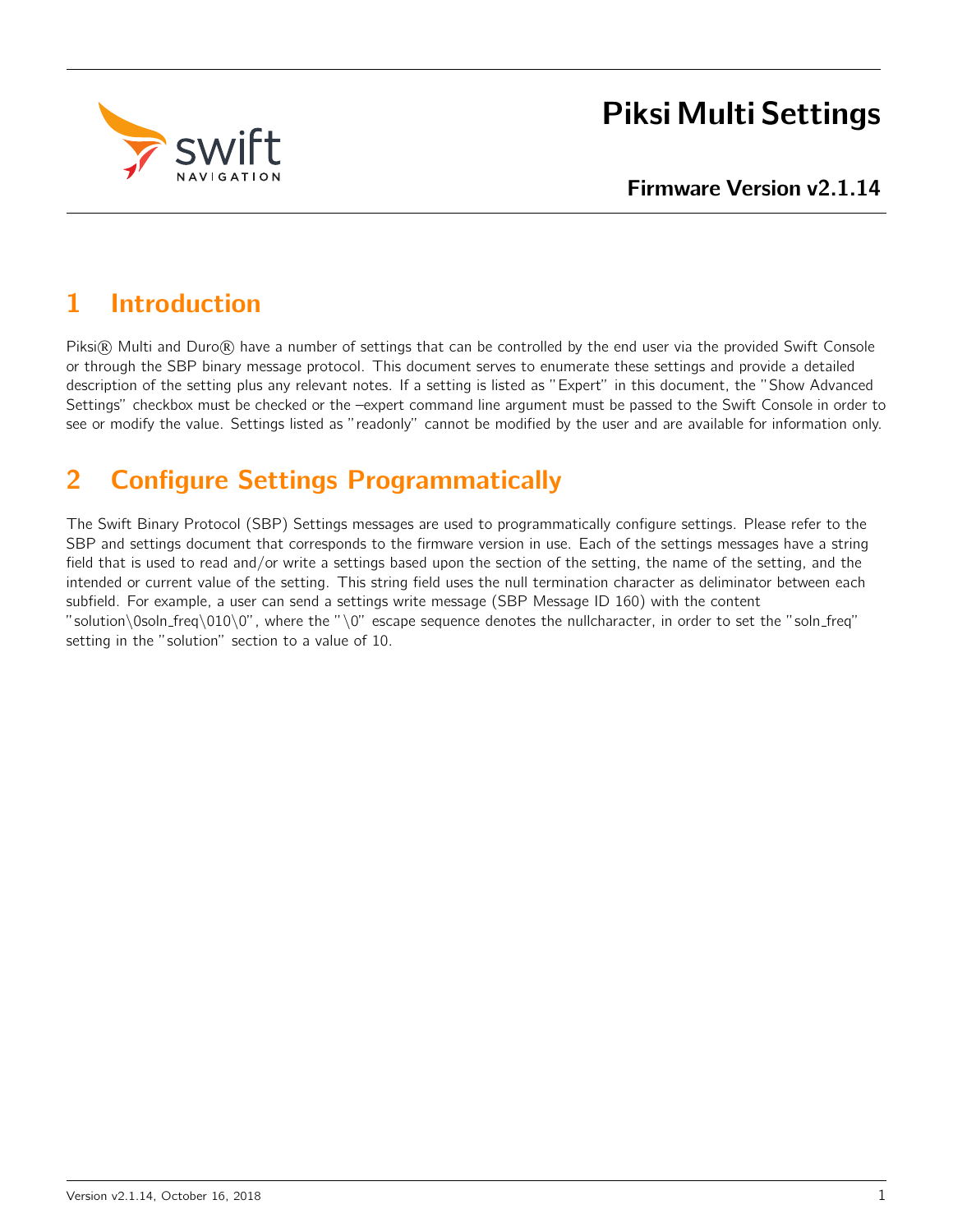# 3 Settings Table

| Grouping    | Name                           | Description                                                                                          |
|-------------|--------------------------------|------------------------------------------------------------------------------------------------------|
| acquisition |                                |                                                                                                      |
|             | bds2 acquisition               | Enable Beidou2 acquisition.                                                                          |
|             | enabled                        |                                                                                                      |
|             | glonass acquisition<br>enabled | Enable GLONASS acquisition.                                                                          |
|             | galileo acquisition            | Enable Galileo acquisition.                                                                          |
|             | enabled                        |                                                                                                      |
|             | qzss acquisition               | Enable QZSS acquisition.                                                                             |
|             | enabled                        |                                                                                                      |
|             | sbas acquisition               | Enable SBAS acquisition.                                                                             |
|             | enabled<br>almanacs enabled    | Enable the almanac-based acquisition.                                                                |
| cell modem  |                                |                                                                                                      |
|             | debug                          | Additional debug messages for cell modem. This setting must be saved and                             |
|             |                                | the device rebooted for it to take effect.                                                           |
|             | device override                | Override the device used for cell modem connectivity. If left empty, uses                            |
|             |                                | default device discovery to determine the correct device to use.<br>None                             |
|             | enable<br>APN                  | Access point name (provided by cell carrier).                                                        |
| ethernet    |                                |                                                                                                      |
|             | gateway                        | The default gateway for the IP config.                                                               |
|             | netmask                        | The netmask for the IP config.                                                                       |
|             | ip address                     | The static IP address.                                                                               |
|             | ip config mode                 | Ethernet configuration mode.                                                                         |
| ext_event_a |                                |                                                                                                      |
|             | sensitivity<br>edge trigger    | Minimum time between events ( $0 =$ disabled).<br>Select edges to trigger timestamped event capture. |
| ext_event_b |                                |                                                                                                      |
|             | sensitivity                    | Duro only. Minimum time between events ( $0 =$ disabled).                                            |
|             | edge trigger                   | Duro only. Select edges to trigger timestamped event capture.                                        |
| ext_event_c |                                |                                                                                                      |
|             | sensitivity                    | Duro only. Minimum time between events ( $0 =$ disabled).                                            |
| frontend    | edge trigger                   | Duro only. Select edges to trigger timestamped event capture.                                        |
|             | antenna bias                   | Enable/Disable 4.85V antenna bias.                                                                   |
|             | use ext clk                    | Enable/Disable External Clock Input.                                                                 |
|             | antenna selection              | Determines which antenna to use.                                                                     |
| imu         |                                |                                                                                                      |
|             | imu raw output                 | Enable/Disable IMU raw data output from onboard Bosch BMI160 IMU.                                    |
|             | mag raw output                 | Enable/Disable raw data output from onboard Bosch BMM150 Magne-                                      |
|             |                                | tometer.<br>The data rate (in Hz) for magnetometer raw output.                                       |
|             | mag rate<br>acc range          | The approximate range of accelerations that can be measured.                                         |
|             | gyro range                     | The approximate range of angular rate that can be measured.                                          |
|             | imu rate                       | The data rate (in Hz) for IMU raw output.                                                            |
| ndb         |                                |                                                                                                      |
|             | erase 12c capb                 | Erase stored L2C capability mask during boot.                                                        |
|             | erase utc params               | Erase stored UTC offset parameters during boot.                                                      |
|             | erase almanac wn               | Erase stored almanac week numbers during boot.                                                       |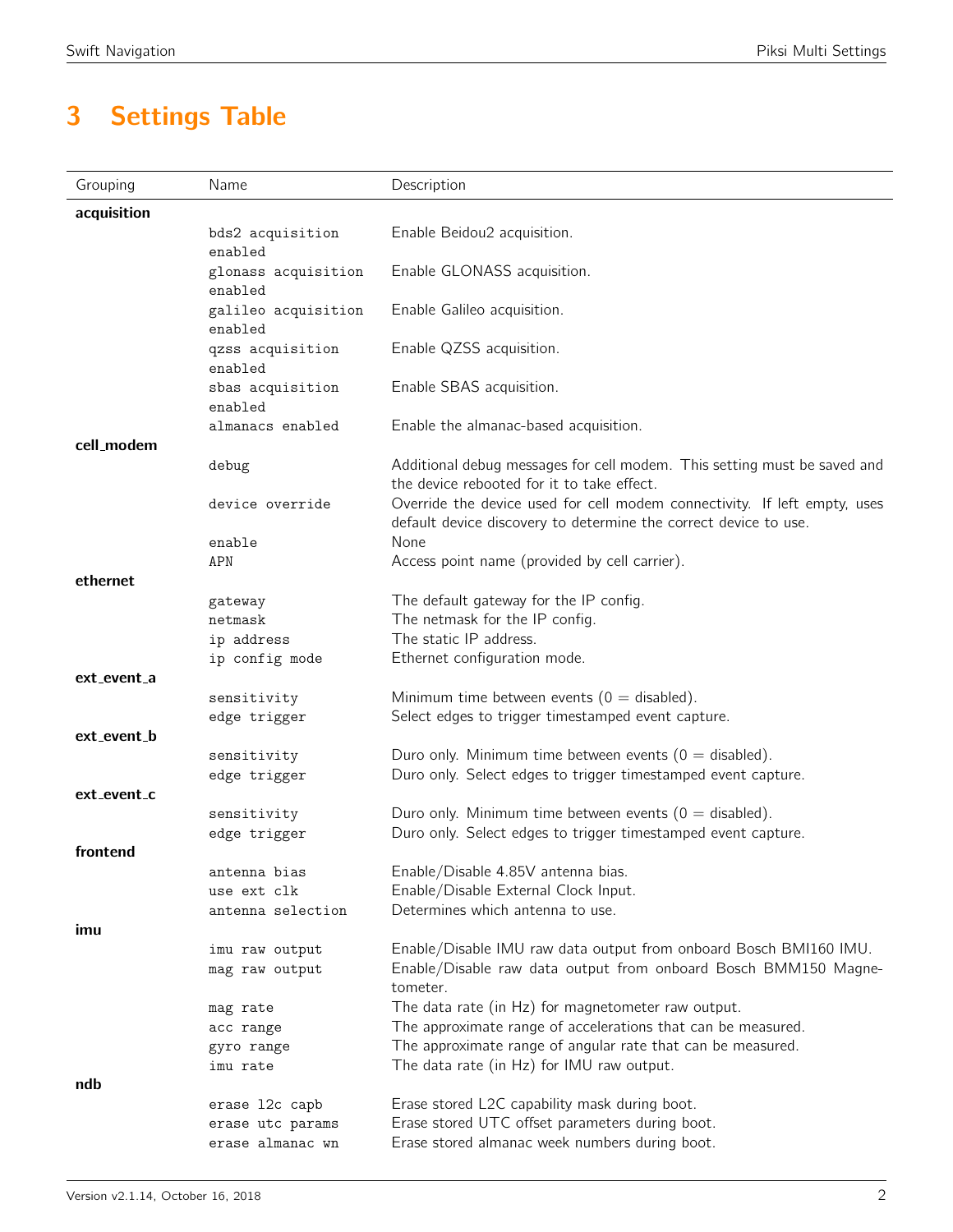|           | erase almanac     | Erase stored almanacs during boot.                                        |
|-----------|-------------------|---------------------------------------------------------------------------|
|           | erase ephemeris   | Erase stored ephmerides during boot.                                      |
|           | erase iono        | Erase stored ionospheric parameters during boot.                          |
|           | erase lgf         | Erase stored last fix information during boot.                            |
|           | valid eph acc     | None                                                                      |
|           | valid alm acc     | None                                                                      |
|           | lgf update m      | Change in position required to update last good fix.                      |
|           | valid alm days    | Number of days for which Almanac is valid.                                |
|           | lgf update s      | Update period for navigation database last good fix.                      |
| nmea      |                   |                                                                           |
|           | gpgga msg rate    | Number of Solution Periods between GGA NMEA messages being sent.          |
|           | gpgll msg rate    | Number of Solution Periods between GLL NMEA messages being sent.          |
|           | gpgsv msg rate    | Number of Solution Periods between GSV NMEA messages being sent.          |
|           | gphdt msg rate    | Number of Solution Periods between HDT NMEA messages being sent.          |
|           | gprmc msg rate    | Number of Solution Periods between RMC NMEA messages being sent.          |
|           | gpvtg msg rate    | Number of Solution Periods between VTG NMEA messages being sent.          |
|           | gsa msg rate      | Number of Solution Periods between GSA NMEA messages being sent.          |
|           | gpzda msg rate    | Number of Solution Periods between ZDA NMEA messages being sent.          |
| ntrip     |                   |                                                                           |
|           | debug             | Additional debug messages for NTRIP (sent to /var/log/messages).          |
|           | enable            | Enable NTRIP client. The interface will receive 1002, 1004, 1005, 1006,   |
|           |                   | 1010, 1012, 1033, 1230 and MSM4-7 RTCMv3 messages and will not            |
|           |                   | transmit or receive any other messages.                                   |
|           | gga out rev1      | If True, the NTRIP client will use an NTRIP 1.0 formatted GGA sentence.   |
|           | gga out interval  | Interval at which the NMEA GGA sentence is uploaded to the NTRIP server   |
|           | url               | NTRIP URL to use.                                                         |
|           | password          | NTRIP password to use.                                                    |
|           | username          | NTRIP username to use.                                                    |
|           |                   |                                                                           |
| pps       |                   |                                                                           |
|           | frequency         | Generate a pulse with the given frequency (maximum $= 20$ Hz).            |
|           | polarity          | Logic level on output pin when the PPS is active.                         |
|           | width             | Number of microseconds the PPS will remain active (allowed range from 1   |
|           |                   | to 999999 us).                                                            |
|           | offset            | Offset in microseconds between GPS time and the PPS.                      |
| sbp       |                   |                                                                           |
|           | obs msg max size  | Determines the maximum message length for raw observation sbp messages.   |
| simulator |                   |                                                                           |
|           | mode mask         | Determines the types of position outputs for the simulator.               |
|           | radius            | Radius of the circle around which the simulated receiver will move.       |
|           | base ecef x       | Simulated base station position.                                          |
|           | base ecef y       | Simulated base station position.                                          |
|           | base ecef z       | Simulated base station position.                                          |
|           | speed             | Simulated tangential speed of the receiver.                               |
|           | phase sigma       | Standard deviation of noise added to the simulated carrier phase.         |
|           | pseudorange sigma | Standard deviation of noise added to the simulated pseudo range.          |
|           | cn0 sigma         | Standard deviation of noise added to the simulated signal to noise. ratio |
|           | speed sigma       | Standard deviation of noise addition to simulated tangential speed.       |
|           | pos sigma         | Standard deviation of simulated single point position.                    |
|           | num sats          | The number of satellites for the simulator.                               |
|           | enabled           | Toggles the receiver internal simulator on and off.                       |
| skylark   |                   |                                                                           |
|           | enable            | Enable Skylark client.                                                    |
| solution  | url               | Skylark URL to use.                                                       |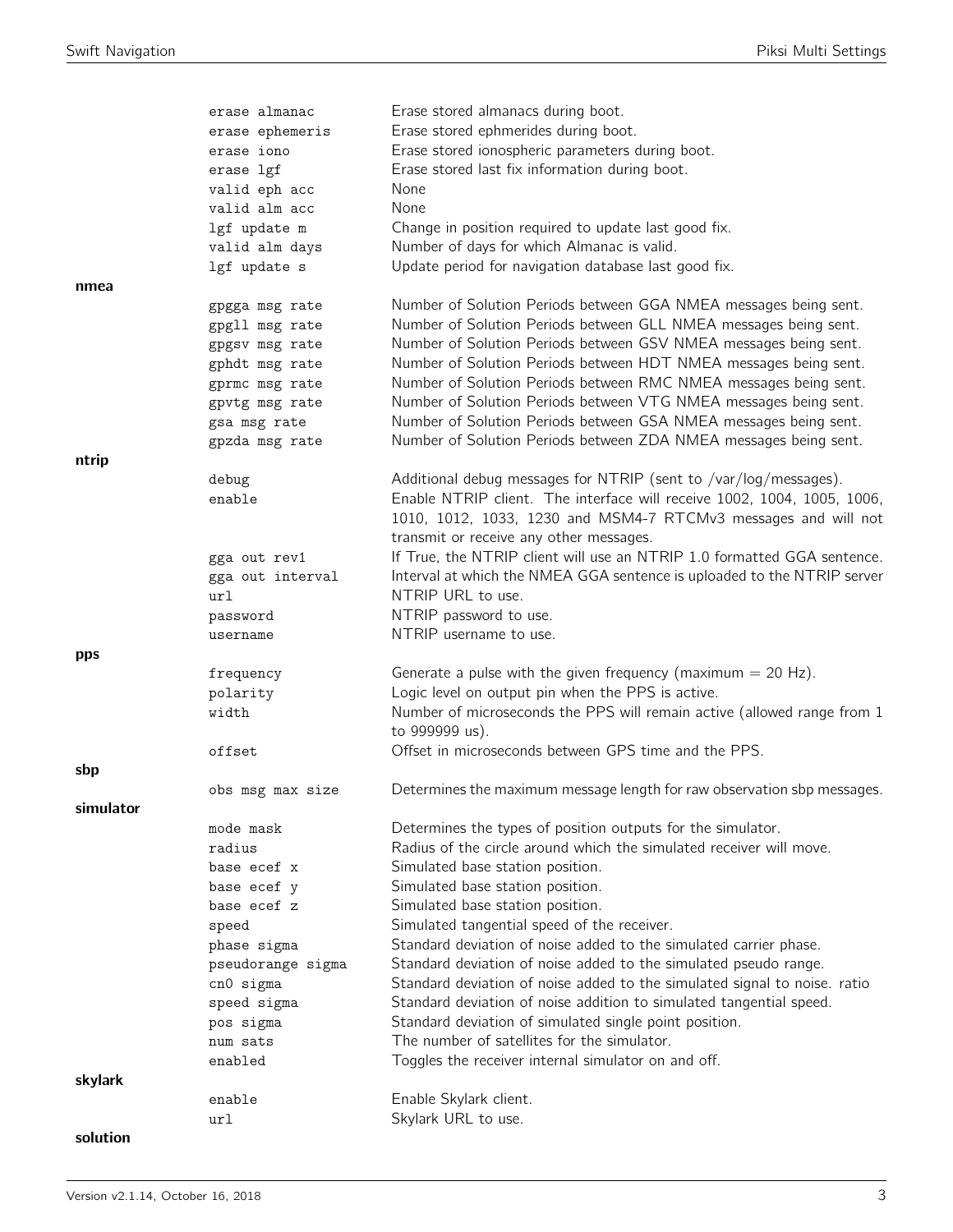|                    | dgnss filter                                                      | Determines the type of carrier phase ambiguity resolution that the receiver<br>will attempt to achieve.                                                                                                                             |
|--------------------|-------------------------------------------------------------------|-------------------------------------------------------------------------------------------------------------------------------------------------------------------------------------------------------------------------------------|
|                    | disable klobuchar<br>correction                                   | Disable Klobuchar ionospheric corrections.                                                                                                                                                                                          |
|                    | glonass measurement<br>std downweight<br>factor                   | Down weights GLONASS measurements by a given factor in the navigation<br>filter.                                                                                                                                                    |
|                    | enable beidou<br>enable glonass<br>enable galileo<br>send heading | Enable Beidou measurement processing in the navigation filter.<br>Enable GLONASS measurement processing in the navigation filter.<br>Enable Galileo measurement processing in the navigation filter.<br>Enables SBP heading output. |
|                    |                                                                   | Heading is calculated from base station to rover and represents<br>the inverse tangent of the north and east components of the baseline.                                                                                            |
|                    | output every n obs                                                | Integer divisor of solution frequency for which the observations will be out-<br>put.                                                                                                                                               |
|                    | disable raim                                                      | Receiver Autonomous Integrity Monitoring.                                                                                                                                                                                           |
|                    | heading offset                                                    | Rotate the heading output.                                                                                                                                                                                                          |
|                    | elevation mask                                                    | SPP / RTK solution elevation mask.                                                                                                                                                                                                  |
|                    | dgnss solution mode                                               | Selects the type of RTK solution to output.                                                                                                                                                                                         |
|                    | soln freq<br>correction age max                                   | The frequency at which a position solution is computed.<br>The maximum age of corrections for which an RTK solution will be gener-<br>ated.                                                                                         |
| standalone_logging |                                                                   |                                                                                                                                                                                                                                     |
|                    | logging file system                                               | Configure the file-system used for standalone logging (SD card only).                                                                                                                                                               |
|                    | copy system logs                                                  | Copy system logs to the SD card at regular intervals.                                                                                                                                                                               |
|                    | file duration                                                     | Duration of each logfile.                                                                                                                                                                                                           |
|                    | max fill                                                          | Maximum storage device usage.                                                                                                                                                                                                       |
|                    | enable                                                            | Standalone logging enabled.                                                                                                                                                                                                         |
| surveyed_position  | output directory                                                  | Standalone logging path.                                                                                                                                                                                                            |
|                    | broadcast                                                         | Broadcast surveyed base station position.                                                                                                                                                                                           |
|                    | surveyed alt                                                      | Surveyed altitude of the antenna.                                                                                                                                                                                                   |
|                    | surveyed lat                                                      | Surveyed latitude of the antenna.                                                                                                                                                                                                   |
|                    | surveyed lon                                                      | Surveyed longitude of the antenna.                                                                                                                                                                                                  |
| system             |                                                                   |                                                                                                                                                                                                                                     |
|                    | log ping activity<br>connectivity check<br>frequency              | If set to true, the network poll service will also log ping activity.<br>The frequency at which the network poll service checks for connectivity.                                                                                   |
|                    | connectivity retry<br>frequency                                   | The frequency at which the network poll service retries after a failed con-<br>nectivity check.                                                                                                                                     |
|                    | system time                                                       | Sources for Linux System Time.                                                                                                                                                                                                      |
| system_info        |                                                                   |                                                                                                                                                                                                                                     |
|                    | imageset build id                                                 | Build id for the linux system image.                                                                                                                                                                                                |
|                    | firmware version                                                  | Firmware version of the receiver.                                                                                                                                                                                                   |
|                    | firmware build id                                                 | Full build id for firmware version.<br>Hardware Product Variant                                                                                                                                                                     |
|                    | hw variant<br>hw revision                                         | Hardware revision of the receiver.                                                                                                                                                                                                  |
|                    | nap channels                                                      | Number of channels in SwiftNap FPGA.                                                                                                                                                                                                |
|                    | product id                                                        | Product ID                                                                                                                                                                                                                          |
|                    | mac address                                                       | The MAC address of the receiver.                                                                                                                                                                                                    |
|                    | sbp sender id                                                     | The SBP sender ID for any messages sent by the device.                                                                                                                                                                              |
|                    | uuid                                                              | The UUID of the receiver.                                                                                                                                                                                                           |
|                    | serial number                                                     | The serial number of the receiver.                                                                                                                                                                                                  |
|                    |                                                                   |                                                                                                                                                                                                                                     |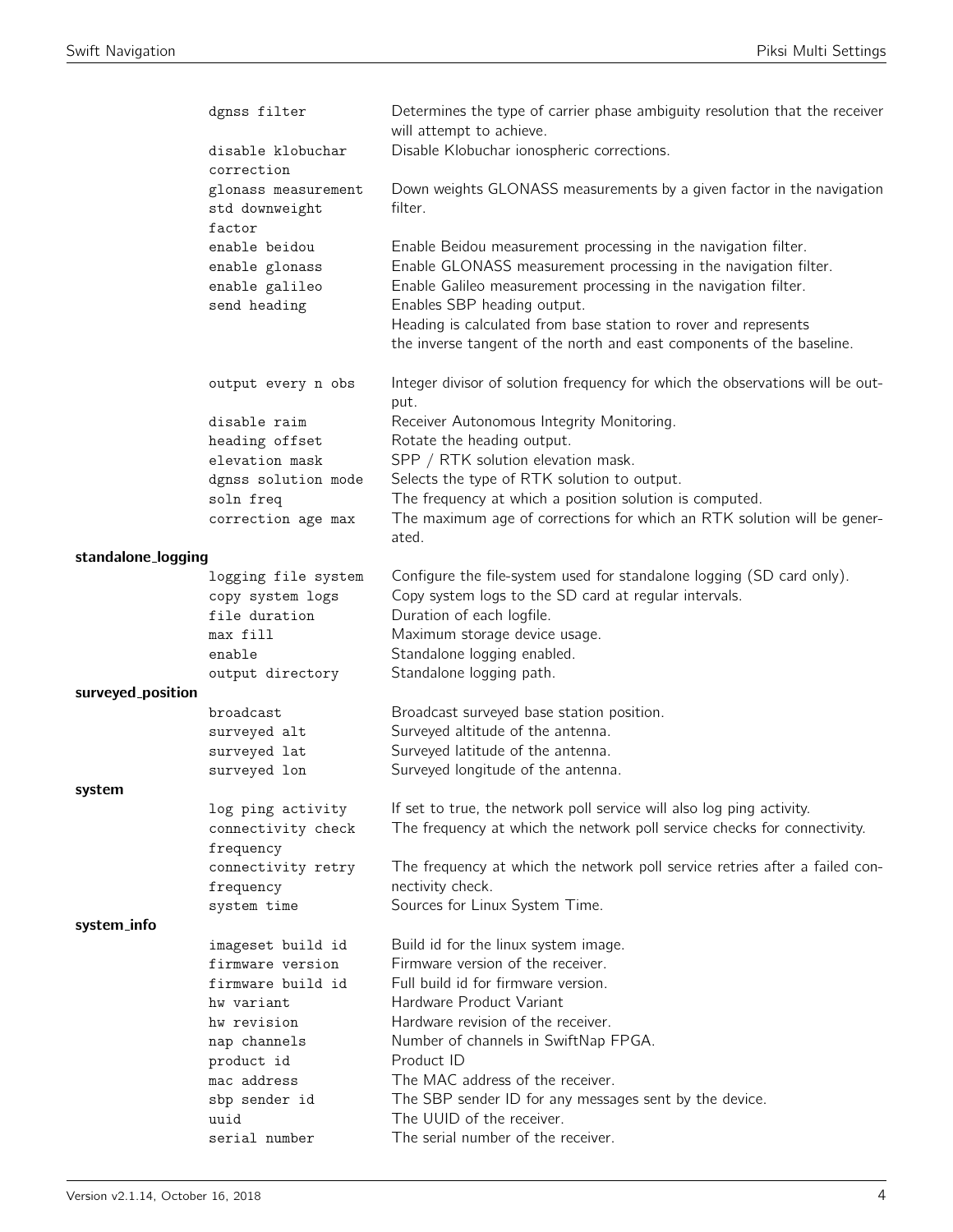| nap build date<br>loader build date<br>pfwp build date<br>nap build id | build date for SwiftNap FPGA bitstream.<br>build date for boot loader (uboot).<br>build date for real-time GNSS firmware (piksi_firmware).<br>build id for SwiftNap FPGA bitstream.<br>build id for loader (uboot). |
|------------------------------------------------------------------------|---------------------------------------------------------------------------------------------------------------------------------------------------------------------------------------------------------------------|
| pfwp build id<br>firmware build date                                   | build id for real-time GNSS firmware (piksi_firmware).<br>firmware build date.                                                                                                                                      |
| watchdog                                                               | Enable hardware watchdog timer to reset the receiver if it locks up for. any<br>reason                                                                                                                              |
| spectrum analyzer<br>heartbeat period<br>milliseconds                  | Enable spectrum analyzer.<br>Period for sending the SBP_HEARTBEAT messages.                                                                                                                                         |
|                                                                        |                                                                                                                                                                                                                     |
| enabled sbp messages                                                   | Configure which messages should be sent on the port. Does not effect<br>which incoming messages are listened to.                                                                                                    |
| address<br>mode                                                        | IP address and port for TCP client 0 to connect to.<br>Communication protocol for TCP client 0. The client will initiate a con-<br>nection with the server and establish bi-directional communications.             |
|                                                                        |                                                                                                                                                                                                                     |
| enabled sbp messages                                                   | Configure which messages should be sent on the port. Does not effect<br>which incoming messages are listened to.                                                                                                    |
| address                                                                | IP address and port for TCP client 1 to connect to.                                                                                                                                                                 |
| mode                                                                   | Communication protocol for TCP client 1. The client will initiate a con-<br>nection with the server and establish bi-directional communications.                                                                    |
|                                                                        |                                                                                                                                                                                                                     |
|                                                                        | Configure which messages should be sent on the port. Does not effect<br>which incoming messages are listened to.                                                                                                    |
| mode                                                                   | Port for TCP server 0 to listen on.<br>Communication protocol for TCP server 0. The server will listen for incom-<br>ing client connections and establish a bi-directional communications.                          |
|                                                                        |                                                                                                                                                                                                                     |
| enabled sbp messages                                                   | Configure which messages should be sent on the port. Does not effect<br>which incoming messages are listened to.                                                                                                    |
| port                                                                   | Port for TCP server 1 to listen on.                                                                                                                                                                                 |
| mode                                                                   | Communication protocol for TCP server 1. The server will listen for incom-<br>ing client connections and establish a bi-directional communications.                                                                 |
|                                                                        |                                                                                                                                                                                                                     |
| iq output mask<br>elevation mask                                       | Output raw $I/Q$ correlations.<br>Tracking elevation mask.                                                                                                                                                          |
|                                                                        |                                                                                                                                                                                                                     |
| mode                                                                   | Configure which messages should be sent on the port.<br>Communication protocol for UART0.                                                                                                                           |
| baudrate                                                               | Enable hardware flow control (RTS/CTS).<br>The Baud rate for the UART 0.                                                                                                                                            |
| enabled sbp messages                                                   | Configure which messages should be sent on the port.                                                                                                                                                                |
| flow control                                                           | Communication protocol for UART 1.<br>Enable hardware flow control (RTS/CTS).<br>The Baud rate for the UART 1.                                                                                                      |
|                                                                        |                                                                                                                                                                                                                     |
| enabled sbp messages<br>address                                        | Configure which messages should be sent to the server.<br>IP address for UDP client 0.                                                                                                                              |
|                                                                        | loader build id<br>enabled sbp messages<br>port<br>enabled sbp messages<br>flow control<br>mode<br>baudrate                                                                                                         |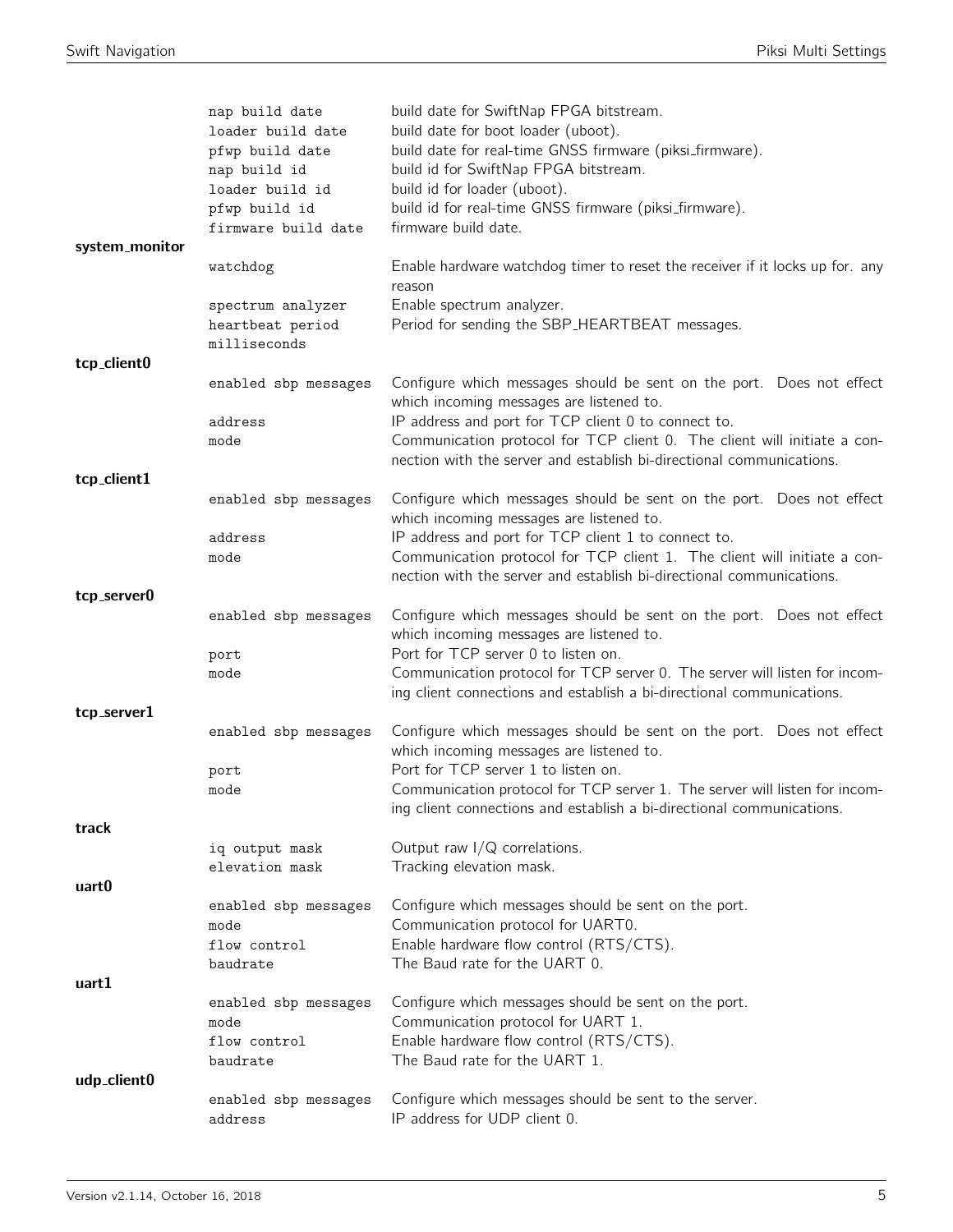|                            | mode                                    | Communication protocol for UDP client 0. The client will send packets to<br>a server for uni-directional communications.                                                                                                                   |
|----------------------------|-----------------------------------------|--------------------------------------------------------------------------------------------------------------------------------------------------------------------------------------------------------------------------------------------|
| udp_client1<br>udp_server0 | enabled sbp messages<br>address<br>mode | Configure which messages should be sent to the server.<br>IP address for UDP client 1.<br>Communication protocol for UDP client 1. The client will send packets to<br>a server for uni-directional communications.                         |
| udp_server1                | enabled sbp messages<br>port<br>mode    | Configure which messages should be sent on the port.<br>Port for UDP server 0 to listen to.<br>Communication protocol for UDP server 0. The server will listen for incom-<br>ing packets from a client for uni-directional communications. |
|                            | enabled sbp messages<br>port<br>mode    | Configure which messages should be sent on the port.<br>Port for UDP server 1 to listen to.<br>Communication protocol for UDP server 1. The server will listen for incom-<br>ing packets from a client for uni-directional communications. |
| usb0                       | enabled sbp messages<br>mode            | Configure which messages should be sent on the port.<br>Communication protocol for USB0.                                                                                                                                                   |

Table 3.0.1: Summary of message types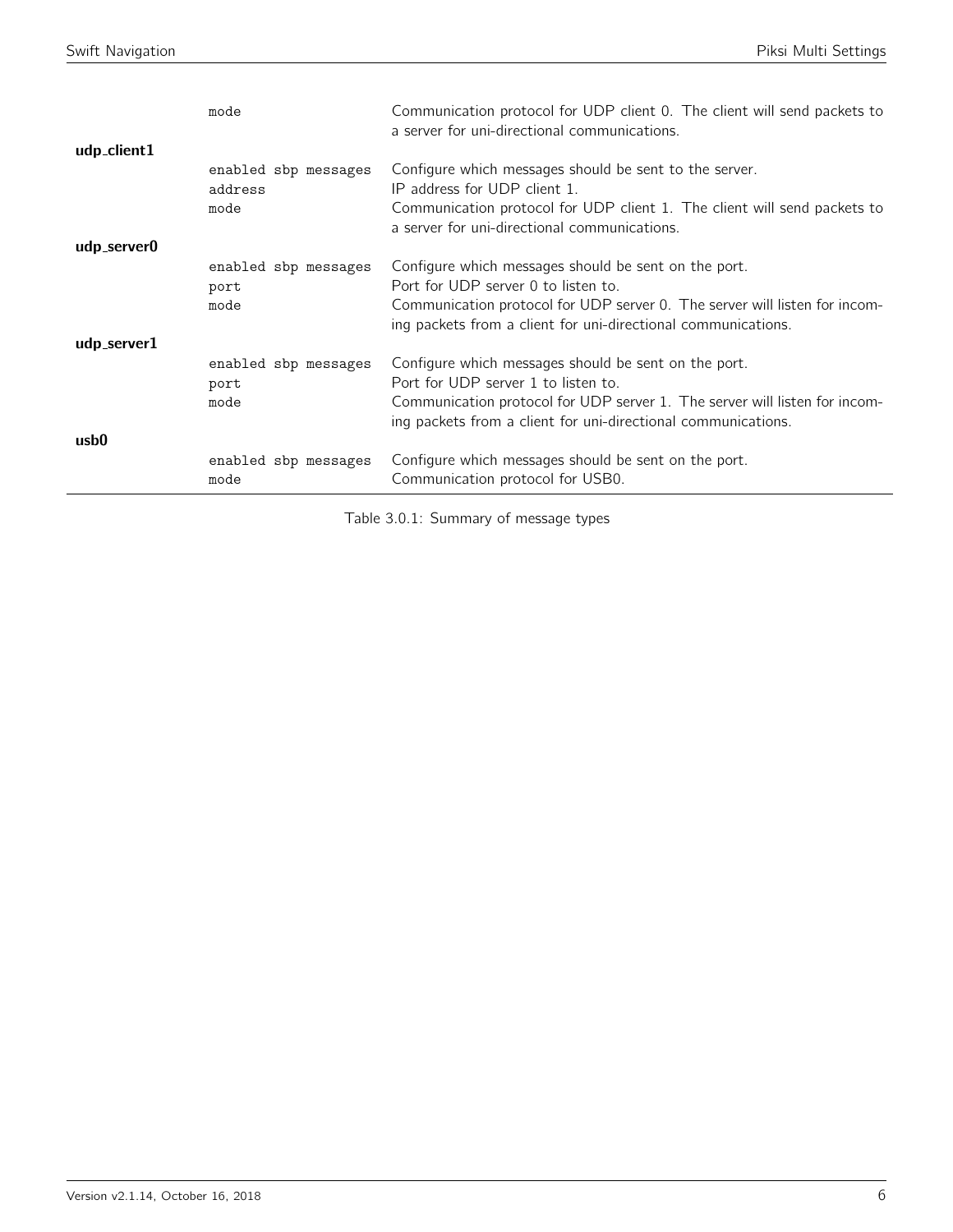# 4 Settings Detail

# <span id="page-6-0"></span>4.1 acquisition

# 4.1.1 bds2 acquisition enabled

<span id="page-6-1"></span>Description: Enable Beidou2 acquisition.

| Label                      | Value                    |
|----------------------------|--------------------------|
| group                      | acquisition              |
| name                       | bds2_acquisition_enabled |
| expert                     | False                    |
| readonly                   | False                    |
| units                      | N/A                      |
| type                       | boolean                  |
| enumerated possible values | True, False              |
|                            |                          |

Table 4.1.1: bds2 acquisition enabled

Notes: If Beidou2 satellites are already being tracked, this setting will not remove them from tracking or exclude them from being used in positioning - the setting must be saved and the receiver must be restarted for this to take effect.

# 4.1.2 glonass acquisition enabled

<span id="page-6-2"></span>**Description:** Enable GLONASS acquisition.

| Label                      | Value                       |
|----------------------------|-----------------------------|
| group                      | acquisition                 |
| name                       | glonass_acquisition_enabled |
| expert                     | False                       |
| readonly                   | False                       |
| units                      | N/A                         |
| type                       | boolean                     |
| enumerated possible values | True,False                  |

Table 4.1.2: glonass\_acquisition\_enabled

Notes: If GLONASS satellites are already being tracked, this setting will not remove them from tracking or exclude them from being used in positioning - the setting must be saved and the receiver must be restarted for this to take effect.

# 4.1.3 galileo acquisition enabled

Description: Enable Galileo acquisition.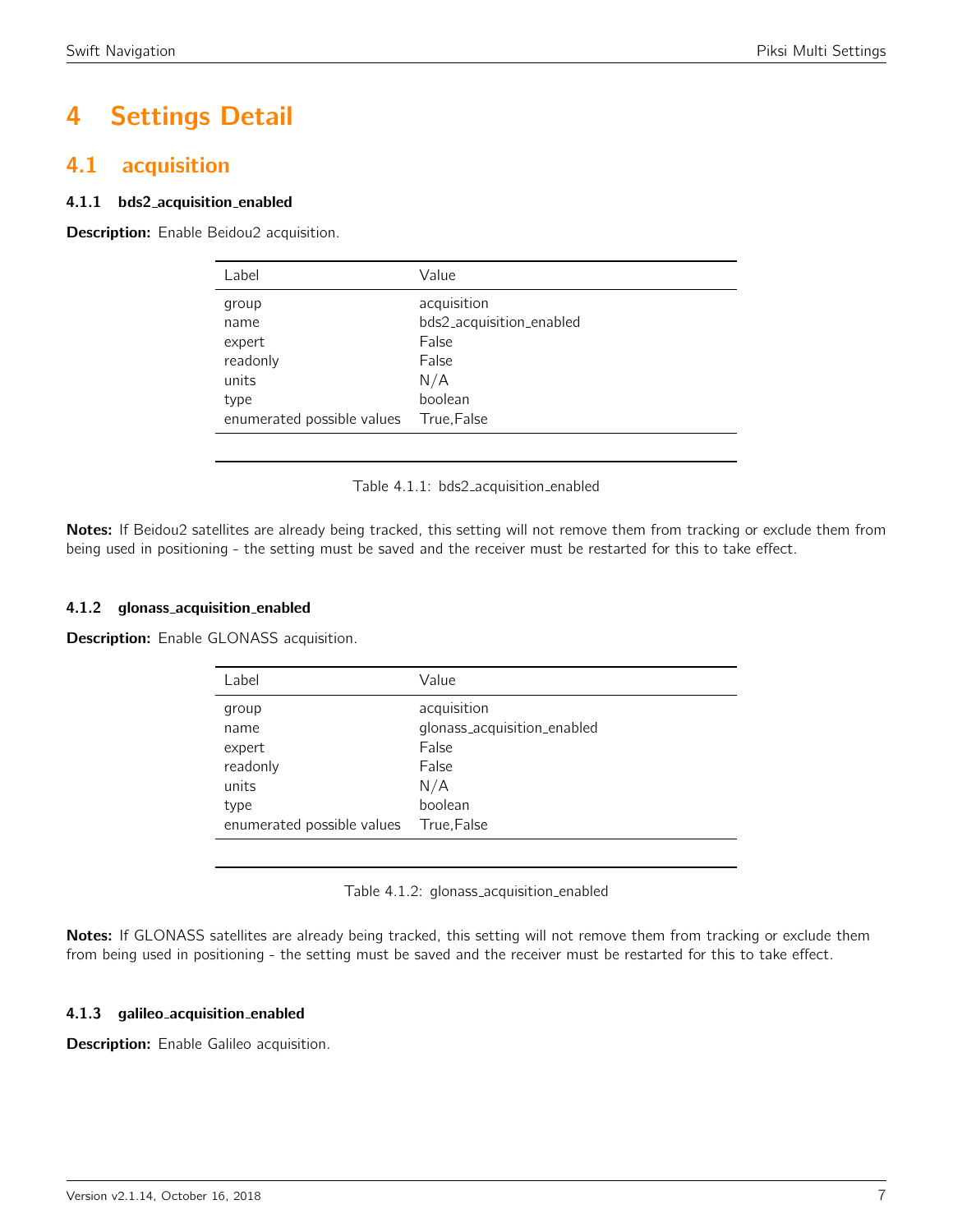<span id="page-7-0"></span>

| Label                      | Value                       |
|----------------------------|-----------------------------|
| group                      | acquisition                 |
| name                       | galileo_acquisition_enabled |
| expert                     | False                       |
| readonly                   | False                       |
| units                      | N/A                         |
| type                       | boolean                     |
| enumerated possible values | True, False                 |

Table 4.1.3: galileo acquisition enabled

Notes: If Galileo satellites are already being tracked, this setting will not remove them from tracking or exclude them from being used in positioning - the setting must be saved and the receiver must be restarted for this to take effect.

#### 4.1.4 qzss acquisition enabled

<span id="page-7-1"></span>Description: Enable QZSS acquisition.

| Label                                                         | Value                                                                    |
|---------------------------------------------------------------|--------------------------------------------------------------------------|
| group<br>name<br>expert<br>readonly<br>units<br>default value | acquisition<br>qzss_acquisition_enabled<br>True<br>False<br>N/A<br>False |
|                                                               | boolean                                                                  |
|                                                               |                                                                          |
| type<br>enumerated possible values                            | True, False                                                              |
|                                                               |                                                                          |

Table 4.1.4: qzss acquisition enabled

# Notes: None

#### 4.1.5 sbas acquisition enabled

<span id="page-7-2"></span>Description: Enable SBAS acquisition.

| Label                      | Value                    |
|----------------------------|--------------------------|
| group                      | acquisition              |
| name                       | sbas_acquisition_enabled |
| expert                     | False                    |
| readonly                   | False                    |
| units                      | N/A                      |
| type                       | boolean                  |
| enumerated possible values | True, False              |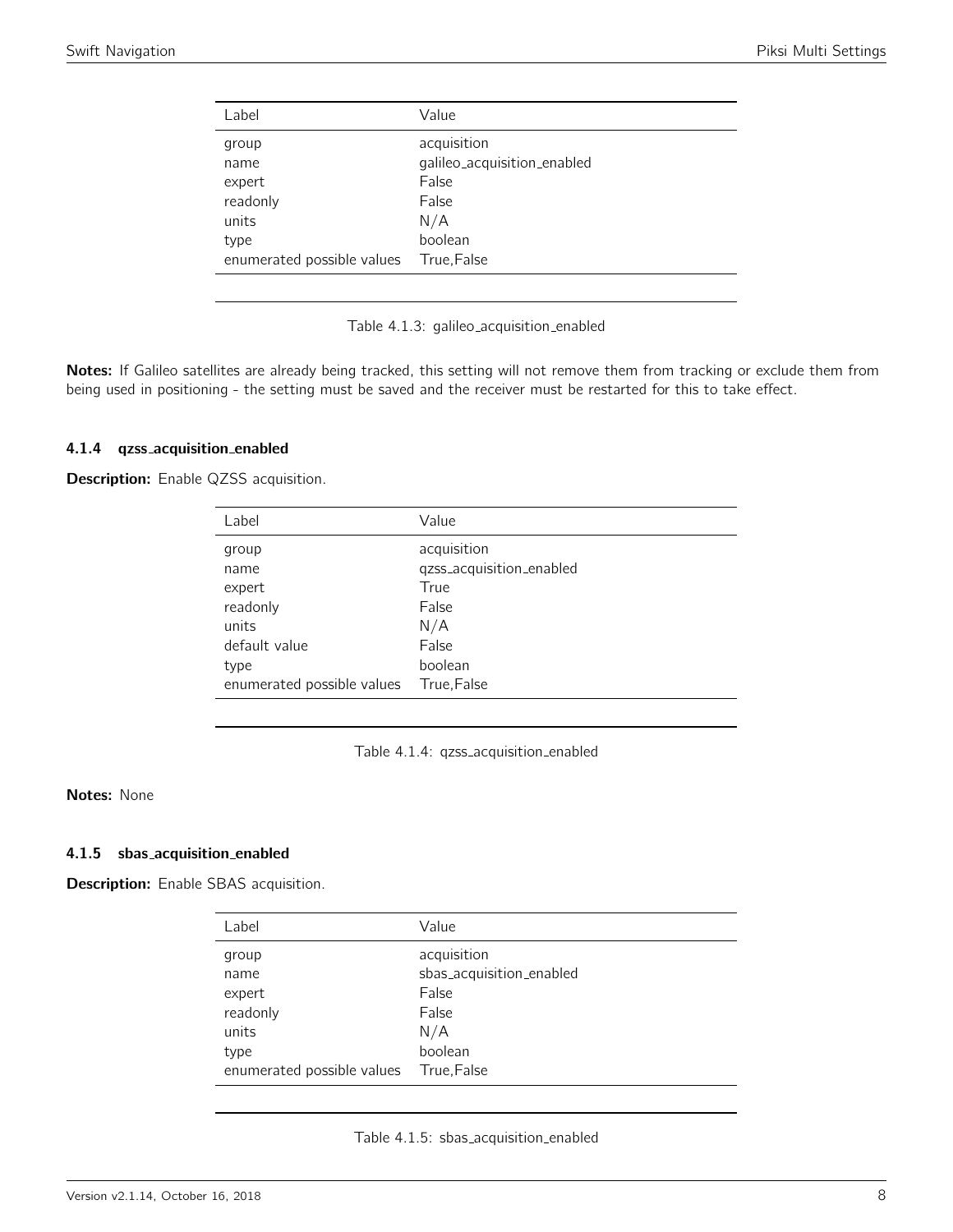Notes: If SBAS satellites are already being tracked, this setting will not remove them from tracking or exclude SBAS corrections from being used in positioning - the setting must be saved and the receiver must be restarted for this to take effect.

# 4.1.6 almanacs enabled

**Description:** Enable the almanac-based acquisition.

| Label                      | Value            |
|----------------------------|------------------|
| group                      | acquisition      |
| name                       | almanacs_enabled |
| expert                     | True             |
| readonly                   | False            |
| units                      | N/A              |
| default value              | False            |
| type                       | boolean          |
| enumerated possible values | True, False      |

Table 4.1.6: almanacs enabled

# Notes: None

# <span id="page-8-0"></span>4.2 cell modem

#### 4.2.1 debug

<span id="page-8-1"></span>Description: Additional debug messages for cell modem. This setting must be saved and the device rebooted for it to take effect.

| Label         | Value      |
|---------------|------------|
| readonly      | False      |
| group         | cell_modem |
| name          | debug      |
| expert        | True       |
| default value | False      |
| type          | boolean    |
|               |            |

Table 4.2.1: debug

#### 4.2.2 device override

Description: Override the device used for cell modem connectivity. If left empty, uses default device discovery to determine the correct device to use.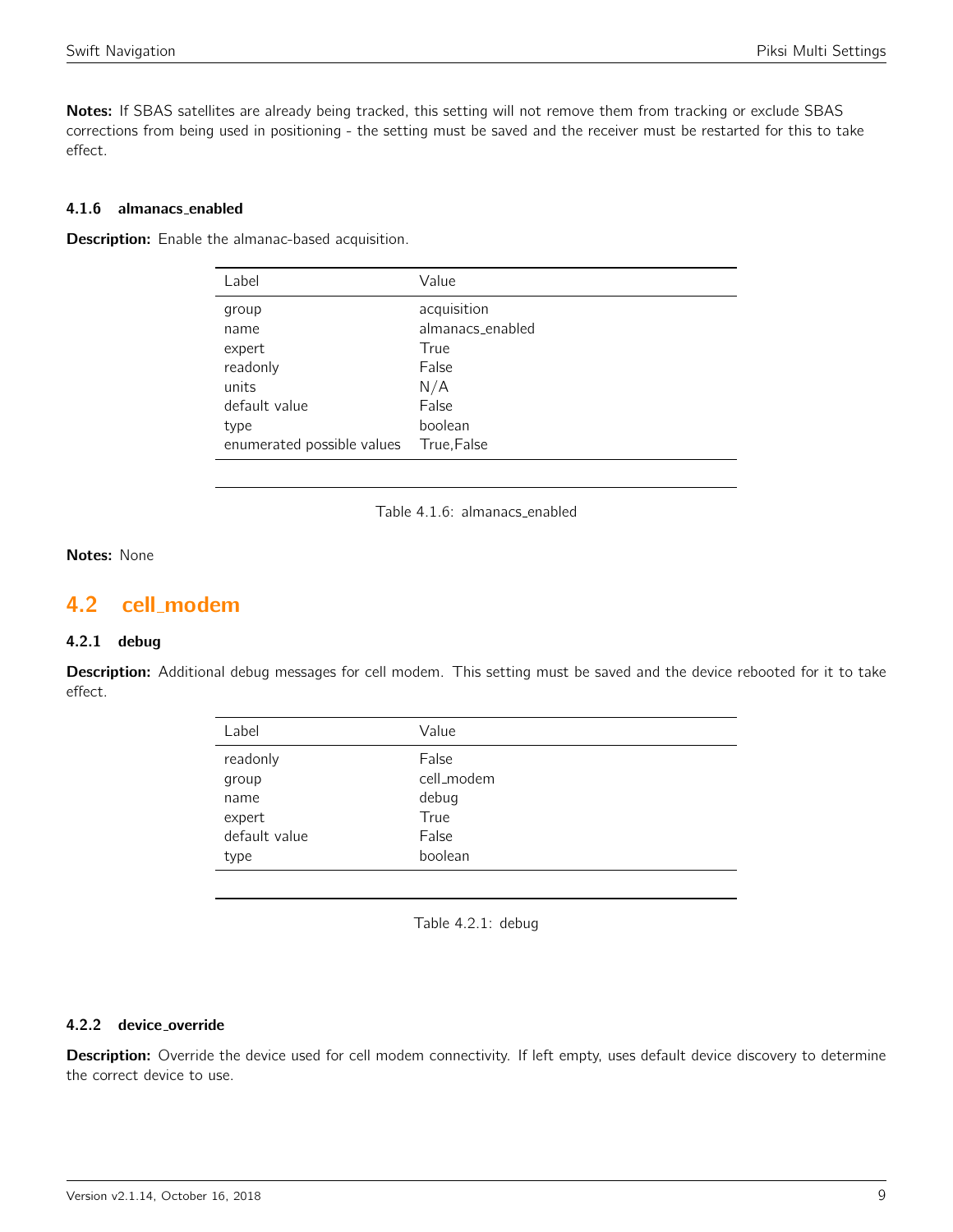<span id="page-9-0"></span>

| Label         | Value           |
|---------------|-----------------|
| readonly      | False           |
| group         | cell_modem      |
| name          | device override |
| expert        | True            |
| default value |                 |
| type          | string          |
|               |                 |

Table 4.2.2: device\_override

# 4.2.3 enable

## <span id="page-9-1"></span>Description: None

| Label         | Value      |
|---------------|------------|
| readonly      | False      |
| group         | cell_modem |
| name          | enable     |
| expert        | True       |
| units         | N/A        |
| default value | False      |
| type          | boolean    |
|               |            |

Table 4.2.3: enable

# 4.2.4 APN

Description: Access point name (provided by cell carrier).

| Label         | Value           |
|---------------|-----------------|
| group         | cell_modem      |
| name          | <b>APN</b>      |
| expert        | True            |
| readonly      | False           |
| units         | N/A             |
| default value | <b>INTERNET</b> |
| type          | string          |

Table 4.2.4: APN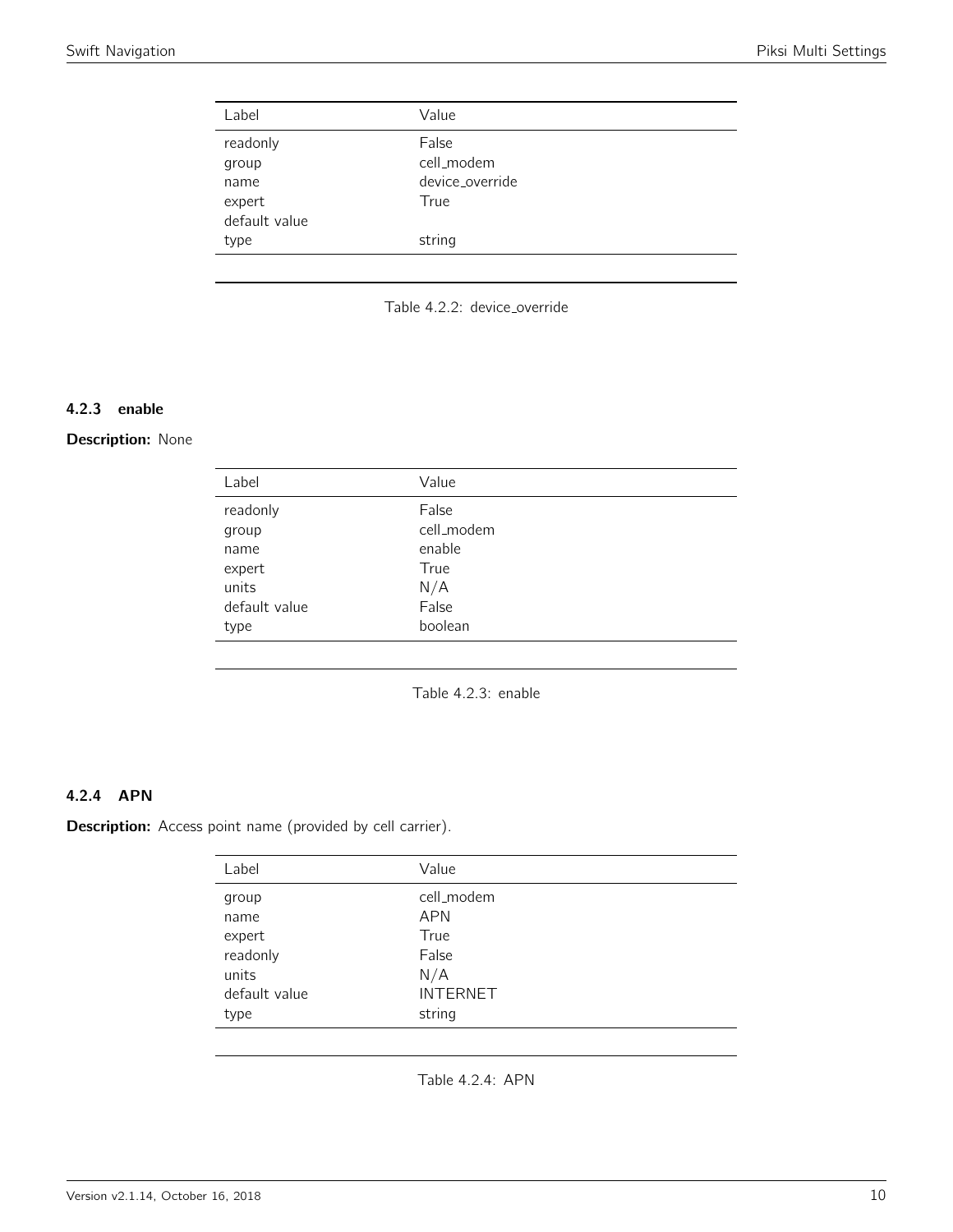# <span id="page-10-0"></span>4.3 ethernet

# 4.3.1 gateway

<span id="page-10-1"></span>Description: The default gateway for the IP config.

| Label         | Value       |
|---------------|-------------|
| group         | ethernet    |
| name          | gateway     |
| expert        | False       |
| readonly      | False       |
| units         | N/A         |
| default value | 192.168.0.1 |
| type          | string      |

Table 4.3.1: gateway

Notes: The configured gateway in XXX.XXX.XXX.XXX format.

# 4.3.2 netmask

<span id="page-10-2"></span>**Description:** The netmask for the IP config.

| Label         | Value         |  |
|---------------|---------------|--|
| group         | ethernet      |  |
| name          | netmask       |  |
| expert        | False         |  |
| readonly      | False         |  |
| units         | N/A           |  |
| default value | 255.255.255.0 |  |
| type          | string        |  |
|               |               |  |

Table 4.3.2: netmask

Notes: The configured netmask in XXX.XXX.XXX.XXX format.

# 4.3.3 ip address

**Description:** The static IP address.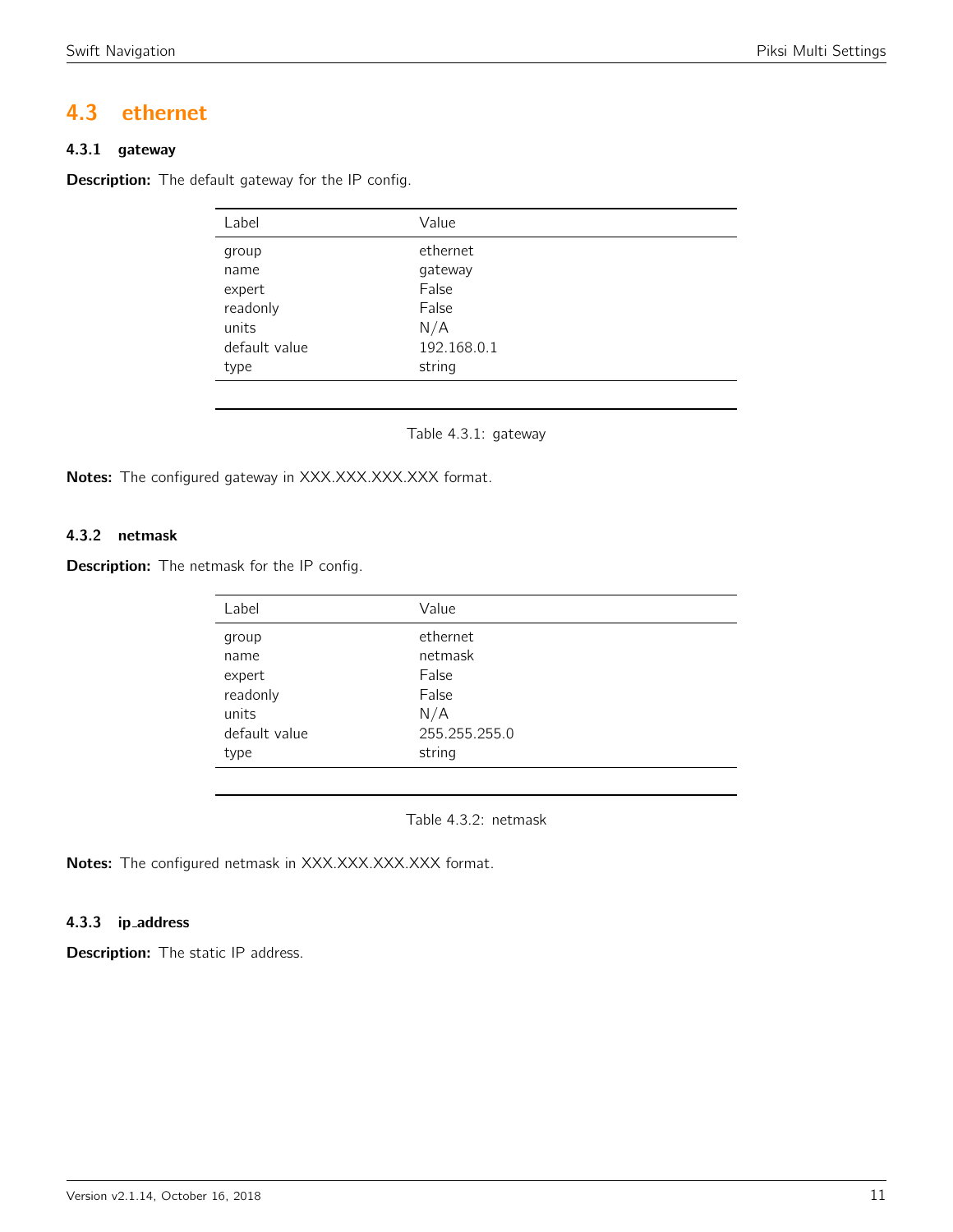<span id="page-11-0"></span>

| Label         | Value         |
|---------------|---------------|
| group         | ethernet      |
| name          | ip_address    |
| expert        | False         |
| readonly      | False         |
| units         | N/A           |
| default value | 192.168.0.222 |
| type          | string        |

Table 4.3.3: ip\_address

Notes: The configured IP address in XXX.XXX.XXX.XXX format.

# 4.3.4 ip config mode

Description: Ethernet configuration mode.

| Label                      | Value          |
|----------------------------|----------------|
| group                      | ethernet       |
| name                       | ip_config_mode |
| expert                     | False          |
| readonly                   | False          |
| units                      | N/A            |
| default value              | <b>Static</b>  |
| type                       | enum           |
| enumerated possible values | Static, DHCP   |

Table 4.3.4: ip\_config\_mode

Notes: If DHCP is chosen the IP address will be assigned automatically. The DHCP assigned IP address cannot be viewed under the Settings tab, instead use the Advanced Tab and click on 'Refresh Network Status'.

# <span id="page-11-1"></span>4.4 ext event a

# 4.4.1 sensitivity

**Description:** Minimum time between events  $(0 = \text{disabled})$ .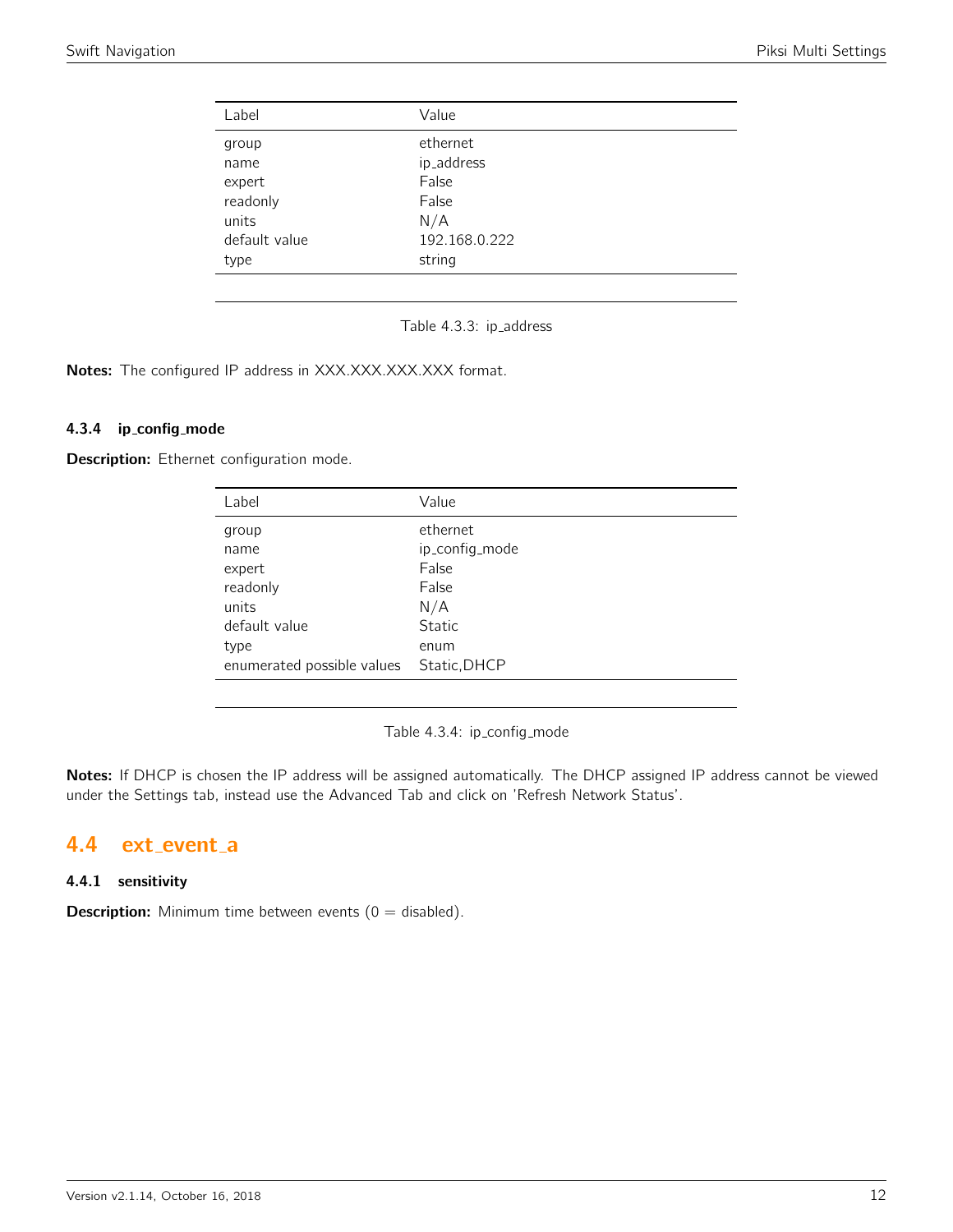<span id="page-12-0"></span>

| Label                      | Value             |
|----------------------------|-------------------|
| group                      | ext event a       |
| name                       | sensitivity       |
| expert                     | False             |
| readonly                   | False             |
| units                      | us (microseconds) |
| default value              | 0                 |
| type                       | integer           |
| enumerated possible values | None              |

Table 4.4.1: sensitivity

Notes: Any event that is triggered within the sensitivity window after the previous event will be ignored and no MSG EXT EVENT will be generated.

# 4.4.2 edge\_trigger

**Description:** Select edges to trigger timestamped event capture.

| Label                      | Value                       |
|----------------------------|-----------------------------|
| group                      | ext event a                 |
| name                       | edge_trigger                |
| expert                     | False                       |
| readonly                   | False                       |
| units                      | N/A                         |
| default value              | None                        |
| type                       | enum                        |
| enumerated possible values | None, Rising, Falling, Both |

Table 4.4.2: edge\_trigger

Notes: You can use this to record the exact time that some external event in your system occurred, e.g. camera shutter time. Upon detecting the event, receiver will generate a MSG EXT EVENT message reporting the event, including a timestamp accurate to better than a microsecond.

# <span id="page-12-1"></span>4.5 ext event b

# 4.5.1 sensitivity

**Description:** Duro only. Minimum time between events  $(0 = \text{disabled})$ .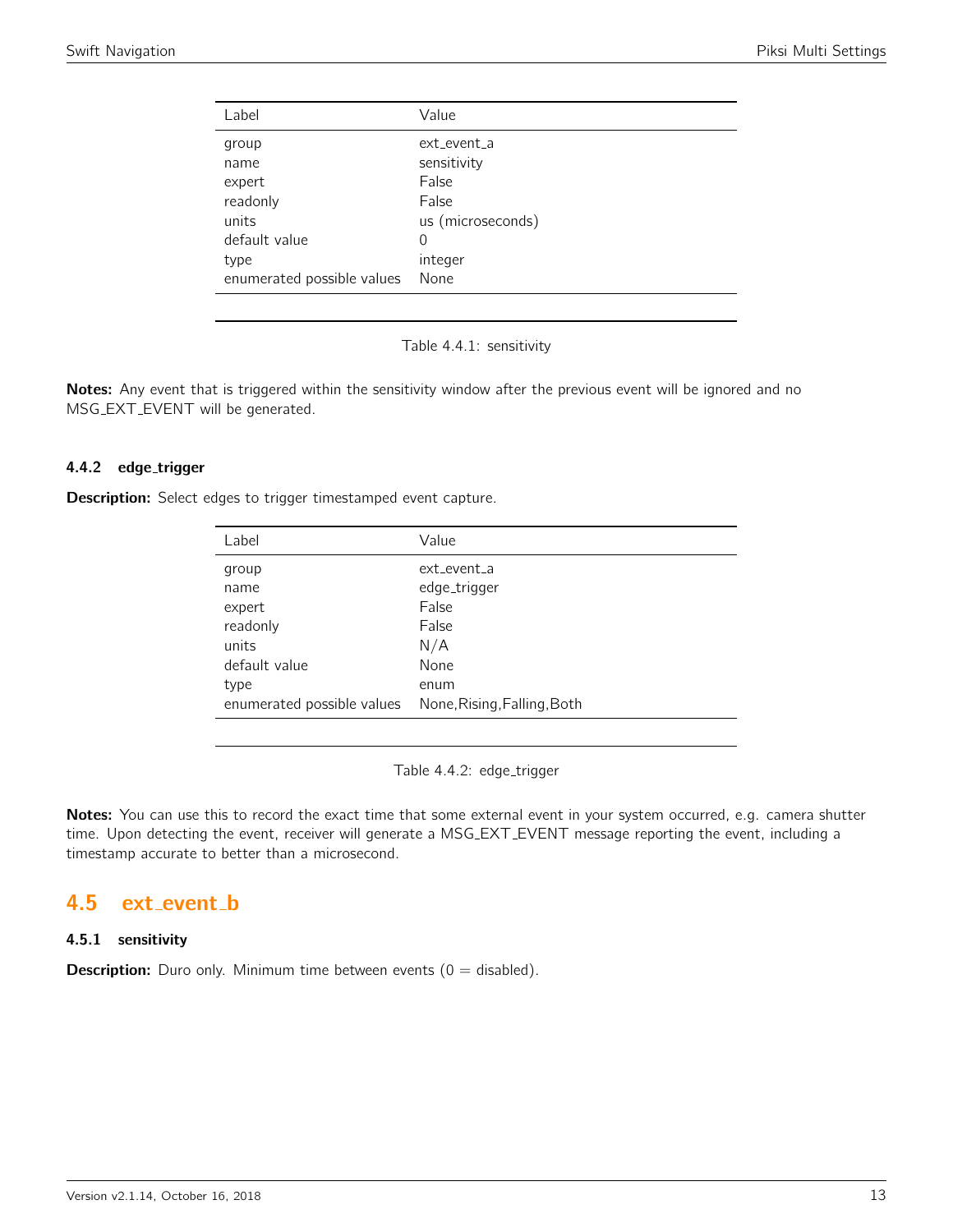<span id="page-13-0"></span>

| Label                      | Value             |
|----------------------------|-------------------|
| group                      | ext_event_b       |
| name                       | sensitivity       |
| expert                     | True              |
| readonly                   | False             |
| units                      | us (microseconds) |
| default value              | $\Omega$          |
| type                       | integer           |
| enumerated possible values | None              |

Table 4.5.1: sensitivity

Notes: Any event that is triggered within the sensitivity window after the previous event will be ignored and no MSG EXT EVENT will be generated.

#### 4.5.2 edge\_trigger

**Description:** Duro only. Select edges to trigger timestamped event capture.

| Label                      | Value                       |
|----------------------------|-----------------------------|
| group                      | ext event b                 |
| name                       | edge_trigger                |
| expert                     | True                        |
| readonly                   | False                       |
| units                      | N/A                         |
| default value              | None                        |
| type                       | enum                        |
| enumerated possible values | None, Rising, Falling, Both |

Table 4.5.2: edge\_trigger

Notes: You can use this to record the exact time that some external event in your system occurred, e.g. camera shutter time. Upon detecting the event, receiver will generate a MSG EXT EVENT message reporting the event, including a timestamp accurate to better than a microsecond.

# <span id="page-13-1"></span>4.6 ext\_event\_c

#### 4.6.1 sensitivity

**Description:** Duro only. Minimum time between events  $(0 = \text{disabled})$ .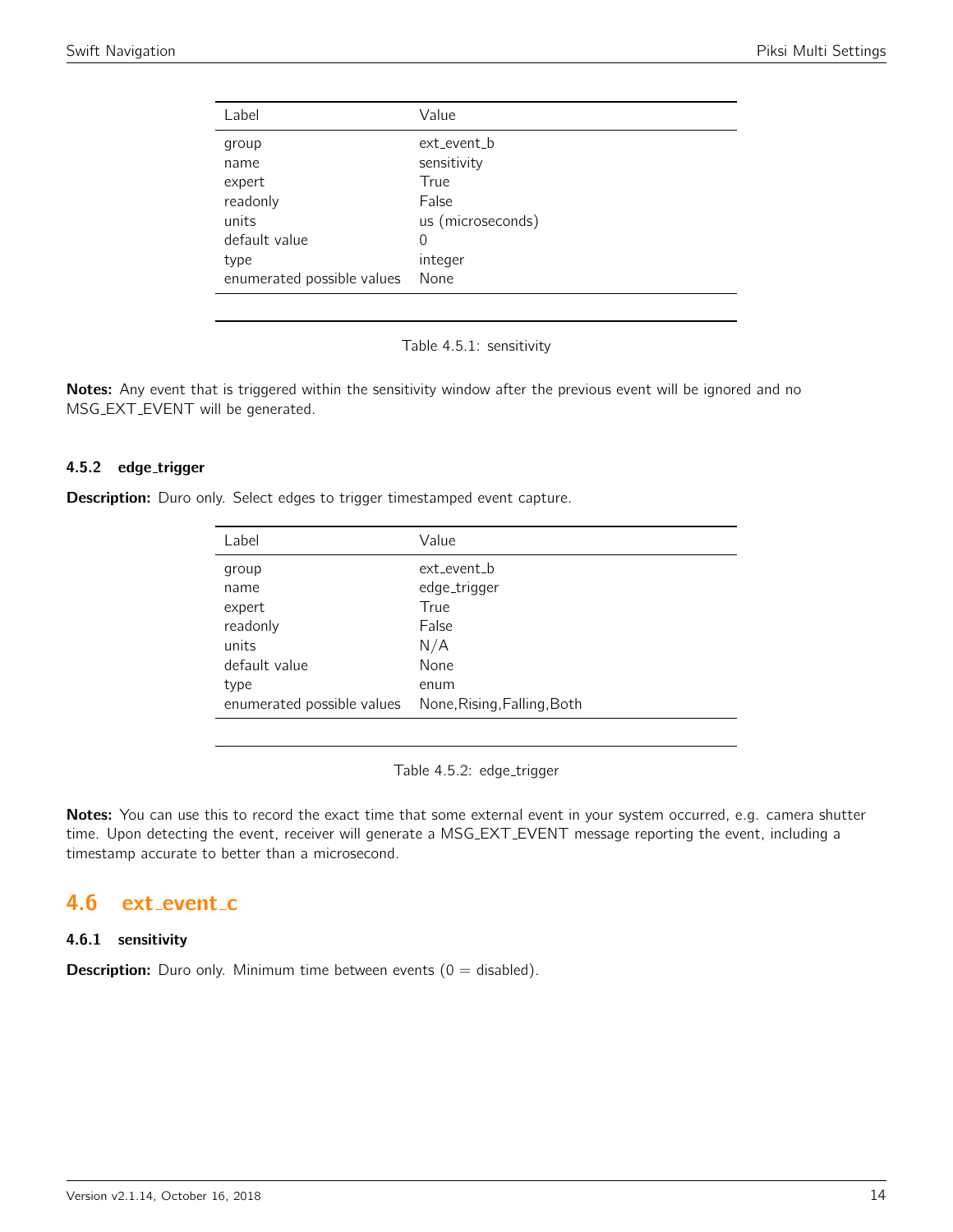<span id="page-14-0"></span>

| Label                      | Value             |
|----------------------------|-------------------|
| group                      | ext event c       |
| name                       | sensitivity       |
| expert                     | True              |
| readonly                   | False             |
| units                      | us (microseconds) |
| default value              | $\Omega$          |
| type                       | integer           |
| enumerated possible values | None              |

Table 4.6.1: sensitivity

Notes: Any event that is triggered within the sensitivity window after the previous event will be ignored and no MSG EXT EVENT will be generated.

# 4.6.2 edge\_trigger

**Description:** Duro only. Select edges to trigger timestamped event capture.

| Label                      | Value                       |
|----------------------------|-----------------------------|
| group                      | ext event c                 |
| name                       | edge_trigger                |
| expert                     | True                        |
| readonly                   | False                       |
| units                      | N/A                         |
| default value              | None                        |
| type                       | enum                        |
| enumerated possible values | None, Rising, Falling, Both |

Table 4.6.2: edge\_trigger

Notes: You can use this to record the exact time that some external event in your system occurred, e.g. camera shutter time. Upon detecting the event, receiver will generate a MSG EXT EVENT message reporting the event, including a timestamp accurate to better than a microsecond.

# <span id="page-14-1"></span>4.7 frontend

# 4.7.1 antenna bias

Description: Enable/Disable 4.85V antenna bias.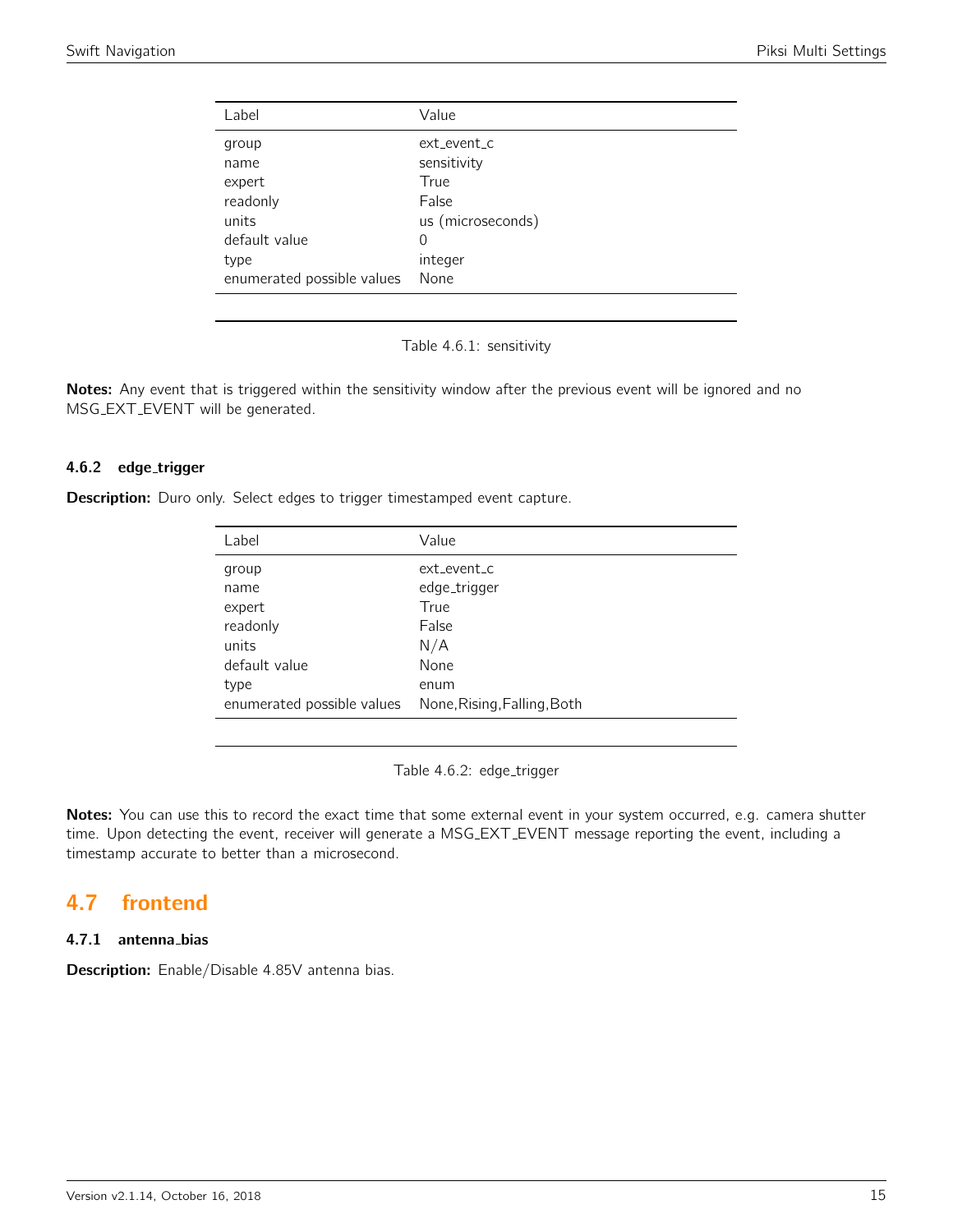<span id="page-15-0"></span>

| Label    | Value        |  |
|----------|--------------|--|
| group    | frontend     |  |
| name     | antenna_bias |  |
| expert   | False        |  |
| readonly | False        |  |
| units    | N/A          |  |
| type     | bool         |  |
|          |              |  |

#### Table 4.7.1: antenna\_bias

Notes: Most active antennas require an antenna bias in order to power the amplifier in the antenna.

#### 4.7.2 use\_ext\_clk

<span id="page-15-1"></span>Description: Enable/Disable External Clock Input.

| Label         | Value       |
|---------------|-------------|
| group         | frontend    |
| name          | use_ext_clk |
| expert        | False       |
| readonly      | False       |
| units         | N/A         |
| default value | False       |
| type          | bool        |
|               |             |

Table 4.7.2: use\_ext\_clk

Notes: This setting toggles the hardware switch for Piksi Multi 10Mhz clock source. When true, Piksi Multi will be configured to use an external clock source rather than its onboard oscillator. It is only available on Piksi Multi hardware versions greater than or equal to 5.1 (00108-05 rev 1). The external clock input signal can be provided on the Piksi Multi evaluation board through a labeled SMA connector. It is not exposed on Duro.

#### 4.7.3 antenna selection

**Description:** Determines which antenna to use.

| Label                                          | Value             |
|------------------------------------------------|-------------------|
| group                                          | frontend          |
| name                                           | antenna_selection |
| expert                                         | False             |
| readonly                                       | False             |
| units                                          | N/A               |
| default value                                  | Primary           |
| type                                           | enum              |
| enumerated possible values  Primary, Secondary |                   |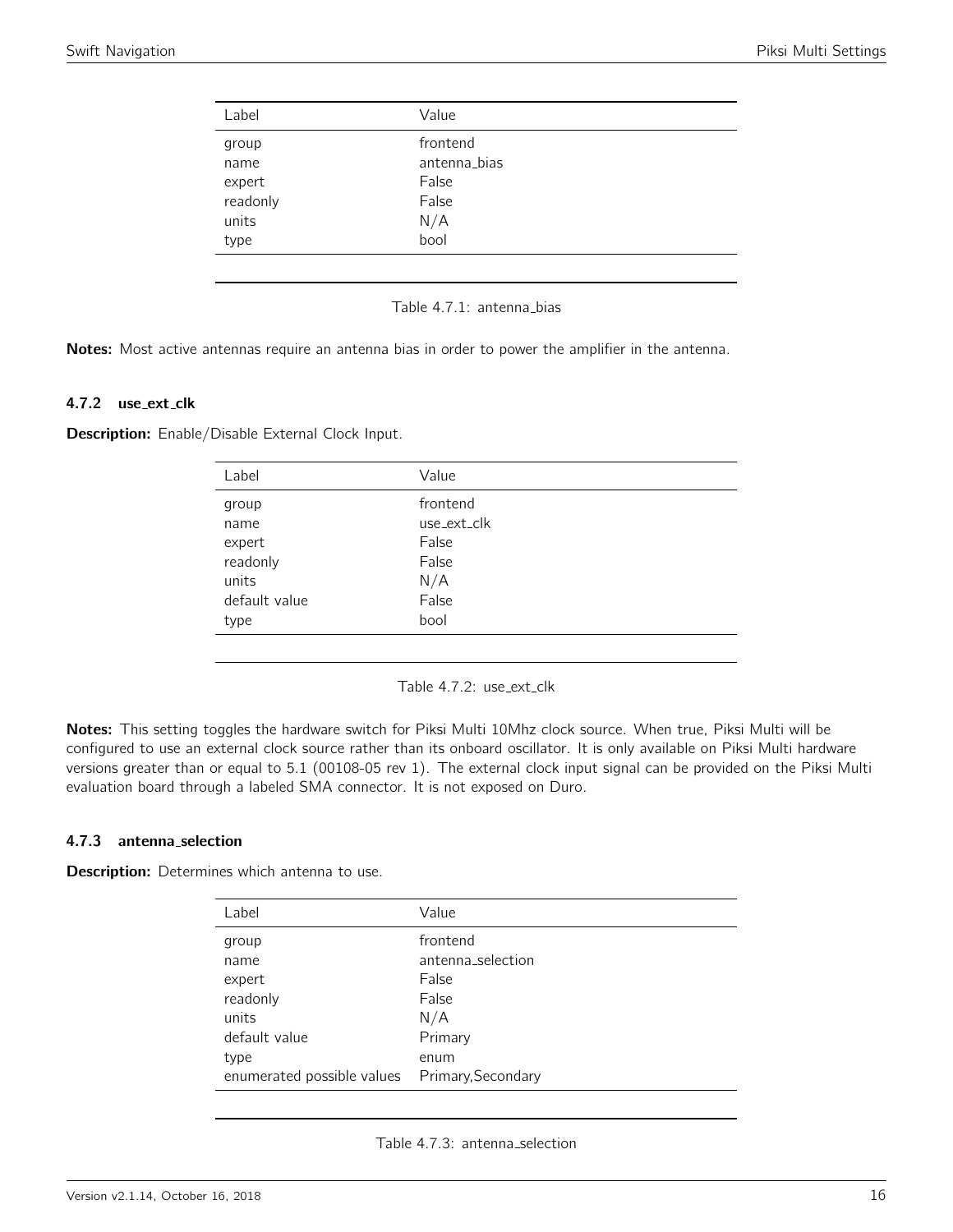Notes: This setting selects the antenna input that should be used by the receiver. Piksi Multi boards and Duro units ship with only a "Primary" antenna connector, so this should always be set to "Primary."

# <span id="page-16-0"></span>4.8 imu

#### 4.8.1 imu\_raw\_output

<span id="page-16-1"></span>Description: Enable/Disable IMU raw data output from onboard Bosch BMI160 IMU.

| Label         | Value          |
|---------------|----------------|
| group         | imu            |
| name          | imu_raw_output |
| expert        | False          |
| readonly      | False          |
| default value | False          |
| type          | boolean        |
|               |                |

Table 4.8.1: imu\_raw\_output

Notes: The IMU raw data can be seen in the Advanced Tab of the Swift Console

#### 4.8.2 mag\_raw\_output

<span id="page-16-2"></span>Description: Enable/Disable raw data output from onboard Bosch BMM150 Magnetometer.

| Label         | Value          |
|---------------|----------------|
| group         | ımu            |
| name          | mag_raw_output |
| expert        | False          |
| readonly      | False          |
| default value | False          |
| type          | boolean        |
|               |                |

Table 4.8.2: mag\_raw\_output

Notes: The magnetometer raw data can be seen in the Advanced Tab of the Swift Console. imu.imu\_raw\_output must also be set to True for the magnetometer output to be enabled.

## 4.8.3 mag\_rate

**Description:** The data rate (in Hz) for magnetometer raw output.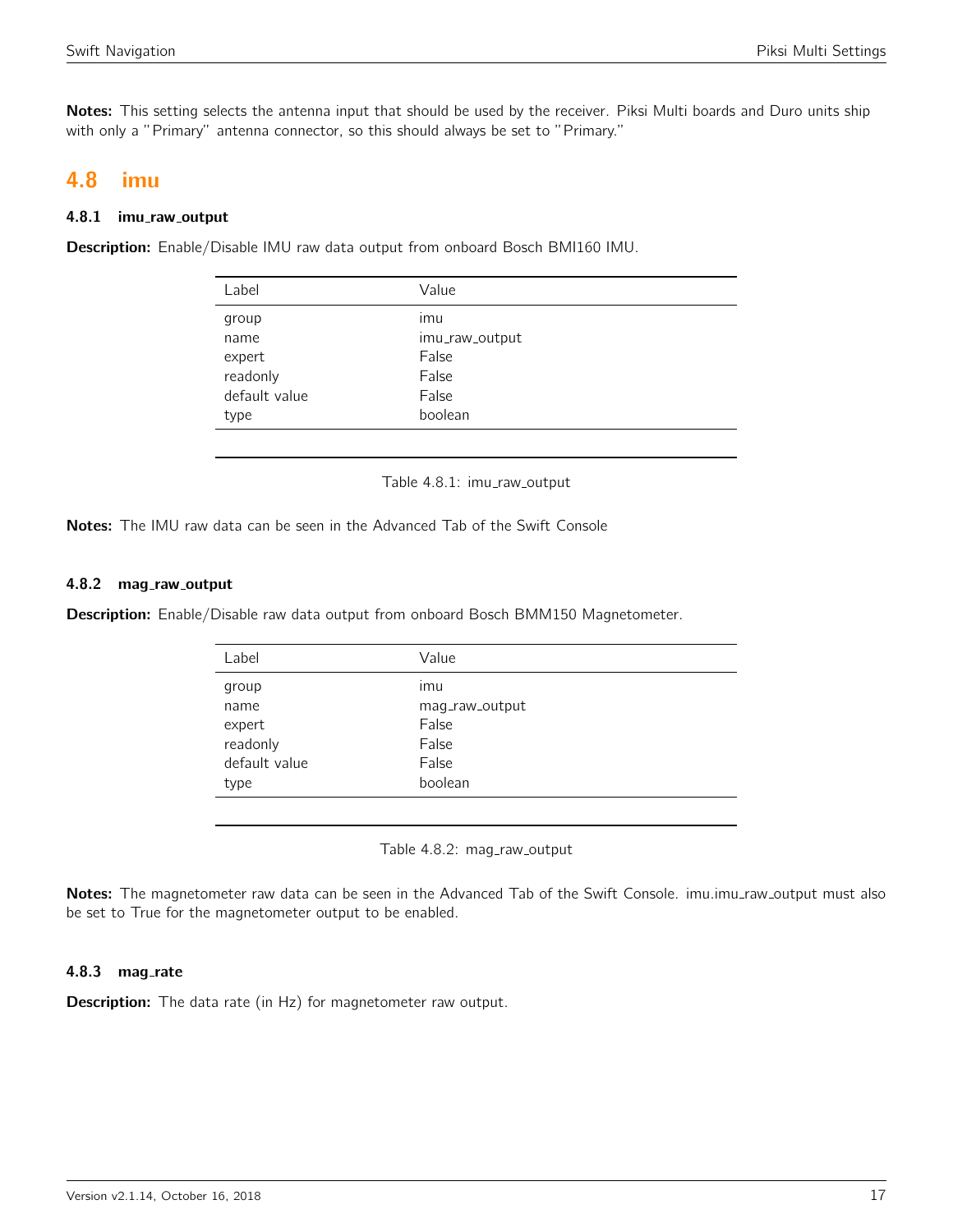<span id="page-17-0"></span>

| Label                      | Value          |
|----------------------------|----------------|
| group                      | imu            |
| name                       | mag_rate       |
| expert                     | False          |
| readonly                   | False          |
| units                      | Hz             |
| default value              | 12.5           |
| type                       | enum           |
| enumerated possible values | 6.25, 12.5, 25 |

Table 4.8.3: mag\_rate

#### 4.8.4 acc range

<span id="page-17-1"></span>Description: The approximate range of accelerations that can be measured.

| Label                                  | Value     |
|----------------------------------------|-----------|
| group                                  | imu       |
| name                                   | acc_range |
| expert                                 | False     |
| readonly                               | False     |
| units                                  | g         |
| default value                          | 8         |
| type                                   | enum      |
| enumerated possible values 2, 4, 8, 16 |           |

Table 4.8.4: acc\_range

Notes: When 2 g is chosen, it means the accelerometer is scaled to measure about  $+/- 2$  g of acceleration. Refer to the IMU datasheet for detailed information.

## 4.8.5 gyro\_range

Description: The approximate range of angular rate that can be measured.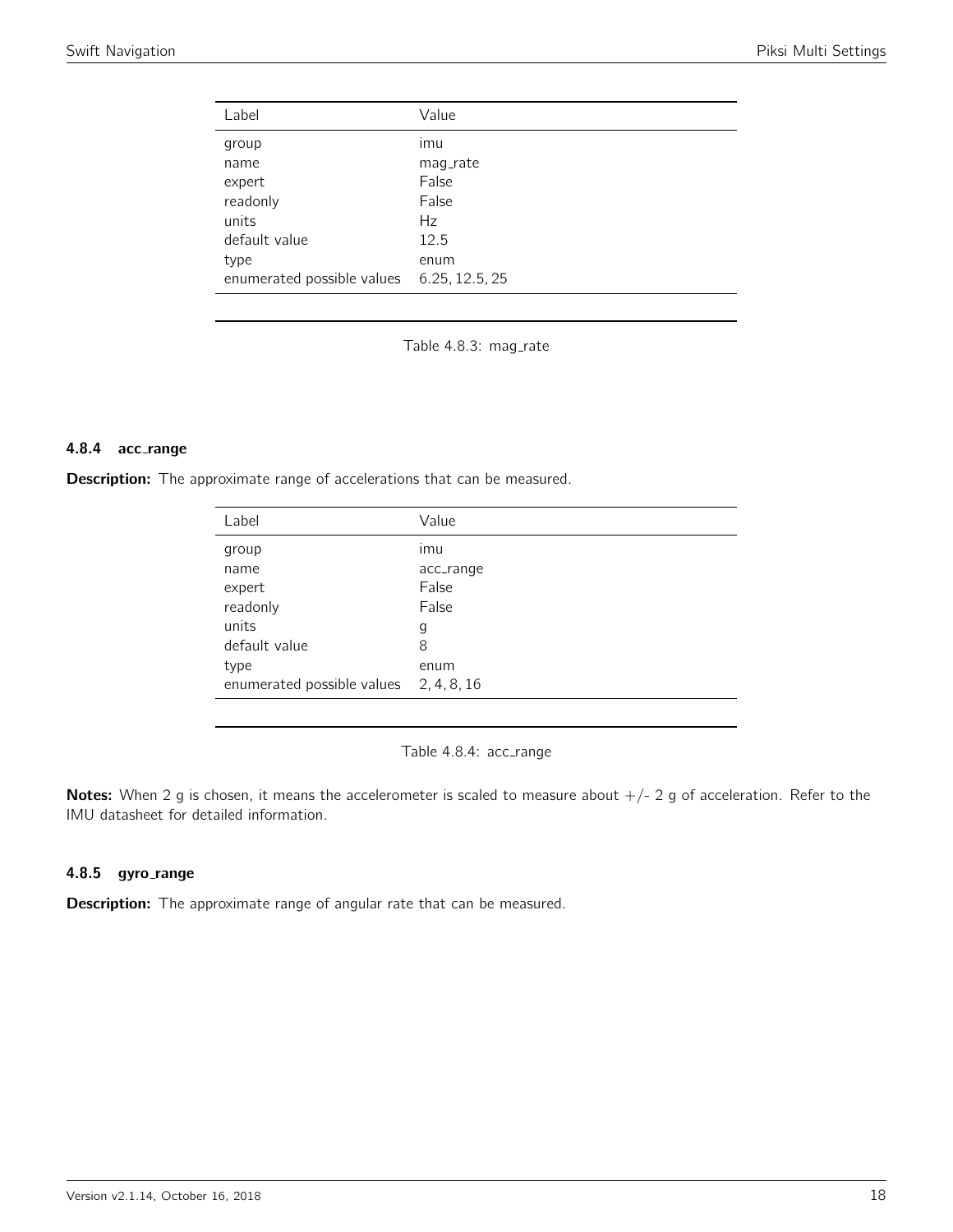<span id="page-18-0"></span>

| Label                      | Value                     |
|----------------------------|---------------------------|
| group                      | ımu                       |
| name                       | gyro_range                |
| expert                     | False                     |
| readonly                   | False                     |
| units                      | deg/s                     |
| default value              | 125                       |
| type                       | enum                      |
| enumerated possible values | 125, 250, 500, 1000, 2000 |
|                            |                           |

Table 4.8.5: gyro\_range

Notes: When 125 is chosen, it means the gyro is scaled to measure about  $+/-$  125 deg/s of angular rate. Refer to the IMU datasheet for detailed information.

## 4.8.6 imu rate

Description: The data rate (in Hz) for IMU raw output.

| Label                                       | Value    |
|---------------------------------------------|----------|
| group                                       | imu      |
| name                                        | imu_rate |
| expert                                      | False    |
| readonly                                    | False    |
| units                                       | Hz       |
| default value                               | 100      |
| type                                        | enum     |
| enumerated possible values 25, 50, 100, 200 |          |
|                                             |          |

Table 4.8.6: imu\_rate

Notes: It is recommended to use Ethernet or USB for IMU data output for data rates over 25 Hz.

# <span id="page-18-1"></span>4.9 ndb

# 4.9.1 erase l2c capb

<span id="page-18-2"></span>Description: Erase stored L2C capability mask during boot.

| Label         | Value          |
|---------------|----------------|
| readonly      | False          |
| group         | ndb            |
| name          | erase_l2c_capb |
| expert        | True           |
| default value | False          |
| type          | boolean        |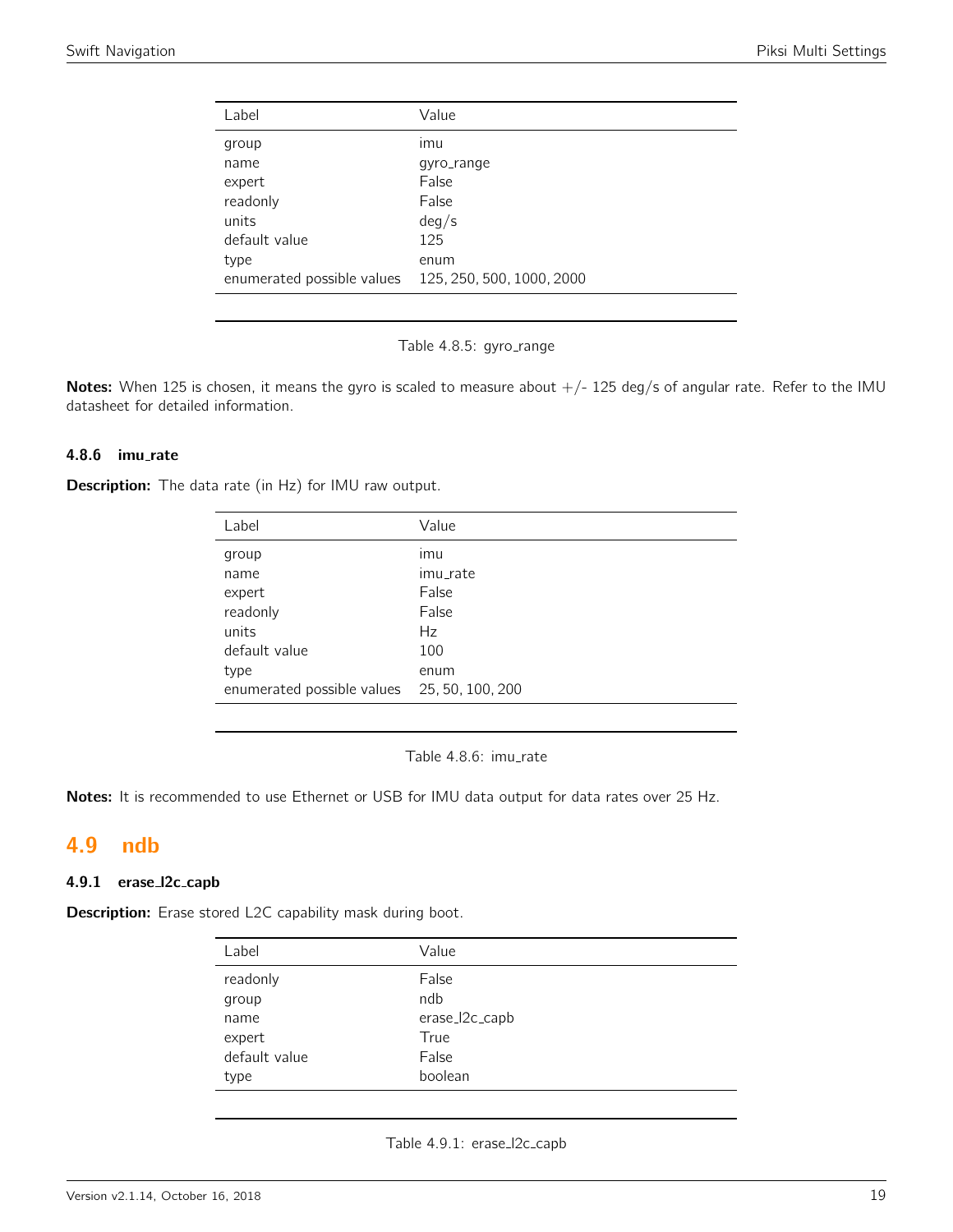#### 4.9.2 erase utc params

<span id="page-19-0"></span>Description: Erase stored UTC offset parameters during boot.

| Label         | Value            |
|---------------|------------------|
| readonly      | False            |
| group         | ndb              |
| name          | erase_utc_params |
| expert        | True             |
| default value | False            |
| type          | boolean          |

Table 4.9.2: erase\_utc\_params

# 4.9.3 erase almanac wn

<span id="page-19-1"></span>Description: Erase stored almanac week numbers during boot.

| Label         | Value            |
|---------------|------------------|
| readonly      | False            |
| group         | ndb              |
| name          | erase_almanac_wn |
| expert        | True             |
| default value | False            |
| type          | boolean          |
|               |                  |

Table 4.9.3: erase\_almanac\_wn

#### 4.9.4 erase almanac

<span id="page-19-2"></span>Description: Erase stored almanacs during boot.

| Label         | Value         |
|---------------|---------------|
| readonly      | False         |
| group         | ndb           |
| name          | erase_almanac |
| expert        | True          |
| default value | False         |
| type          | boolean       |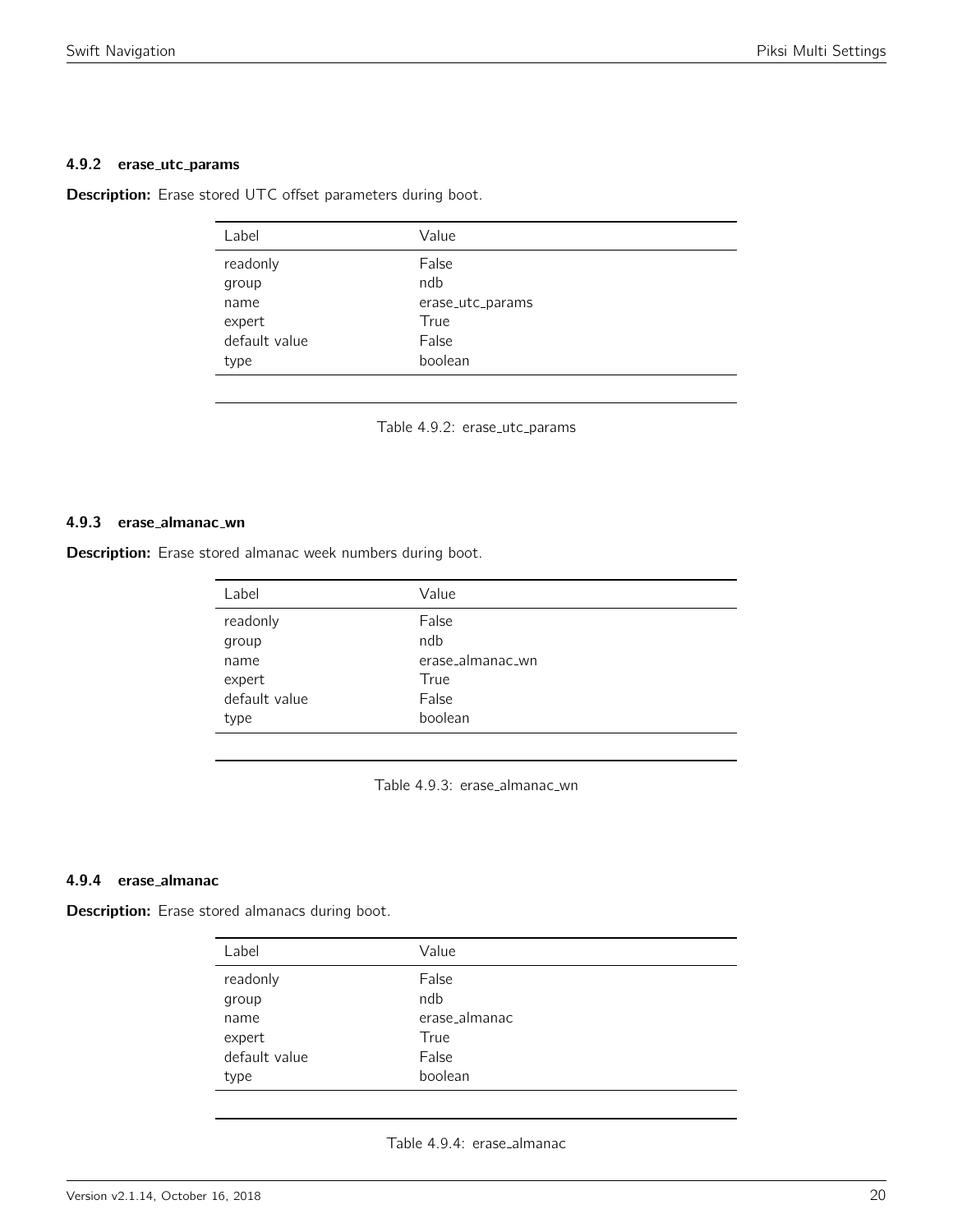# 4.9.5 erase ephemeris

<span id="page-20-0"></span>Description: Erase stored ephmerides during boot.

| Label    | Value           |
|----------|-----------------|
| readonly | False           |
| group    | ndb             |
| name     | erase_ephemeris |
| expert   | True            |
| type     | boolean         |

Table 4.9.5: erase ephemeris

# 4.9.6 erase iono

<span id="page-20-1"></span>Description: Erase stored ionospheric parameters during boot.

| Label         | Value      |
|---------------|------------|
| readonly      | False      |
| group         | ndb        |
| name          | erase_iono |
| expert        | True       |
| default value | False      |
| type          | boolean    |

Table 4.9.6: erase iono

# 4.9.7 erase lgf

<span id="page-20-2"></span>Description: Erase stored last fix information during boot.

| Label         | Value        |
|---------------|--------------|
| readonly      | False<br>ndb |
| group<br>name | erase_lgf    |
| expert        | True         |
| type          | boolean      |

Table 4.9.7: erase\_lgf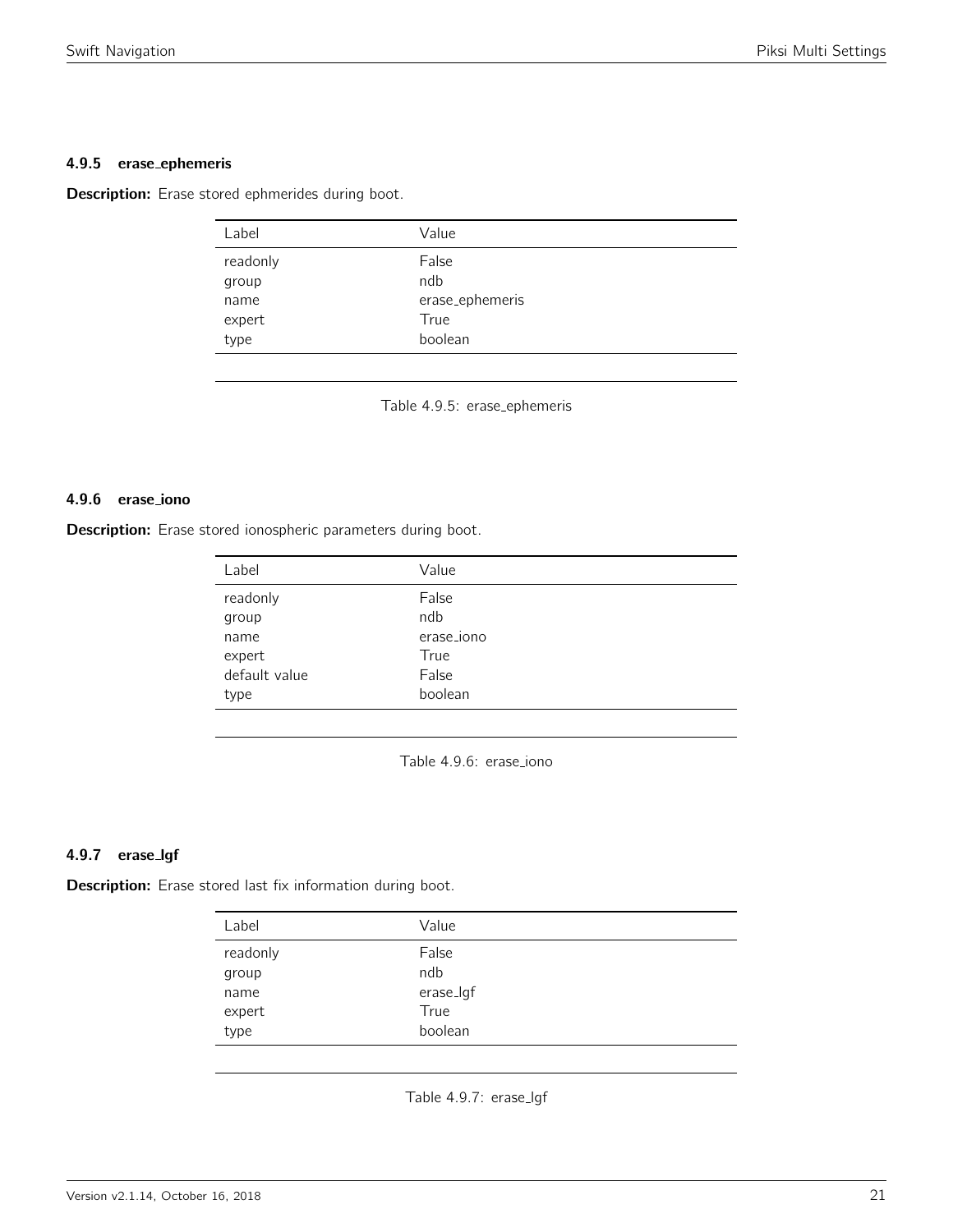# 4.9.8 valid eph acc

# <span id="page-21-0"></span>Description: None

| Label         | Value         |
|---------------|---------------|
| readonly      | False         |
| group         | ndb           |
| name          | valid_eph_acc |
| expert        | True          |
| units         | meters        |
| default value | 100           |
| type          | int           |

Table 4.9.8: valid\_eph\_acc

#### 4.9.9 valid alm acc

# <span id="page-21-1"></span>**Description: None**

| Label         | Value         |
|---------------|---------------|
| readonly      | False         |
| group         | ndb           |
| name          | valid_alm_acc |
| expert        | True          |
| units         | meters        |
| default value | 5000          |
| type          | int           |

Table 4.9.9: valid\_alm\_acc

# 4.9.10 lgf\_update\_m

<span id="page-21-2"></span>Description: Change in position required to update last good fix.

| Label         | Value        |
|---------------|--------------|
| group         | ndb          |
| name          | lgf_update_m |
| expert        | True         |
| readonly      | False        |
| units         | meters       |
| default value | 10000        |
| type          | int          |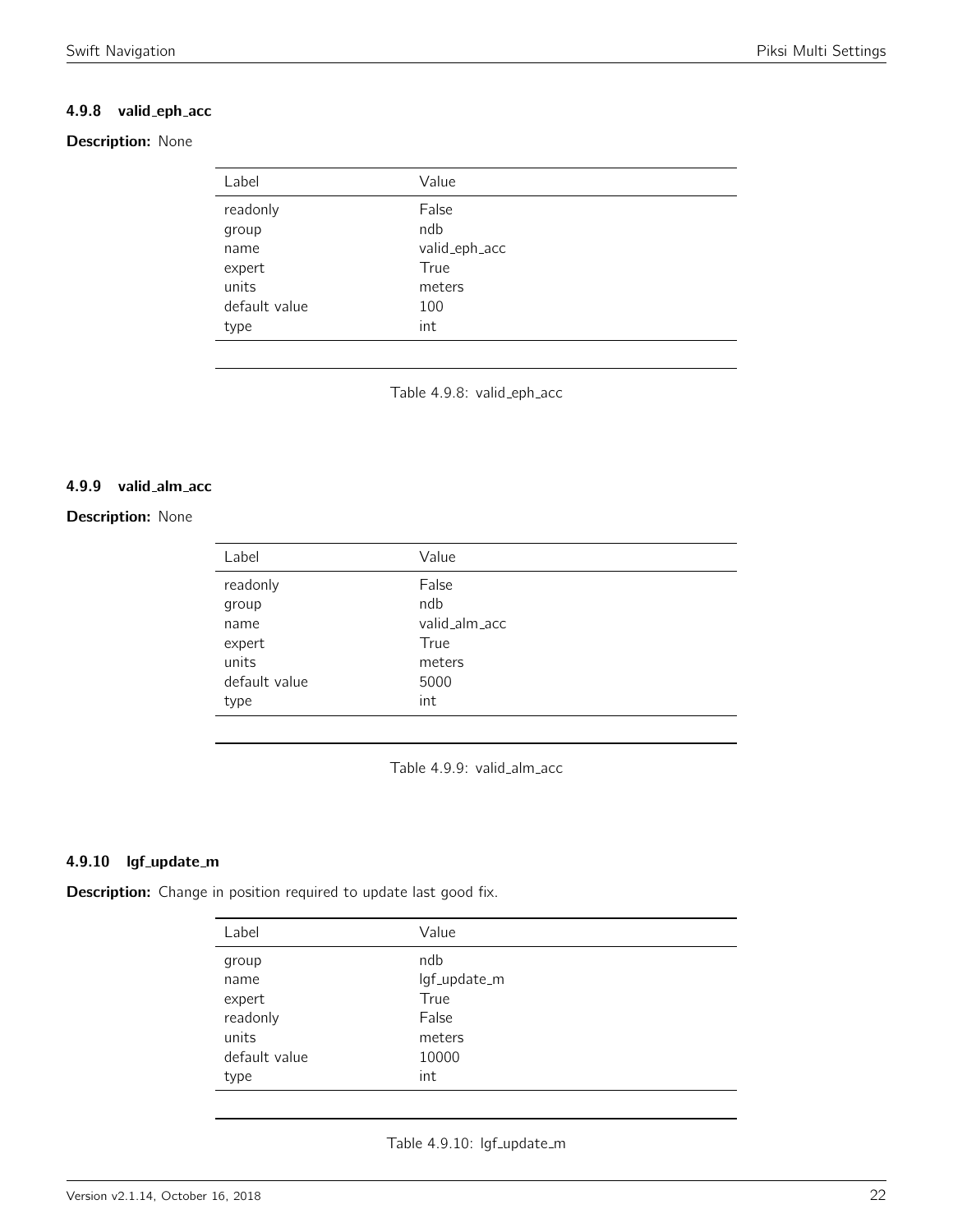#### 4.9.11 valid\_alm\_days

<span id="page-22-0"></span>Description: Number of days for which Almanac is valid.

| Label                   | Value                         |
|-------------------------|-------------------------------|
| group<br>name<br>expert | ndb<br>valid_alm_days<br>True |
| readonly<br>units       | False                         |
|                         | days                          |
| default value           | 6                             |
| type                    | int                           |
|                         |                               |

Table 4.9.11: valid\_alm\_days

# 4.9.12 lgf\_update\_s

Description: Update period for navigation database last good fix.

| Label         | Value        |  |
|---------------|--------------|--|
| group         | ndb          |  |
| name          | lgf_update_s |  |
| expert        | True         |  |
| readonly      | False        |  |
| units         | seconds      |  |
| default value | 1800         |  |
| type          | int          |  |
|               |              |  |

Table 4.9.12: lgf\_update\_s

# <span id="page-22-1"></span>4.10 nmea

# 4.10.1 gpgga\_msg\_rate

Description: Number of Solution Periods between GGA NMEA messages being sent.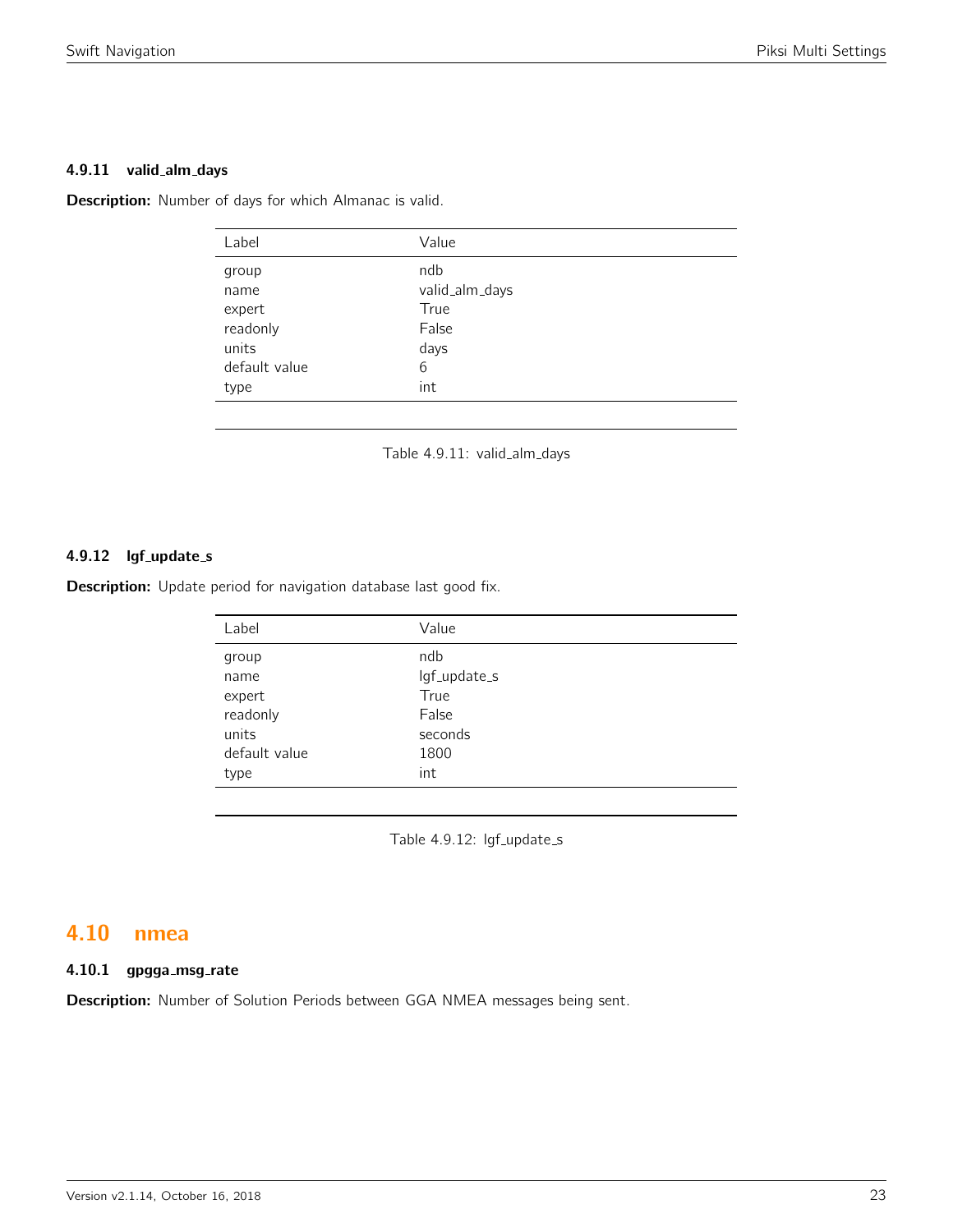<span id="page-23-0"></span>

| Label         | Value           |  |
|---------------|-----------------|--|
| group         | nmea            |  |
| name          | gpgga_msg_rate  |  |
| expert        | False           |  |
| readonly      | False           |  |
| units         | Solution Period |  |
| default value |                 |  |
| type          | integer         |  |
|               |                 |  |

Table 4.10.1: gpgga\_msg\_rate

Notes: This setting represents the integer number of solution periods between each transmission of the NMEA message. For example, if the solution rate is 10 Hz, and this rate setting is 2, the NMEA message will be sent every two solution epochs at a rate of 5 Hz. If this setting is 0, the msg will be suppressed.

## 4.10.2 gpgll\_msg\_rate

<span id="page-23-1"></span>Description: Number of Solution Periods between GLL NMEA messages being sent.

| Label         | Value           |
|---------------|-----------------|
| group         | nmea            |
| name          | gpgll_msg_rate  |
| expert        | False           |
| readonly      | False           |
| units         | Solution Period |
| default value | 10              |
| type          | integer         |
|               |                 |

Table 4.10.2: gpgll\_msg\_rate

Notes: This setting represents the integer number of solution periods between each transmission of the NMEA message. For example, if the solution rate is 10 Hz, and this rate setting is 2, the NMEA message will be sent every two solution epochs at a rate of 5 Hz. If this setting is 0, the msg will be suppressed.

## 4.10.3 gpgsv\_msg\_rate

Description: Number of Solution Periods between GSV NMEA messages being sent.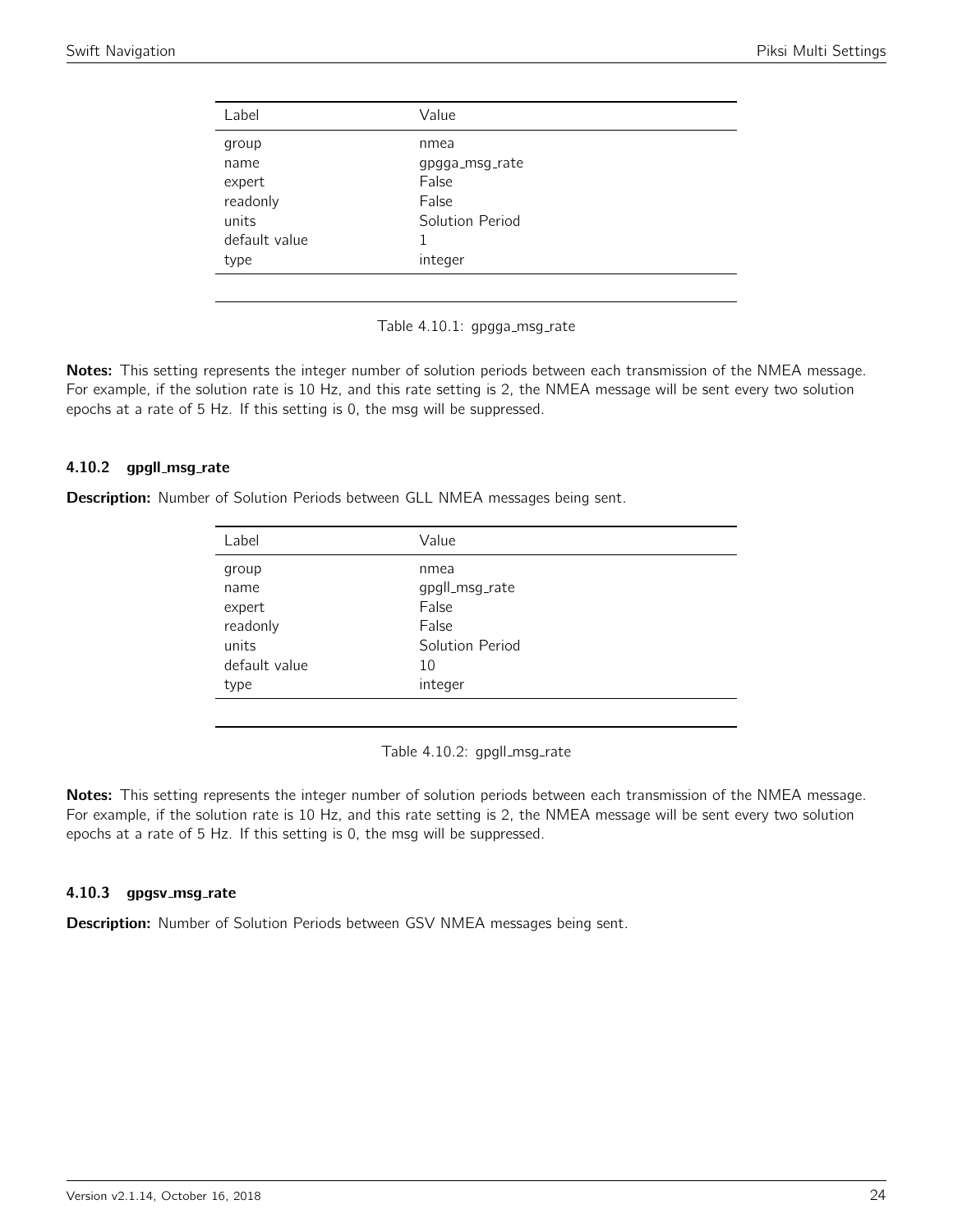<span id="page-24-0"></span>

| Label         | Value           |
|---------------|-----------------|
| group         | nmea            |
| name          | gpgsv_msg_rate  |
| expert        | False           |
| readonly      | False           |
| units         | Solution Period |
| default value | 10              |
| type          | integer         |
|               |                 |

Table 4.10.3: gpgsv\_msg\_rate

Notes: This setting represents the integer number of solution periods between each transmission of the NMEA message. For example, if the solution rate is 10 Hz, and this rate setting is 2, the NMEA message will be sent every two solution epochs at a rate of 5 Hz. If this setting is 0, the msg will be suppressed.

## 4.10.4 gphdt\_msg\_rate

<span id="page-24-1"></span>Description: Number of Solution Periods between HDT NMEA messages being sent.

| Label         | Value           |  |
|---------------|-----------------|--|
| group         | nmea            |  |
| name          | gphdt_msg_rate  |  |
| expert        | False           |  |
| readonly      | False           |  |
| units         | Solution Period |  |
| default value | 1               |  |
| type          | integer         |  |
|               |                 |  |

Table 4.10.4: gphdt\_msg\_rate

Notes: This setting represents the integer number of solution periods between each transmission of the NMEA message. For example, if the solution rate is 10 Hz, and this rate setting is 2, the NMEA message will be sent every two solution epochs at a rate of 5 Hz. If this setting is 0, the msg will be suppressed.

## 4.10.5 gprmc\_msg\_rate

Description: Number of Solution Periods between RMC NMEA messages being sent.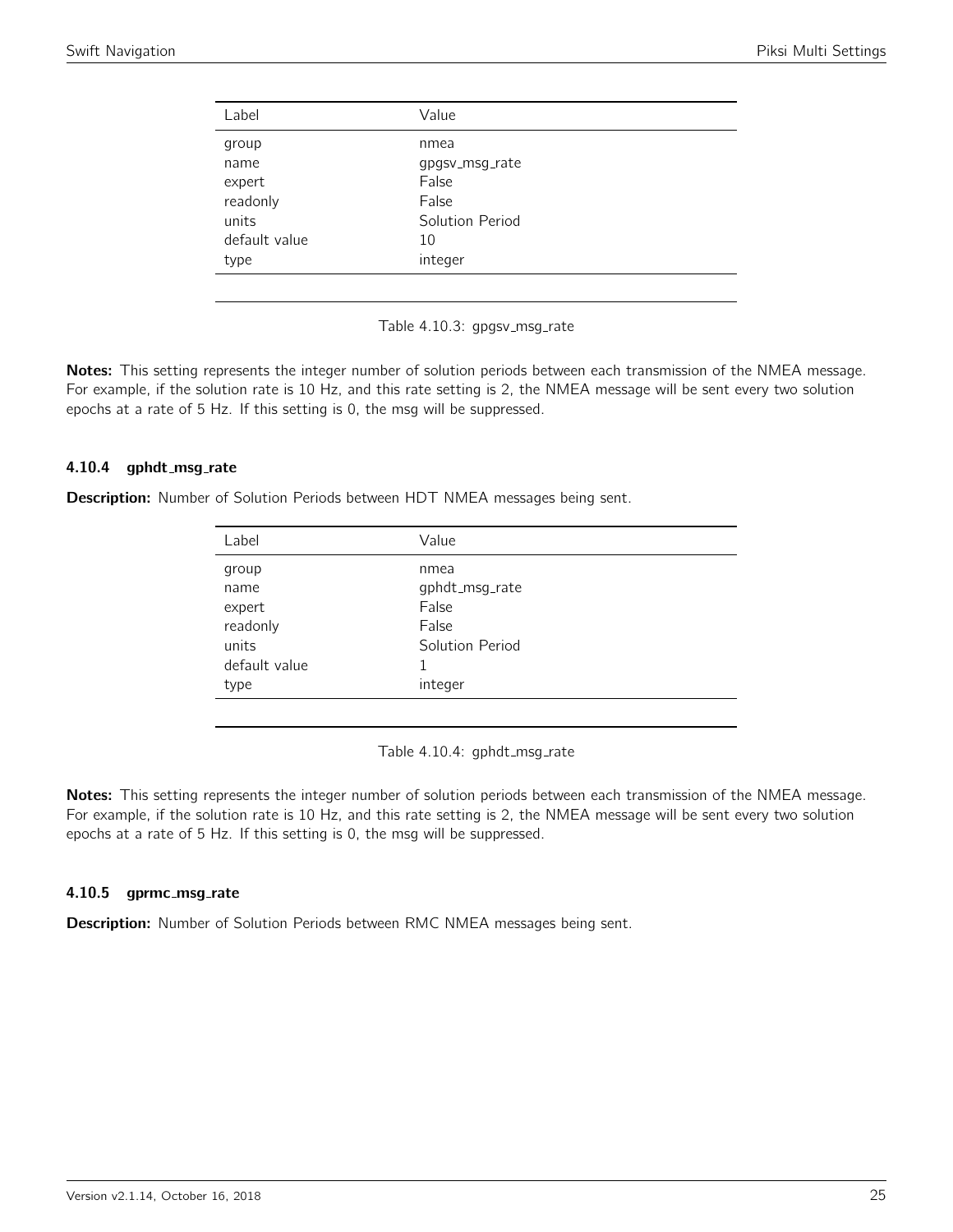<span id="page-25-0"></span>

| gprmc_msg_rate  |
|-----------------|
|                 |
|                 |
| Solution Period |
|                 |
|                 |
|                 |

Table 4.10.5: gprmc\_msg\_rate

Notes: This setting represents the integer number of solution periods between each transmission of the NMEA message. For example, if the solution rate is 10 Hz, and this rate setting is 2, the NMEA message will be sent every two solution epochs at a rate of 5 Hz. If this setting is 0, the msg will be suppressed.

## 4.10.6 gpvtg\_msg\_rate

<span id="page-25-1"></span>Description: Number of Solution Periods between VTG NMEA messages being sent.

| Label         | Value           |  |
|---------------|-----------------|--|
| group         | nmea            |  |
| name          | gpvtg_msg_rate  |  |
| expert        | False           |  |
| readonly      | False           |  |
| units         | Solution Period |  |
| default value | 1               |  |
| type          | integer         |  |
|               |                 |  |

Table 4.10.6: gpvtg\_msg\_rate

Notes: This setting represents the integer number of solution periods between each transmission of the NMEA message. For example, if the solution rate is 10 Hz, and this rate setting is 2, the NMEA message will be sent every two solution epochs at a rate of 5 Hz. If this setting is 0, the msg will be suppressed.

## 4.10.7 gsa\_msg\_rate

Description: Number of Solution Periods between GSA NMEA messages being sent.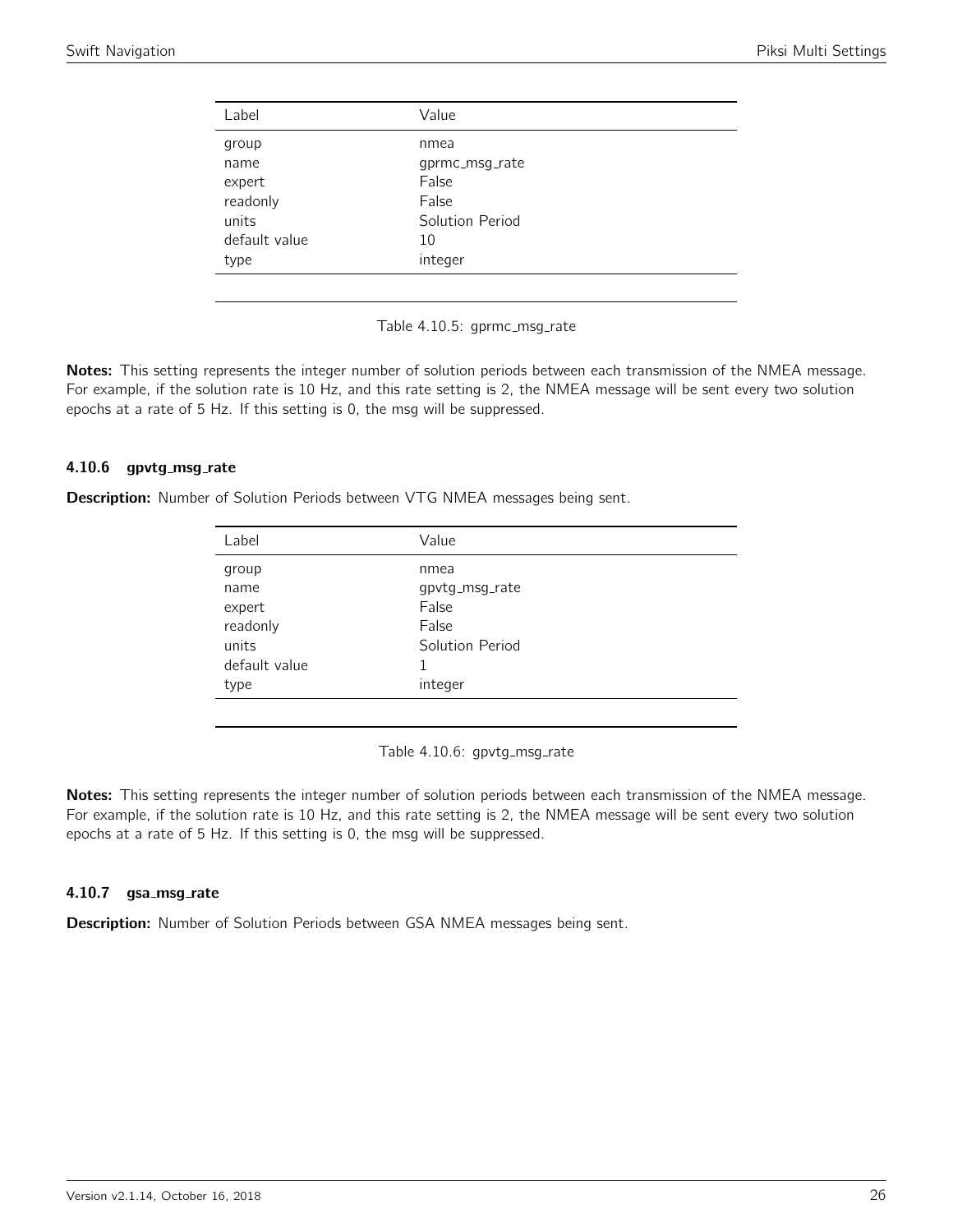<span id="page-26-0"></span>

| Label                      | Value            |
|----------------------------|------------------|
| group                      | nmea             |
| name                       | qsa_msq_rate     |
| expert                     | False            |
| readonly                   | False            |
| units                      | Solution Periods |
| default value              | 10               |
| type                       | integer          |
| enumerated possible values | None             |

Table 4.10.7: gsa\_msg\_rate

Notes: This setting represents the integer number of solution periods between each transmission of the NMEA message. For example, if the solution rate is 10 Hz, and this rate setting is 2, the NMEA message will be sent every two solution epochs at a rate of 5 Hz. If this setting is 0, the msg will be suppressed.

## 4.10.8 gpzda\_msg\_rate

Description: Number of Solution Periods between ZDA NMEA messages being sent.

| Label                      | Value           |
|----------------------------|-----------------|
| group                      | nmea            |
| name                       | gpzda_msg_rate  |
| expert                     | False           |
| readonly                   | False           |
| units                      | Solution Period |
| default value              | 10              |
| type                       | integer         |
| enumerated possible values | None            |

Table 4.10.8: gpzda\_msg\_rate

Notes: This setting represents the integer number of solution periods between each transmission of the NMEA message. For example, if the solution rate is 10 Hz, and this rate setting is 2, the NMEA message will be sent every two solution epochs at a rate of 5 Hz. If this setting is 0, the msg will be suppressed.

# <span id="page-26-1"></span>4.11 ntrip

# 4.11.1 debug

Description: Additional debug messages for NTRIP (sent to /var/log/messages).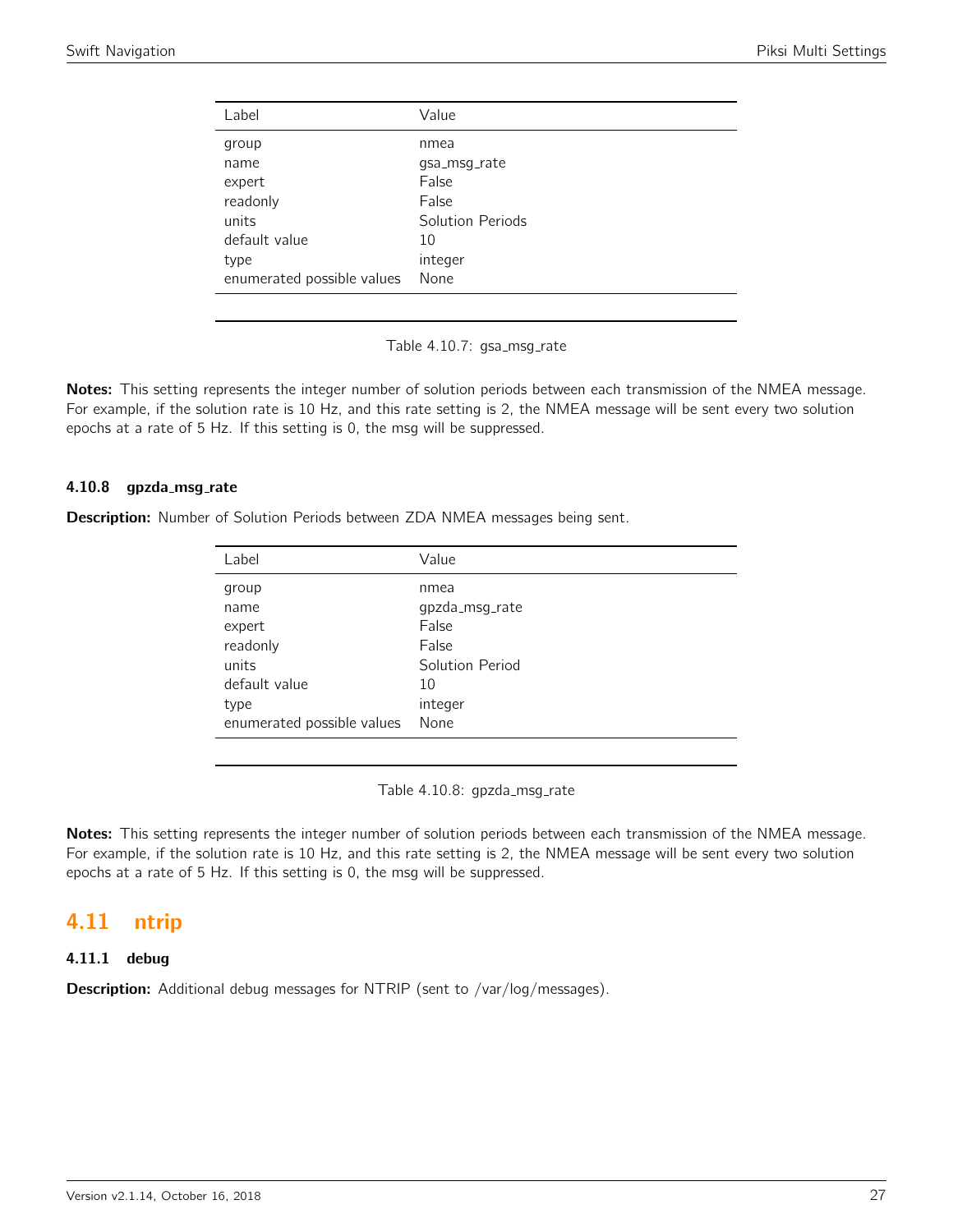<span id="page-27-0"></span>

| Label         | Value   |  |
|---------------|---------|--|
| readonly      | False   |  |
| group         | ntrip   |  |
| name          | debug   |  |
| expert        | True    |  |
| default value | False   |  |
| type          | boolean |  |
|               |         |  |



# 4.11.2 enable

<span id="page-27-1"></span>Description: Enable NTRIP client. The interface will receive 1002, 1004, 1005, 1006, 1010, 1012, 1033, 1230 and MSM4-7 RTCMv3 messages and will not transmit or receive any other messages.

| Label                      | Value       |
|----------------------------|-------------|
| group                      | ntrip       |
| name                       | enable      |
| expert                     | False       |
| readonly                   | False       |
| units                      | N/A         |
| default value              | False       |
| type                       | boolean     |
| enumerated possible values | True, False |
|                            |             |



Notes: If True, NTRIP client will be used.

# 4.11.3 gga\_out\_rev1

<span id="page-27-2"></span>Description: If True, the NTRIP client will use an NTRIP 1.0 formatted GGA sentence.

| Label                      | Value        |
|----------------------------|--------------|
| group                      | ntrip        |
| name                       | gga_out_rev1 |
| expert                     | True         |
| readonly                   | False        |
| units                      | seconds      |
| default value              | False        |
| type                       | boolean      |
| enumerated possible values | None         |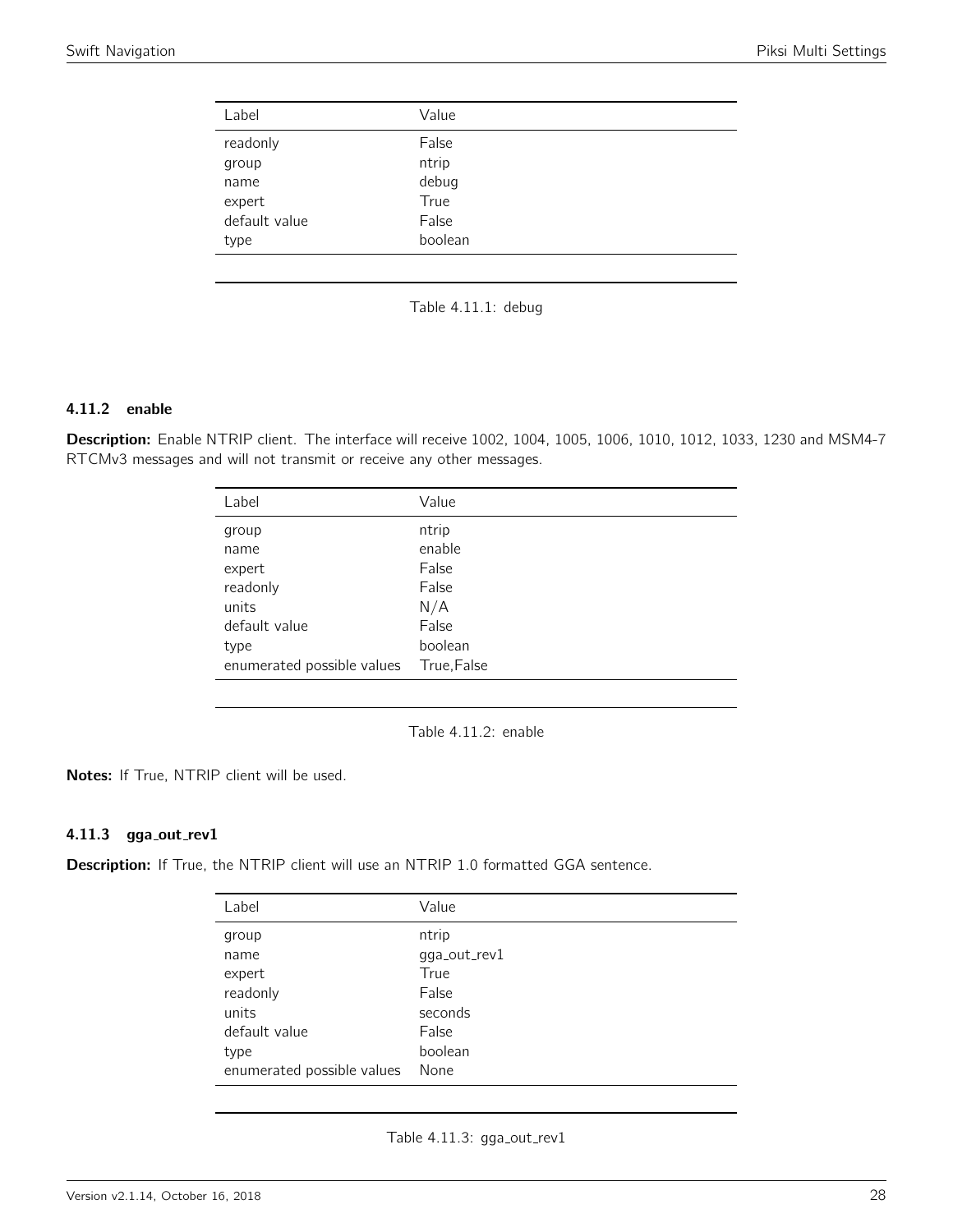Notes: By default, the NTRIP client will use an NTRIP 2.0 formatted GGA sentence, which prefixes the GGA sentence with "Ntrip-GGA: ". If this option is enabled, the prefix will be dropped.

# 4.11.4 gga out interval

<span id="page-28-0"></span>**Description:** Interval at which the NMEA GGA sentence is uploaded to the NTRIP server

| Label                      | Value            |
|----------------------------|------------------|
| group                      | ntrip            |
| name                       | gga_out_interval |
| expert                     | False            |
| readonly                   | False            |
| units                      | seconds          |
| default value              | 0                |
| type                       | integer          |
| enumerated possible values | None             |



Notes: The interval (in seconds) at which the NMEA GGA sentence is uploaded to the specified NTRIP server. The default of 0 disables the GGA sentence upload.

## 4.11.5 url

<span id="page-28-1"></span>Description: NTRIP URL to use.

| Label                      | Value  |
|----------------------------|--------|
| group                      | ntrip  |
| name                       | url    |
| expert                     | False  |
| readonly                   | False  |
| units                      | N/A    |
| default value              | N/A    |
| type                       | string |
| enumerated possible values | None   |
|                            |        |

Table 4.11.5: url

Notes: URL to use with NTRIP client. NTRIP must be enabled to use this setting. URLs should be HTTP URLs with a port, and a mountpoint path such as example.com:2101/BAZ\_RTCM3.

## 4.11.6 password

**Description:** NTRIP password to use.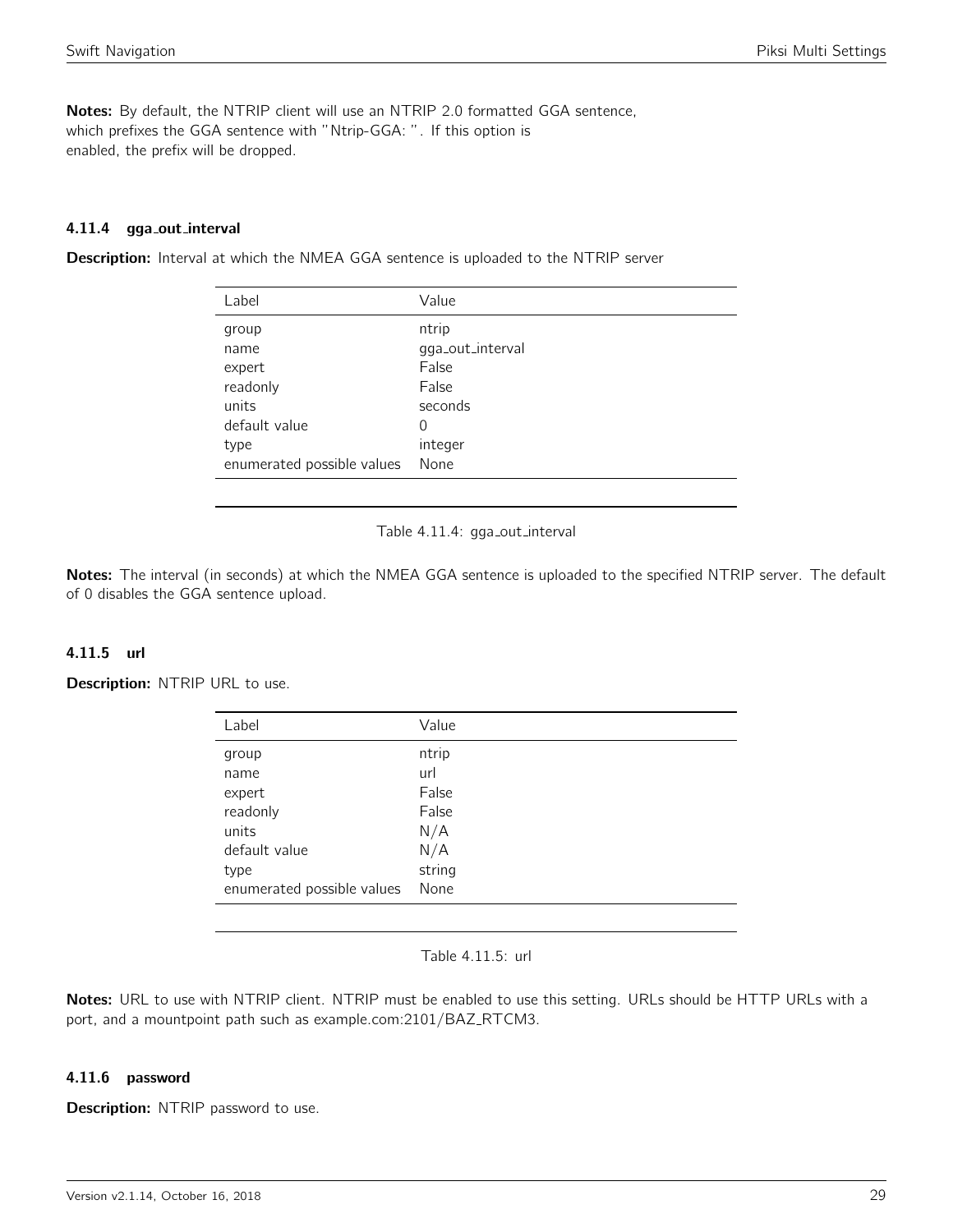<span id="page-29-0"></span>

| Value    |
|----------|
| ntrip    |
| password |
| False    |
| False    |
| N/A      |
| N/A      |
| string   |
| None     |
|          |

Table 4.11.6: password

Notes: Password to use with NTRIP client. NTRIP must be enabled to use this setting.

# 4.11.7 username

Description: NTRIP username to use.

| Value    |
|----------|
| ntrip    |
| username |
| False    |
| False    |
| N/A      |
| N/A      |
| string   |
| None     |
|          |

Table 4.11.7: username

Notes: Username to use with NTRIP client. NTRIP must be enabled to use this setting.

# <span id="page-29-1"></span>4.12 pps

# 4.12.1 frequency

**Description:** Generate a pulse with the given frequency (maximum  $= 20$  Hz).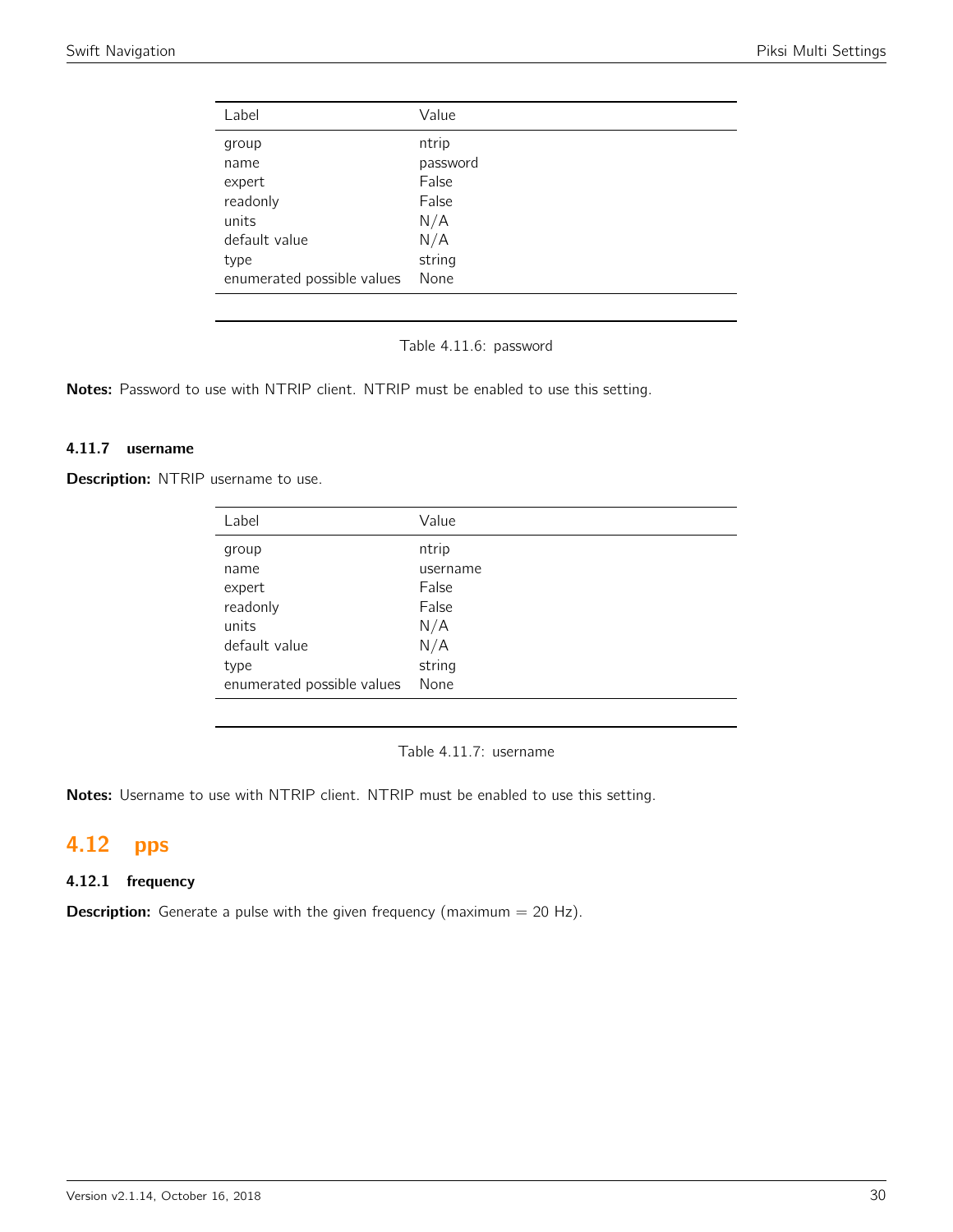<span id="page-30-0"></span>

| Label                      | Value     |
|----------------------------|-----------|
| group                      | pps       |
| name                       | frequency |
| expert                     | False     |
| readonly                   | False     |
| units                      | Hz        |
| default value              | 1.0       |
| type                       | double    |
| enumerated possible values | None      |

Table 4.12.1: frequency

Notes: None

# 4.12.2 polarity

<span id="page-30-1"></span>Description: Logic level on output pin when the PPS is active.

| Label                      | Value       |
|----------------------------|-------------|
| group                      | pps         |
| name                       | polarity    |
| expert                     | False       |
| readonly                   | False       |
| units                      | Logic Level |
| default value              |             |
| type                       | integer     |
| enumerated possible values | 0, 1        |

Table 4.12.2: polarity

# Notes: None

# 4.12.3 width

<span id="page-30-2"></span>Description: Number of microseconds the PPS will remain active (allowed range from 1 to 999999 us).

| Label                      | Value             |
|----------------------------|-------------------|
| group                      | pps               |
| name                       | width             |
| expert                     | False             |
| readonly                   | False             |
| units                      | us (microseconds) |
| default value              | 200000            |
| type                       | integer           |
| enumerated possible values | None              |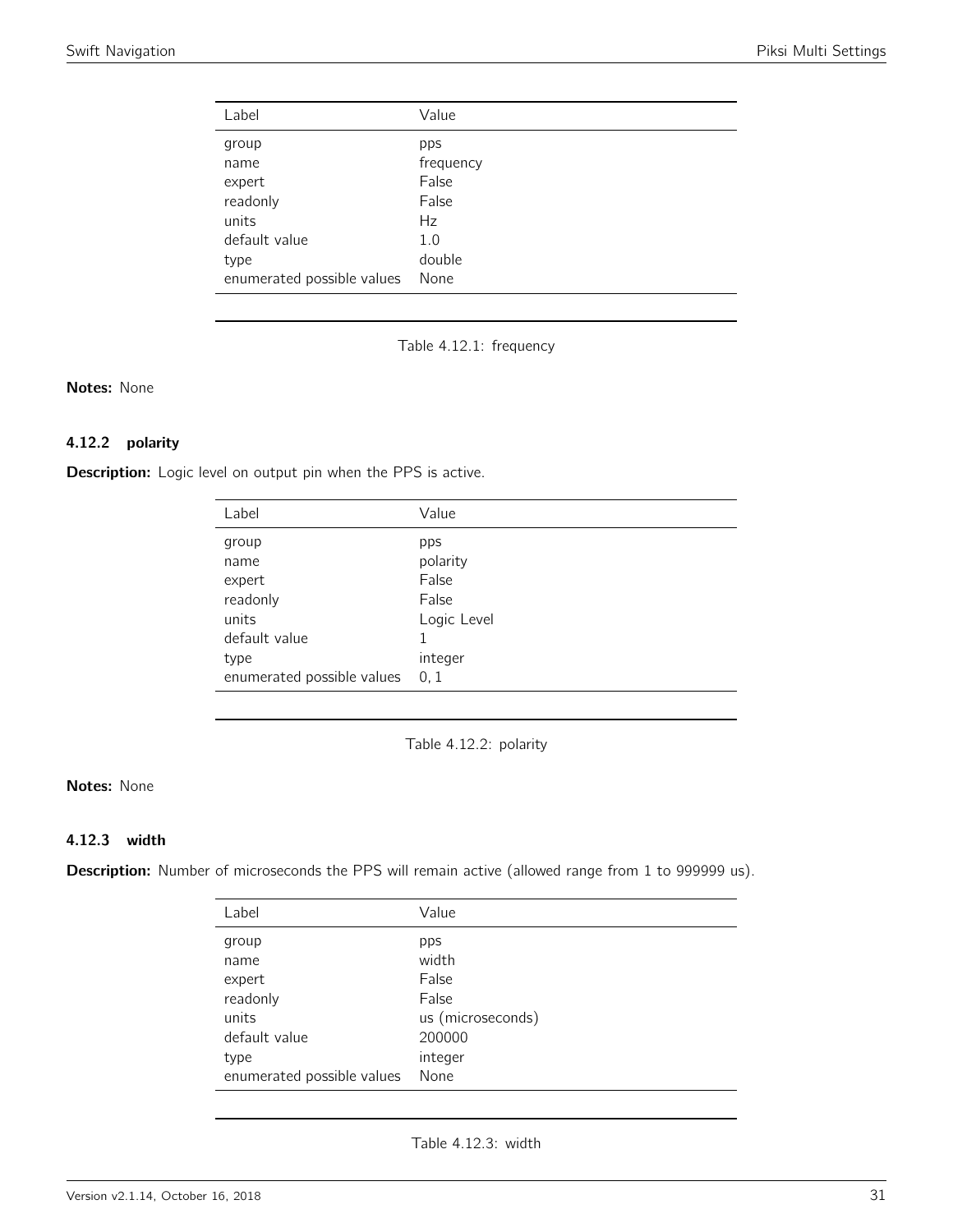# Notes: None

# 4.12.4 offset

Description: Offset in microseconds between GPS time and the PPS.

| Label                      | Value             |
|----------------------------|-------------------|
| group                      | pps               |
| name                       | offset            |
| expert                     | False             |
| readonly                   | False             |
| units                      | us (microseconds) |
| default value              | 0                 |
| type                       | integer           |
| enumerated possible values | None              |
|                            |                   |

Table 4.12.4: offset

# Notes: None

# <span id="page-31-0"></span>4.13 sbp

## 4.13.1 obs\_msg\_max\_size

**Description:** Determines the maximum message length for raw observation sbp messages.

| Label                      | Value            |
|----------------------------|------------------|
| group                      | sbp              |
| name                       | obs_msg_max_size |
| expert                     | True             |
| readonly                   | False            |
| units                      | bytes            |
| default value              | 255              |
| type                       | integer          |
| enumerated possible values | None             |

Table 4.13.1: obs\_msg\_max\_size

Notes: This parameter is useful for tuning observation messages for compatibility with radio modems. Some serial modems will internally split serial packets for their protocol and this parameter allows the size of the message to be reduced as to prevent the modem from sending multiple packets. If the parameter exceeds 255 bytes (the maximum size of an SBP message), the receiver firmware will ignore the parameter and use 255 bytes. If the parameter is set smaller than the size of one observation, the firmware will ignore the parameter and use the size of one observation as the maximum message size.

# <span id="page-31-1"></span>4.14 simulator

## 4.14.1 mode\_mask

**Description:** Determines the types of position outputs for the simulator.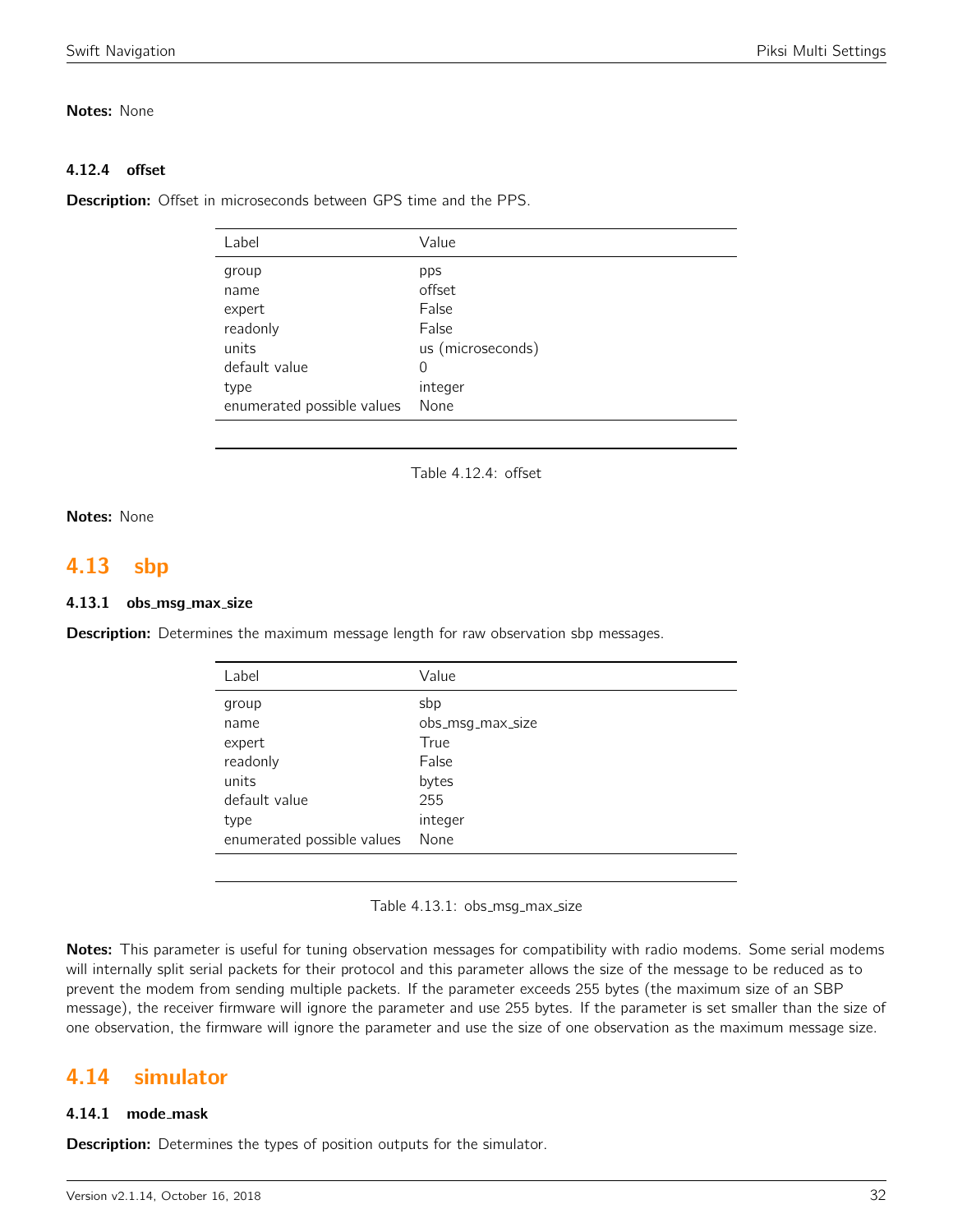<span id="page-32-0"></span>

| Label                      | Value                         |
|----------------------------|-------------------------------|
| group                      | simulator                     |
| name                       | mode_mask                     |
| expert                     | False                         |
| readonly                   | False                         |
| units                      | N/A                           |
| default value              | 15(decimal), 0xF(hexadecimal) |
| type                       | packed bitfield               |
| enumerated possible values | None                          |

Table 4.14.1: mode\_mask

Notes: bit 0 (decimal value 1) turns on single point position PVT simulated outputs

bit 1 (decimal value 2) turns on the satellite tracking simulated outputs

bit 2 (decimal value 4) turns on Float IAR simulated RTK outputs

bit 3 (decimal value 8) turns on Fixed IAR simulated RTK outputs

#### 4.14.2 radius

<span id="page-32-1"></span>Description: Radius of the circle around which the simulated receiver will move.

| Label                      | Value     |
|----------------------------|-----------|
| group                      | simulator |
| name                       | radius    |
| expert                     | False     |
| readonly                   | False     |
| units                      | meters    |
| default value              | 100       |
| type                       | double    |
| enumerated possible values | None      |

Table 4.14.2: radius

Notes: None

4.14.3 base\_ecef\_x

Description: Simulated base station position.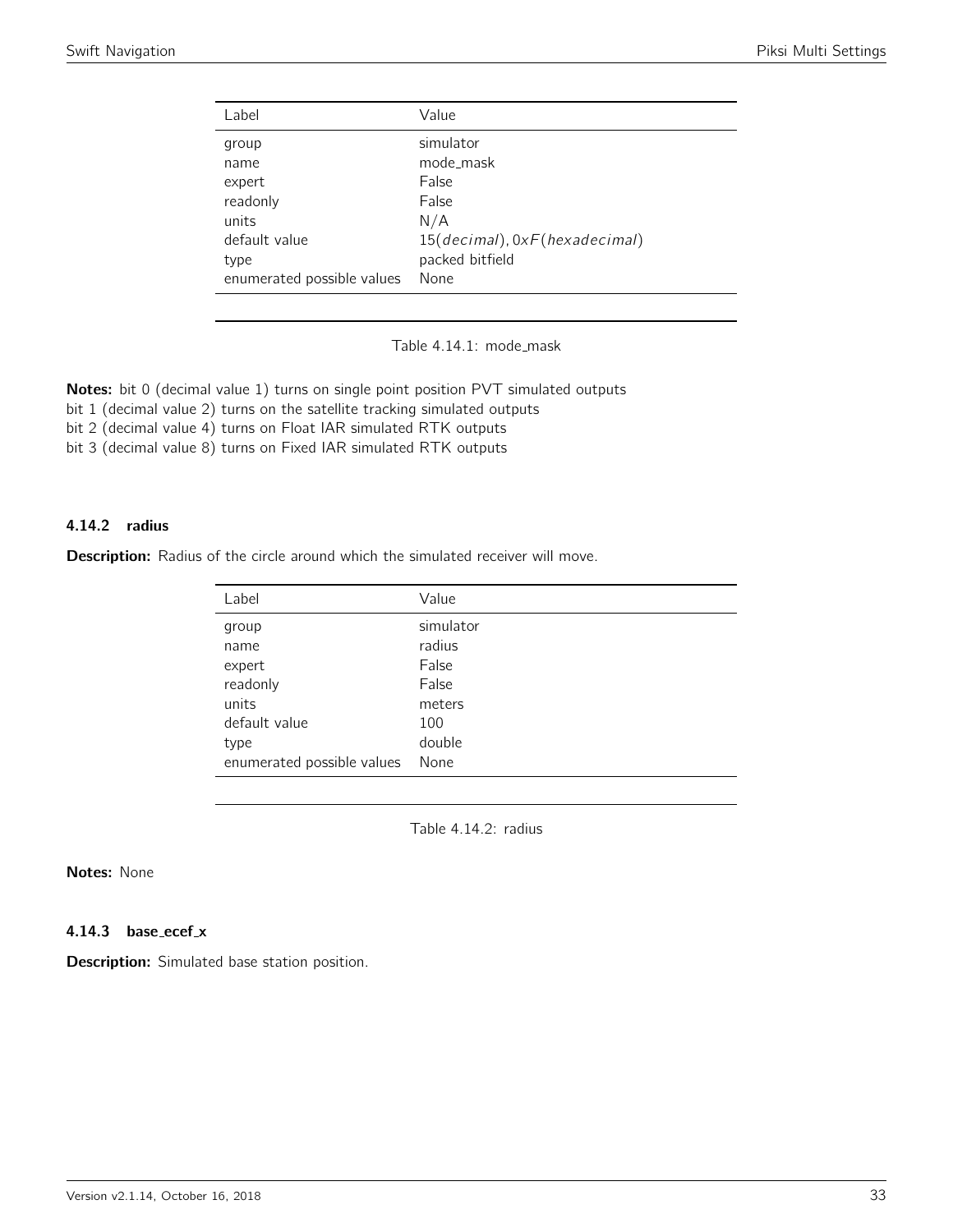<span id="page-33-0"></span>

| Value        |
|--------------|
| simulator    |
| base_ecef_x  |
| False        |
| False        |
| meters       |
| -2706098.845 |
| double       |
| None         |
|              |

Table 4.14.3: base\_ecef\_x

Notes: Earth Centered Earth Fixed (ECEF) x position of the simulated base station.

#### 4.14.4 base\_ecef\_y

<span id="page-33-1"></span>**Description:** Simulated base station position.

| Label                      | Value        |
|----------------------------|--------------|
| group                      | simulator    |
| name                       | base_ecef_y  |
| expert                     | False        |
| readonly                   | False        |
| units                      | meters       |
| default value              | -4261216.475 |
| type                       | double       |
| enumerated possible values | None         |

Table 4.14.4: base\_ecef\_y

Notes: Earth Centered Earth Fixed (ECEF) y position of the simulated base station.

#### 4.14.5 base\_ecef\_z

<span id="page-33-2"></span>Description: Simulated base station position.

| Label                      | Value       |
|----------------------------|-------------|
| group                      | simulator   |
| name                       | base_ecef_z |
| expert                     | False       |
| readonly                   | False       |
| units                      | meters      |
| default value              | 3885597.912 |
| type                       | double      |
| enumerated possible values | None        |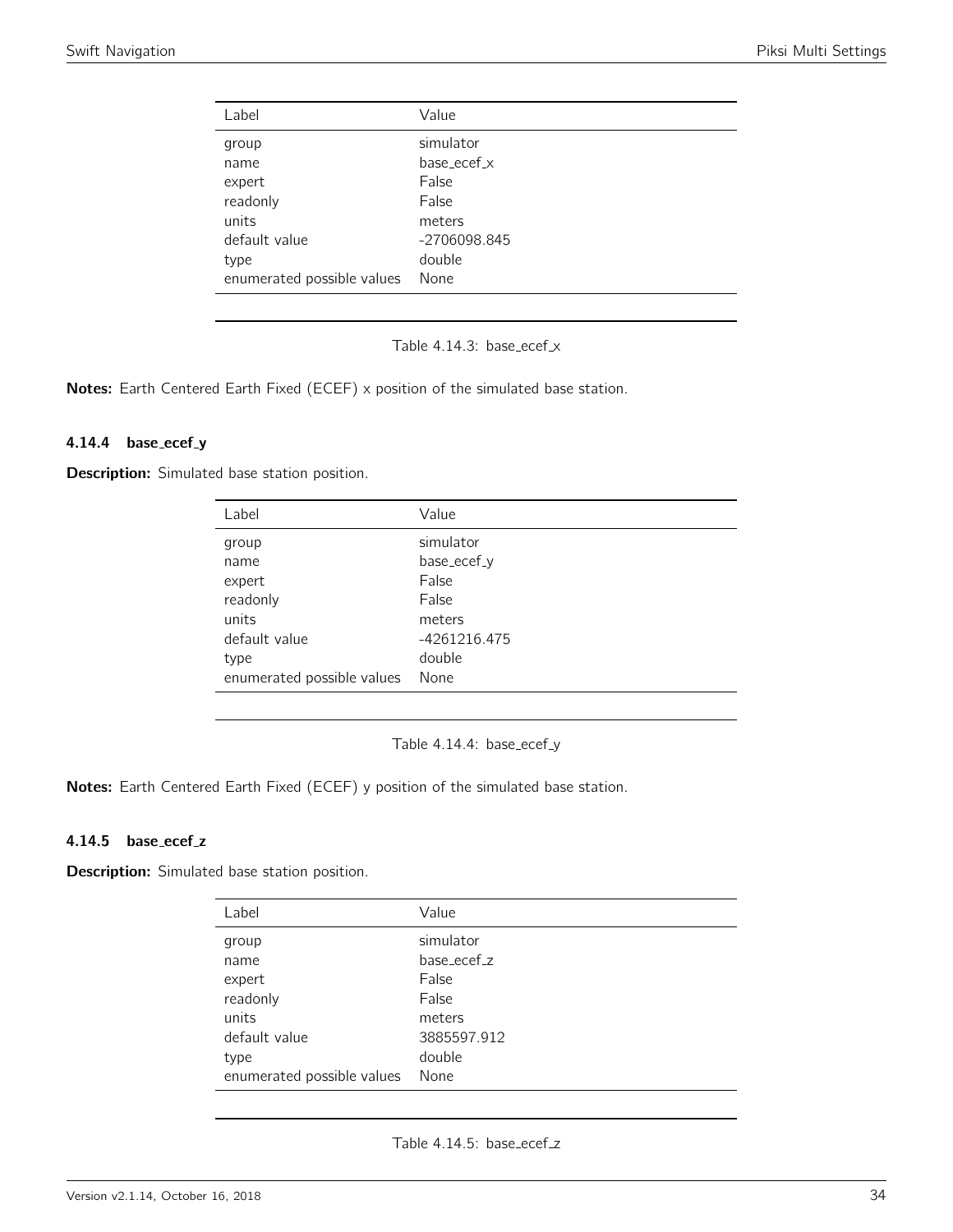Notes: Earth Centered Earth Fixed (ECEF) z position of the simulated base station.

#### 4.14.6 speed

<span id="page-34-0"></span>**Description:** Simulated tangential speed of the receiver.

| Label                      | Value     |
|----------------------------|-----------|
| group                      | simulator |
| name                       | speed     |
| expert                     | False     |
| readonly                   | False     |
| units                      | m/s       |
| default value              | 4         |
| type                       | double    |
| enumerated possible values | None      |

Table 4.14.6: speed

Notes: None

#### 4.14.7 phase sigma

<span id="page-34-1"></span>Description: Standard deviation of noise added to the simulated carrier phase.

| Label                      | Value       |
|----------------------------|-------------|
| group                      | simulator   |
| name                       | phase_sigma |
| expert                     | False       |
| readonly                   | False       |
| units                      | cycles      |
| default value              | 0.03        |
| type                       | double      |
| enumerated possible values | None        |

Table 4.14.7: phase\_sigma

# Notes: None

#### 4.14.8 pseudorange sigma

**Description:** Standard deviation of noise added to the simulated pseudo range.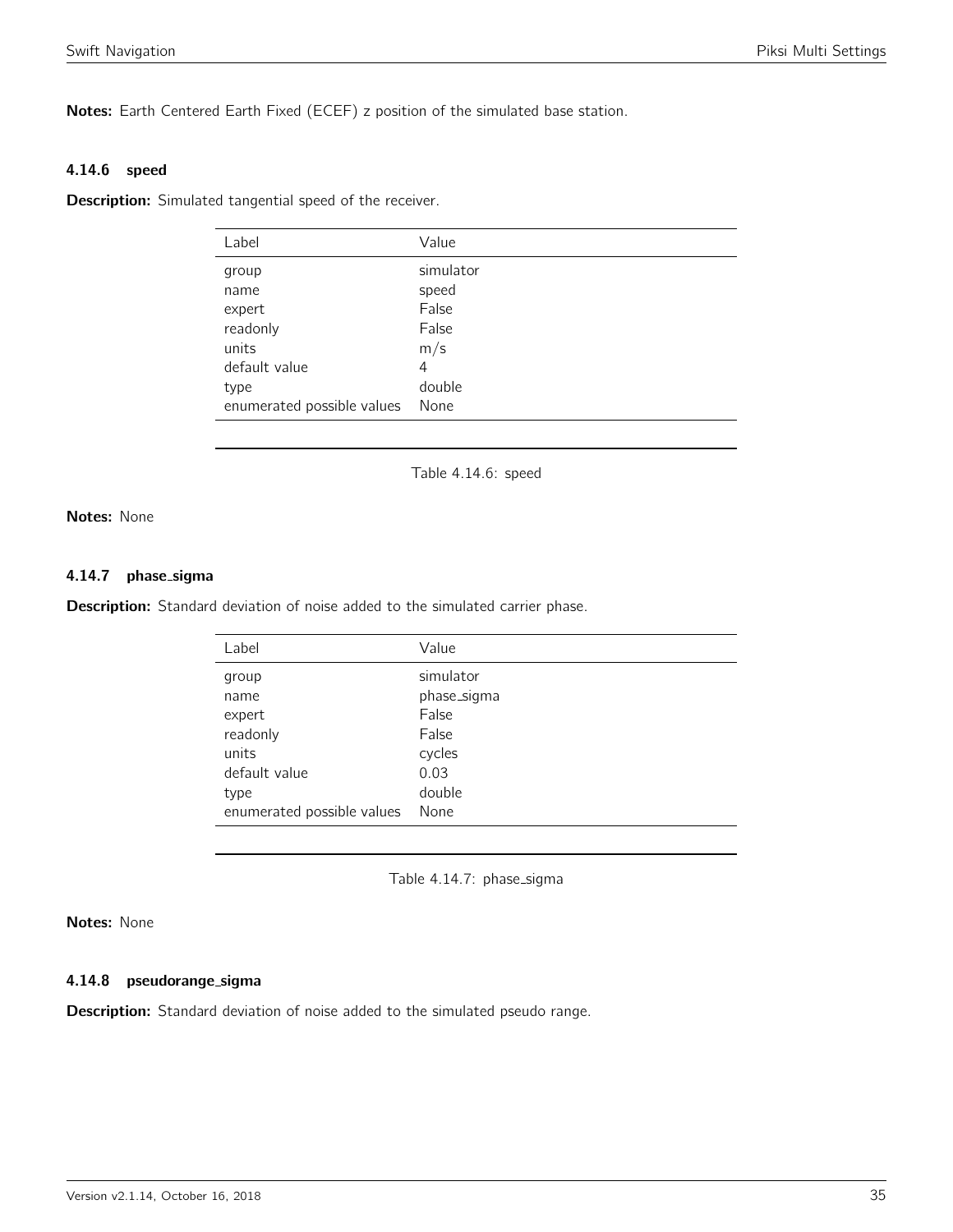<span id="page-35-0"></span>

| Label                      | Value             |
|----------------------------|-------------------|
| group                      | simulator         |
| name                       | pseudorange_sigma |
| expert                     | False             |
| readonly                   | False             |
| units                      | meters            |
| default value              | 4                 |
| type                       | double            |
| enumerated possible values | None              |

Table 4.14.8: pseudorange\_sigma

# Notes: None

# 4.14.9 cn0 sigma

<span id="page-35-1"></span>Description: Standard deviation of noise added to the simulated signal to noise. ratio

| Label                      | Value     |
|----------------------------|-----------|
| group                      | simulator |
| name                       | cn0_sigma |
| expert                     | False     |
| readonly                   | False     |
| units                      | $dBm-Hz$  |
| default value              | 0.3       |
| type                       | double    |
| enumerated possible values | None      |

Table 4.14.9: cn0\_sigma

# Notes: None

#### 4.14.10 speed sigma

<span id="page-35-2"></span>Description: Standard deviation of noise addition to simulated tangential speed.

| Label                      | Value                       |
|----------------------------|-----------------------------|
| group                      | simulator                   |
| name                       | speed_sigma                 |
| expert                     | False                       |
| readonly                   | False                       |
| units                      | meters <sup>2</sup> / $s^2$ |
| default value              | 0.15                        |
| type                       | double                      |
| enumerated possible values | None                        |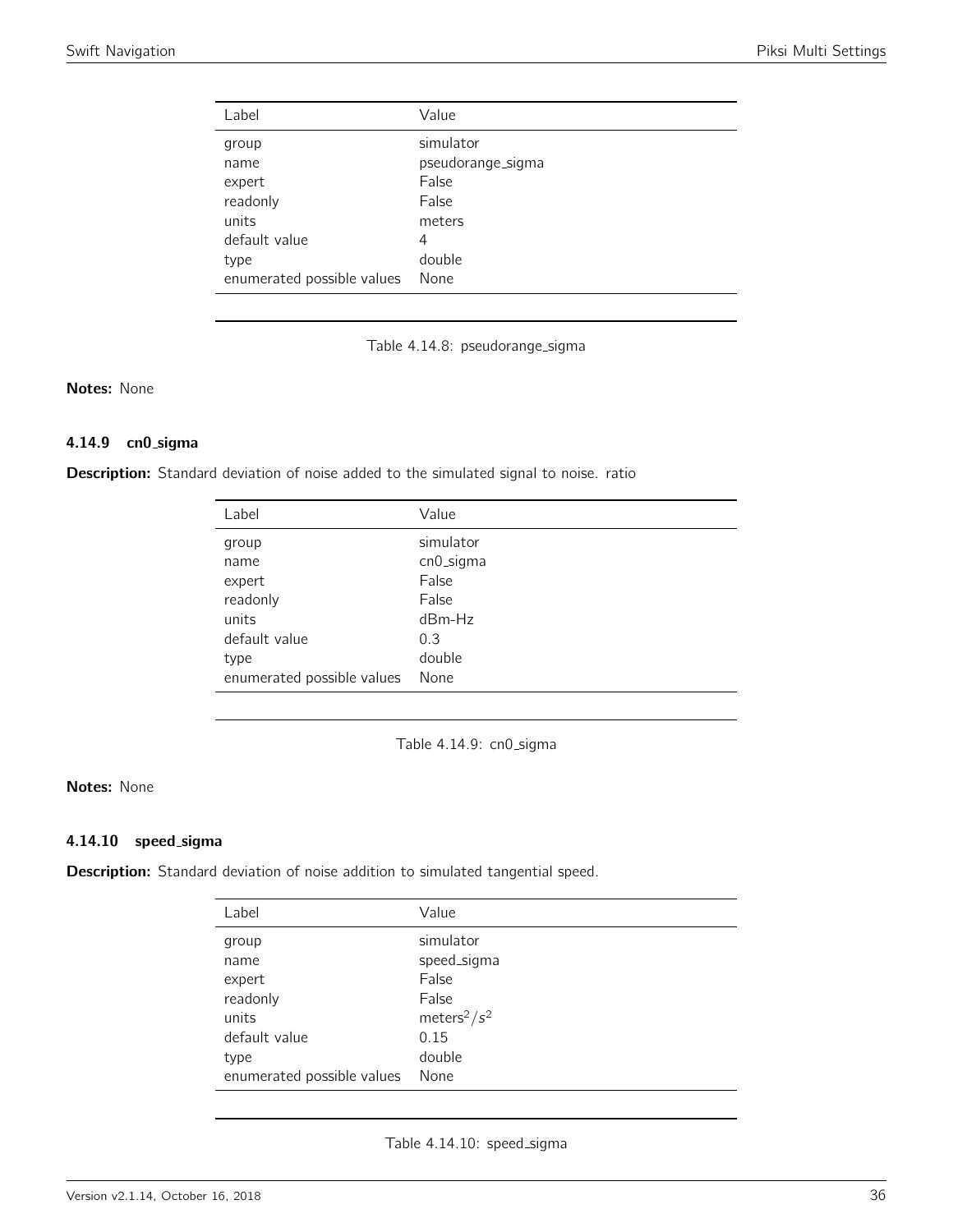## Notes: None

#### 4.14.11 pos\_sigma

Description: Standard deviation of simulated single point position.

| Label                      | Value               |
|----------------------------|---------------------|
| group                      | simulator           |
| name                       | pos_sigma           |
| expert                     | False               |
| readonly                   | False               |
| units                      | meters <sup>2</sup> |
| default value              | 1.5                 |
| type                       | double              |
| enumerated possible values | None                |
|                            |                     |

Table 4.14.11: pos\_sigma

Notes: None

## 4.14.12 num sats

**Description:** The number of satellites for the simulator.

| Label                      | Value     |
|----------------------------|-----------|
| group                      | simulator |
| name                       | num_sats  |
| expert                     | False     |
| readonly                   | False     |
| units                      | N/A       |
| default value              | 9         |
| type                       | integer   |
| enumerated possible values | None      |

Table 4.14.12: num\_sats

## Notes: None

## 4.14.13 enabled

**Description:** Toggles the receiver internal simulator on and off.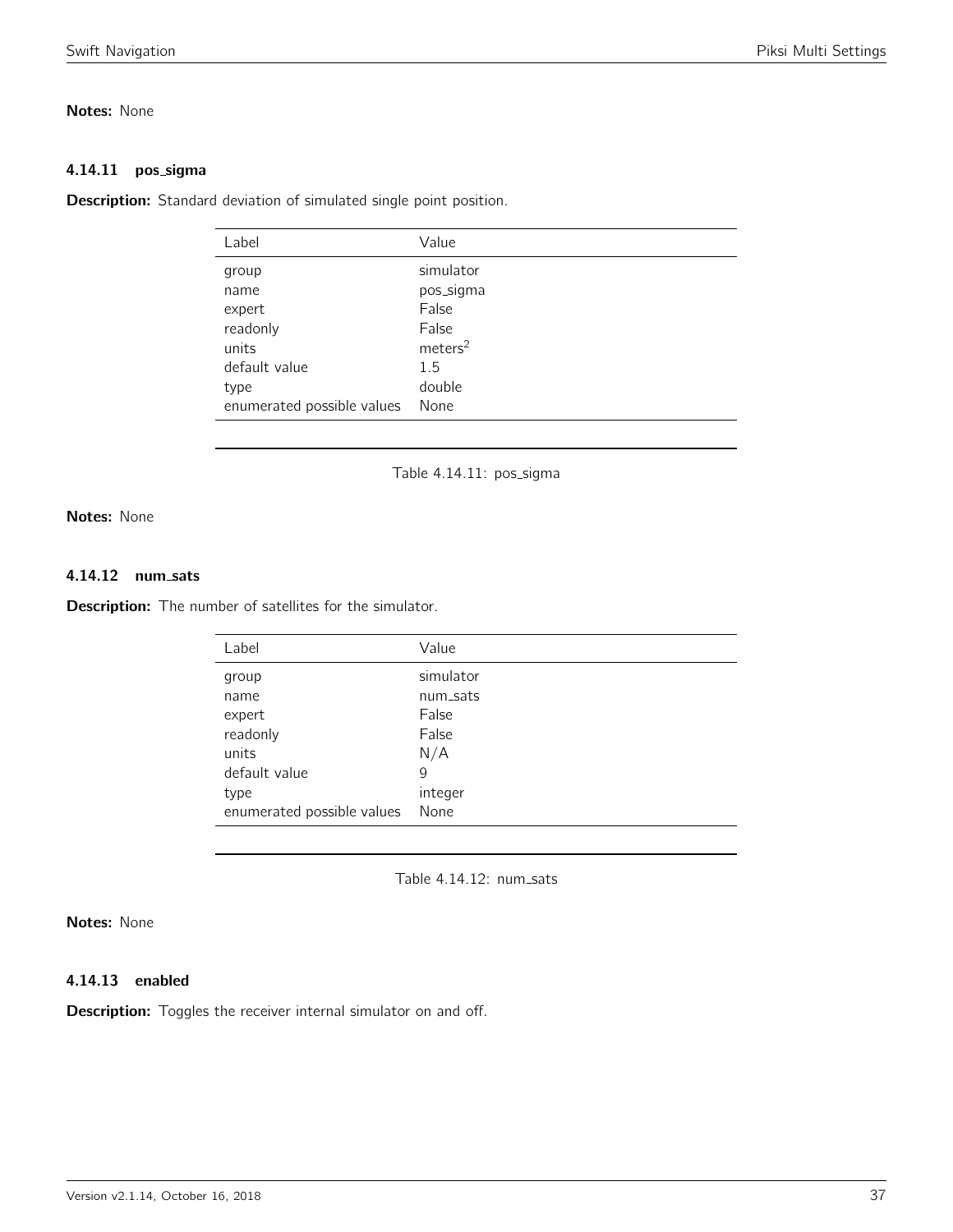| Label                      | Value       |
|----------------------------|-------------|
| group                      | simulator   |
| name                       | enabled     |
| expert                     | False       |
| readonly                   | False       |
| units                      | N/A         |
| default value              | False       |
| type                       | boolean     |
| enumerated possible values | True, False |

Table 4.14.13: enabled

Notes: The simulator will provide simulated outputs of a stationary base station and the Local receiver moving in a circle around the base station. The simulator is intended to aid in system integration by providing realistic looking outputs but does not faithfully simulate every aspect of device operation.

# 4.15 skylark

## 4.15.1 enable

Description: Enable Skylark client.

| Label                      | Value       |
|----------------------------|-------------|
| group                      | skylark     |
| name                       | enable      |
| expert                     | False       |
| readonly                   | False       |
| units                      | N/A         |
| default value              | False       |
| type                       | boolean     |
| enumerated possible values | True, False |

Table 4.15.1: enable

Notes: If True, Skylark client will be used for reference observations

## 4.15.2 url

Description: Skylark URL to use.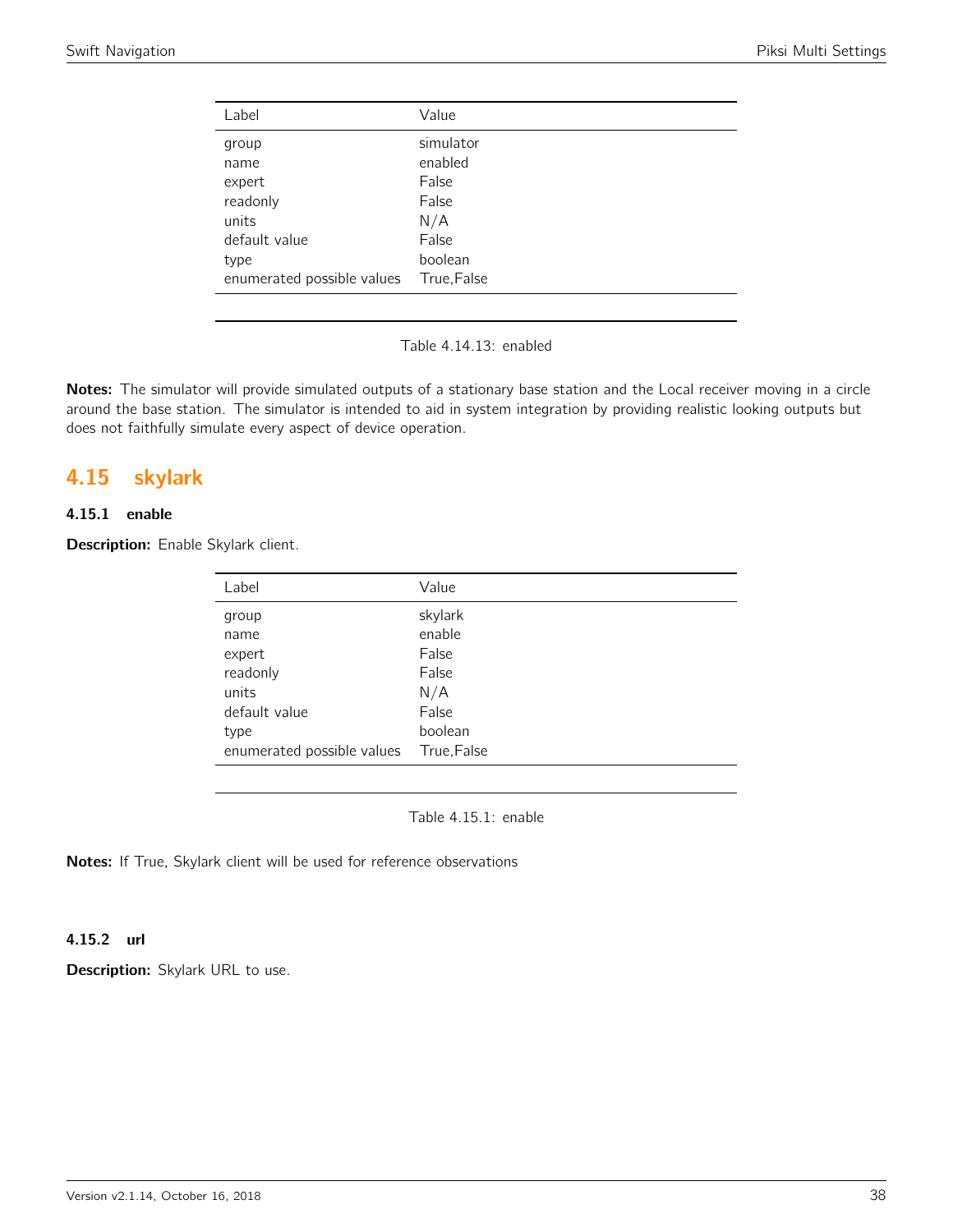| Value   |
|---------|
| skylark |
| url     |
| True    |
| False   |
| N/A     |
| N/A     |
| string  |
| None    |
|         |

Table 4.15.2: url

Notes: URL to use with Skylark client. Skylark must be enabled to use this setting.

## 4.16 solution

## 4.16.1 dgnss filter

Description: Determines the type of carrier phase ambiguity resolution that the receiver will attempt to achieve.

| Label                      | Value        |
|----------------------------|--------------|
| group                      | solution     |
| name                       | dgnss_filter |
| expert                     | True         |
| readonly                   | False        |
| units                      | N/A          |
| default value              | Fixed        |
| type                       | enum         |
| enumerated possible values | Fixed, Float |

Table 4.16.1: dgnss\_filter

Notes: If "fixed", the receiver will output a integer fixed ambiguity estimate. If no fixed solution is available, it will revert to the float solution. If "float", the device will only output the float ambiguity estimate.

#### 4.16.2 disable klobuchar correction

Description: Disable Klobuchar ionospheric corrections.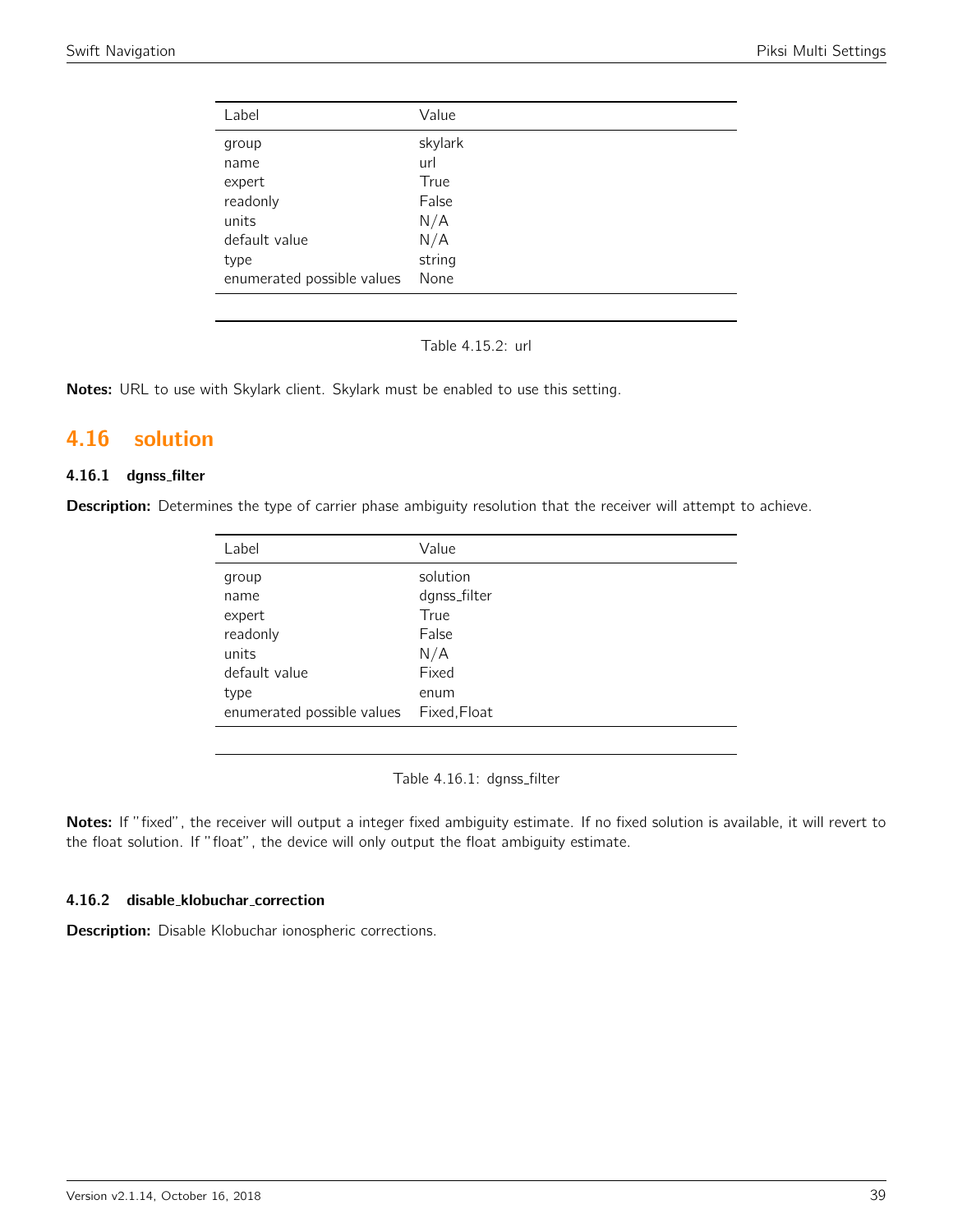| Label                                               | Value                                             |
|-----------------------------------------------------|---------------------------------------------------|
| group<br>name                                       | solution<br>disable_klobuchar_correction<br>False |
| expert<br>readonly<br>units                         | False<br>N/A                                      |
| default value<br>type<br>enumerated possible values | False<br>boolean<br>True, False                   |

Table 4.16.2: disable klobuchar correction

Notes: If True, Klobuchar ionospheric corrections will not be applied. This setting must be set to True when Skylark is enabled (skylark.enable  $==$  True)

## 4.16.3 glonass measurement std downweight factor

**Description:** Down weights GLONASS measurements by a given factor in the navigation filter.

| Label                      | Value                                     |
|----------------------------|-------------------------------------------|
| group                      | solution                                  |
| name                       | glonass_measurement_std_downweight_factor |
| expert                     | True                                      |
| readonly                   | False                                     |
| units                      | N/A                                       |
| default value              | 4.0                                       |
| type                       | float                                     |
| enumerated possible values | None                                      |

Table 4.16.3: glonass\_measurement\_std\_downweight\_factor

Notes: This parameter down weights GLONASS observations relative to GPS observations by this factor.

## 4.16.4 enable beidou

Description: Enable Beidou measurement processing in the navigation filter.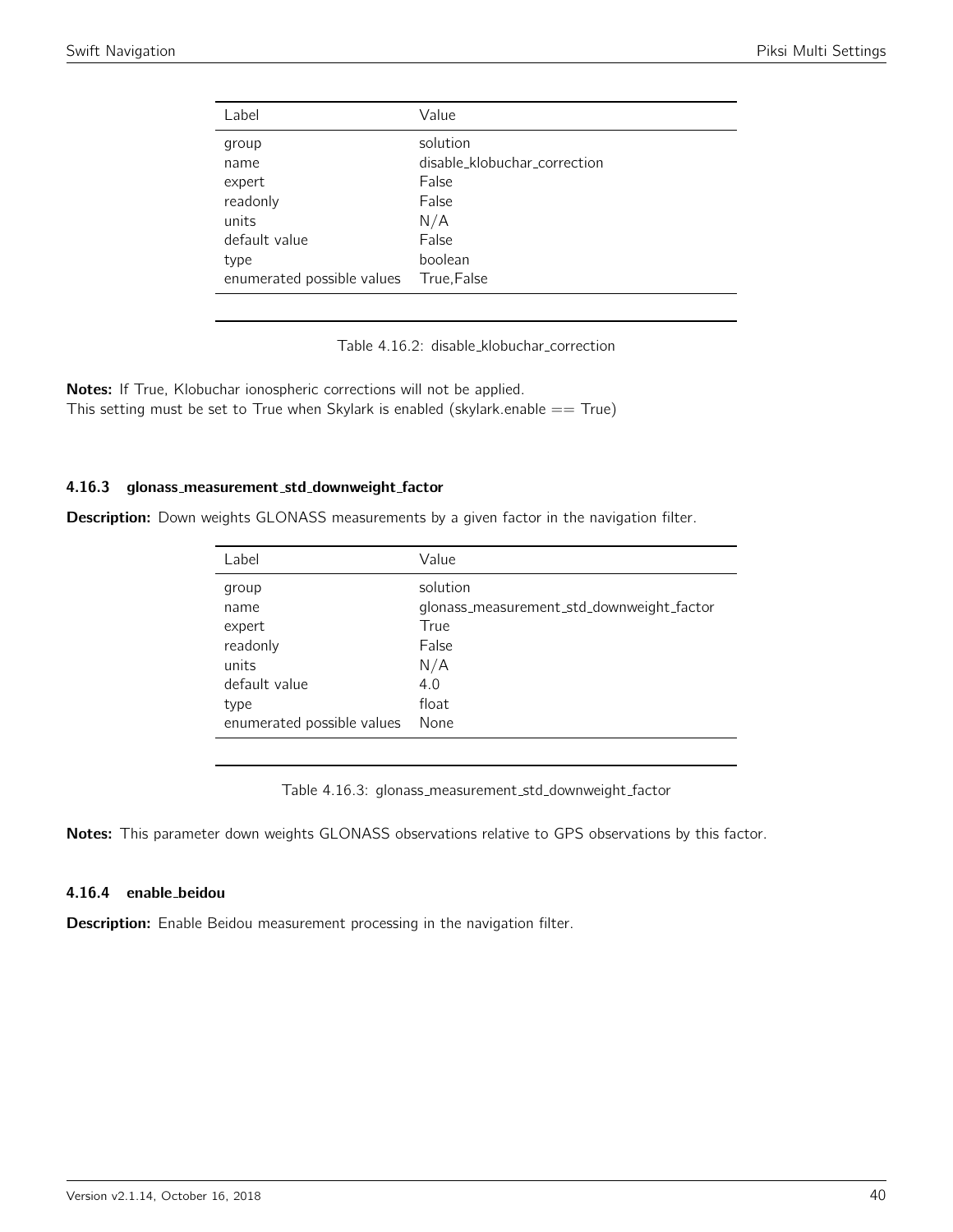| Label                                                | Value                                                         |
|------------------------------------------------------|---------------------------------------------------------------|
| group<br>name<br>expert<br>readonly<br>units<br>type | solution<br>enable_beidou<br>False<br>False<br>N/A<br>boolean |
| enumerated possible values                           | True, False                                                   |

Table 4.16.4: enable\_beidou

Notes: If set to True, Beidou measurements are processed in the navigation filter for SPP and RTK.

#### 4.16.5 enable glonass

**Description:** Enable GLONASS measurement processing in the navigation filter.

| Label                      | Value          |
|----------------------------|----------------|
| group                      | solution       |
| name                       | enable_glonass |
| expert                     | False          |
| readonly                   | False          |
| units                      | N/A            |
| type                       | boolean        |
| enumerated possible values | True, False    |

Table 4.16.5: enable glonass

Notes: If set to True, GLONASS measurements are processed in the navigation filter for SPP and RTK.

#### 4.16.6 enable galileo

**Description:** Enable Galileo measurement processing in the navigation filter.

| Label                      | Value          |
|----------------------------|----------------|
| group                      | solution       |
| name                       | enable_galileo |
| expert                     | False          |
| readonly                   | False          |
| units                      | N/A            |
| type                       | boolean        |
| enumerated possible values | True,False     |

Table 4.16.6: enable galileo

Notes: If set to True, Galileo measurements are processed in the navigation filter for SPP and RTK.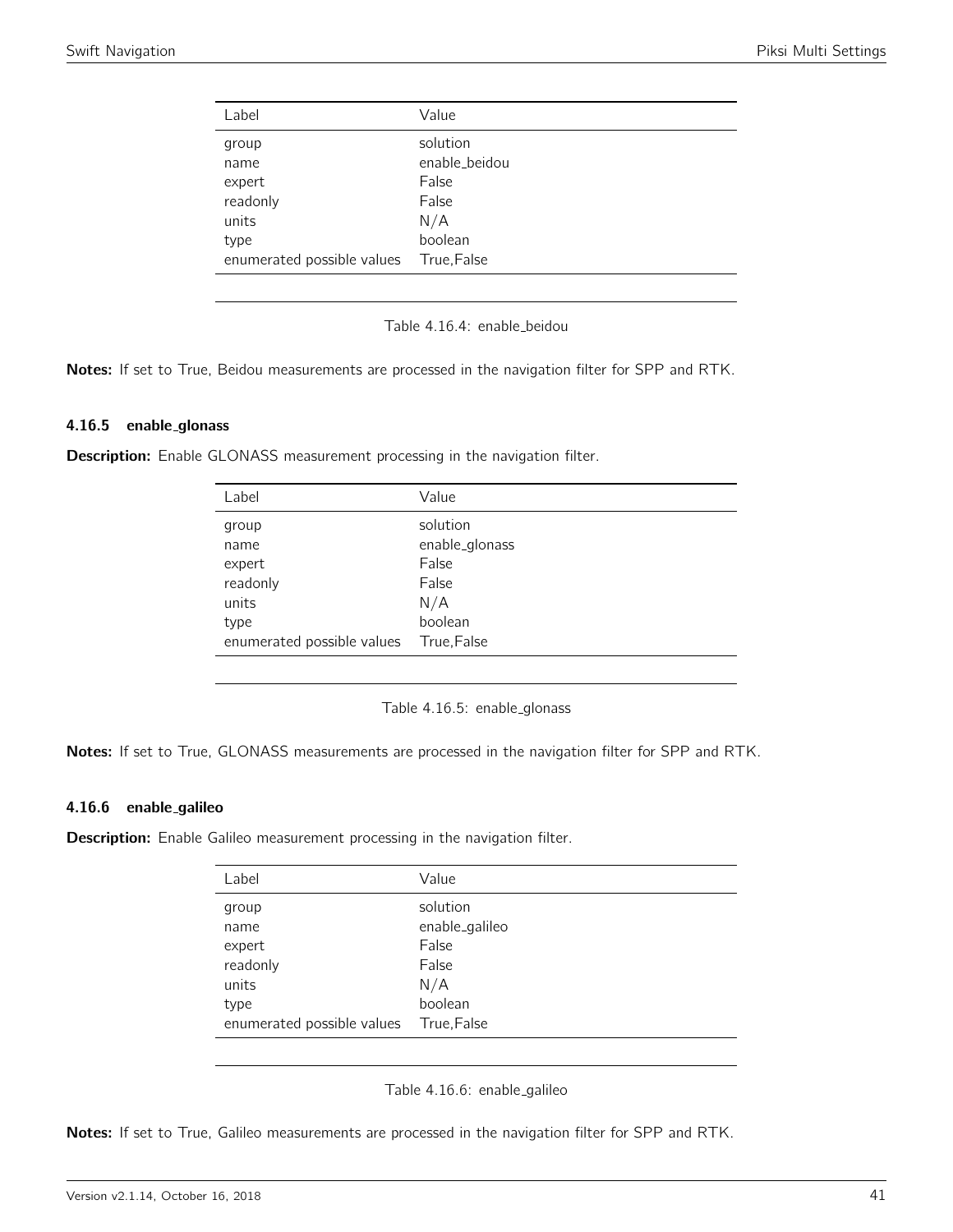## 4.16.7 send heading

**Description:** Enables SBP heading output. Heading is calculated from base station to rover and represents the inverse tangent of the north and east components of the baseline.

| Label                      | Value        |
|----------------------------|--------------|
| group                      | solution     |
| name                       | send_heading |
| expert                     | False        |
| readonly                   | False        |
| units                      | N/A          |
| default value              | False        |
| type                       | boolean      |
| enumerated possible values | True, False  |

#### Table 4.16.7: send\_heading

Notes: No smoothing or additional processing is provided to improve heading output.

The heading feature requires the following additional settings

Time Matched Mode

Equal Observation rate between both base and rover

The observation rate will also determine the heading output rate and is defined as "soln freq" / "output every n obs"

## 4.16.8 output\_every\_n\_obs

**Description:** Integer divisor of solution frequency for which the observations will be output.

| Label                      | Value              |
|----------------------------|--------------------|
| group                      | solution           |
| name                       | output_every_n_obs |
| expert                     | False              |
| readonly                   | False              |
| units                      | N/A                |
| default value              | $\mathcal{P}$      |
| type                       | integer            |
| enumerated possible values | None               |

Table 4.16.8: output\_every\_n\_obs

Notes: For instance, if the solution frequency (soln\_freq) is 10 Hz, and the output\_every\_n\_obs setting is 10, it means that the observation output will occur at a rate of 1 Hz. This parameter is designed to tune the rate at which correction information is passed from one receiver to the other as to efficiently use radio modem bandwidth and fit with user applications.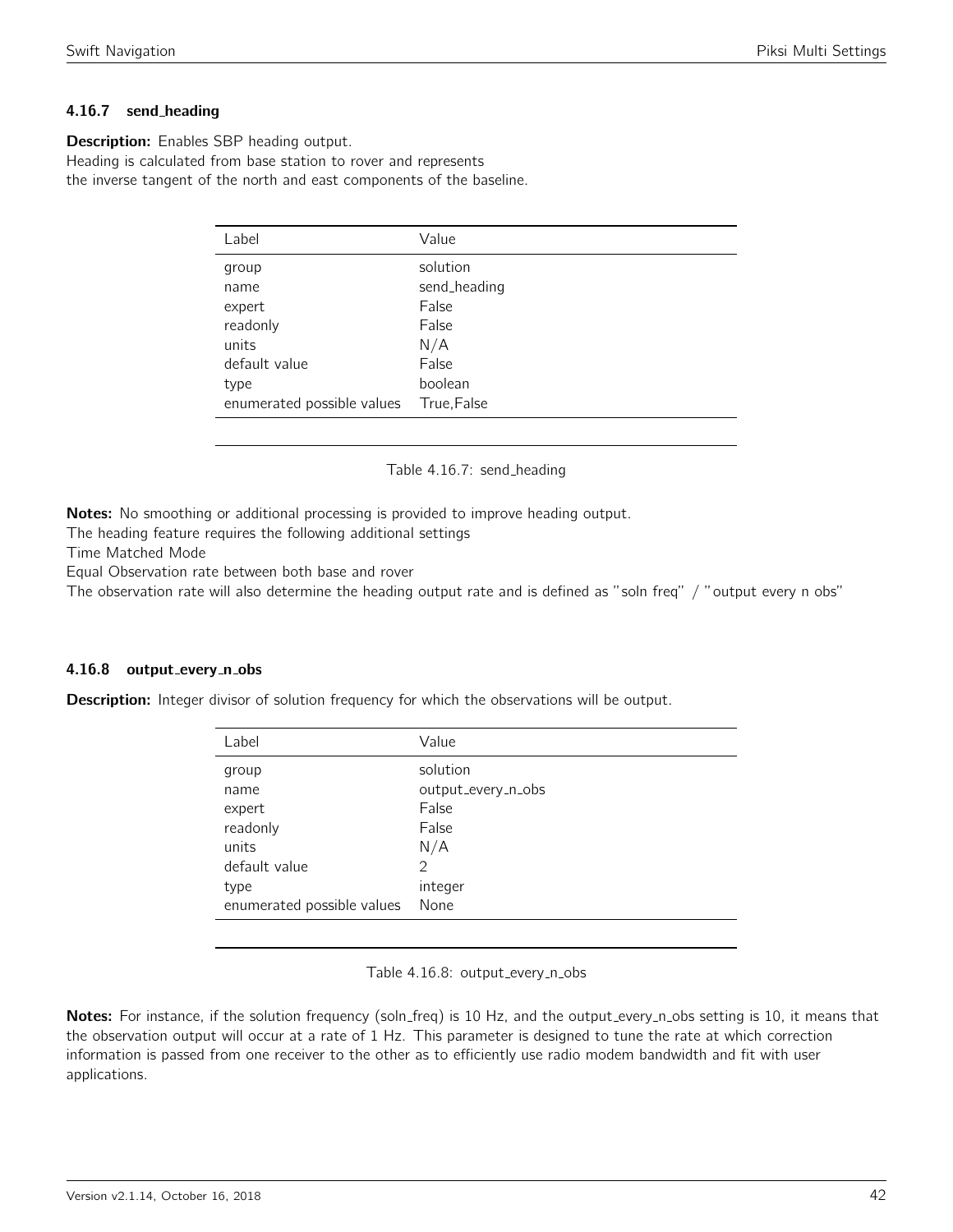## 4.16.9 disable\_raim

Description: Receiver Autonomous Integrity Monitoring.

| Label                      | Value        |
|----------------------------|--------------|
| group                      | solution     |
| name                       | disable_raim |
| expert                     | True         |
| readonly                   | False        |
| units                      | None         |
| default value              | False        |
| type                       | boolean      |
| enumerated possible values | True, False  |

Table 4.16.9: disable\_raim

Notes: If True, RAIM checks will not be performed.

## 4.16.10 heading offset

**Description:** Rotate the heading output.

| Label                      | Value          |
|----------------------------|----------------|
| group                      | solution       |
| name                       | heading_offset |
| expert                     | False          |
| readonly                   | False          |
| units                      | degrees        |
| default value              | 0.0            |
| type                       | double         |
| enumerated possible values | N/A            |

Table 4.16.10: heading\_offset

Notes: Adds an offset to the heading output to rotate the heading vector to align the baseline heading with a desired 0 heading. Valid values are -180.0 to 180.0 degrees

#### 4.16.11 elevation mask

Description: SPP / RTK solution elevation mask.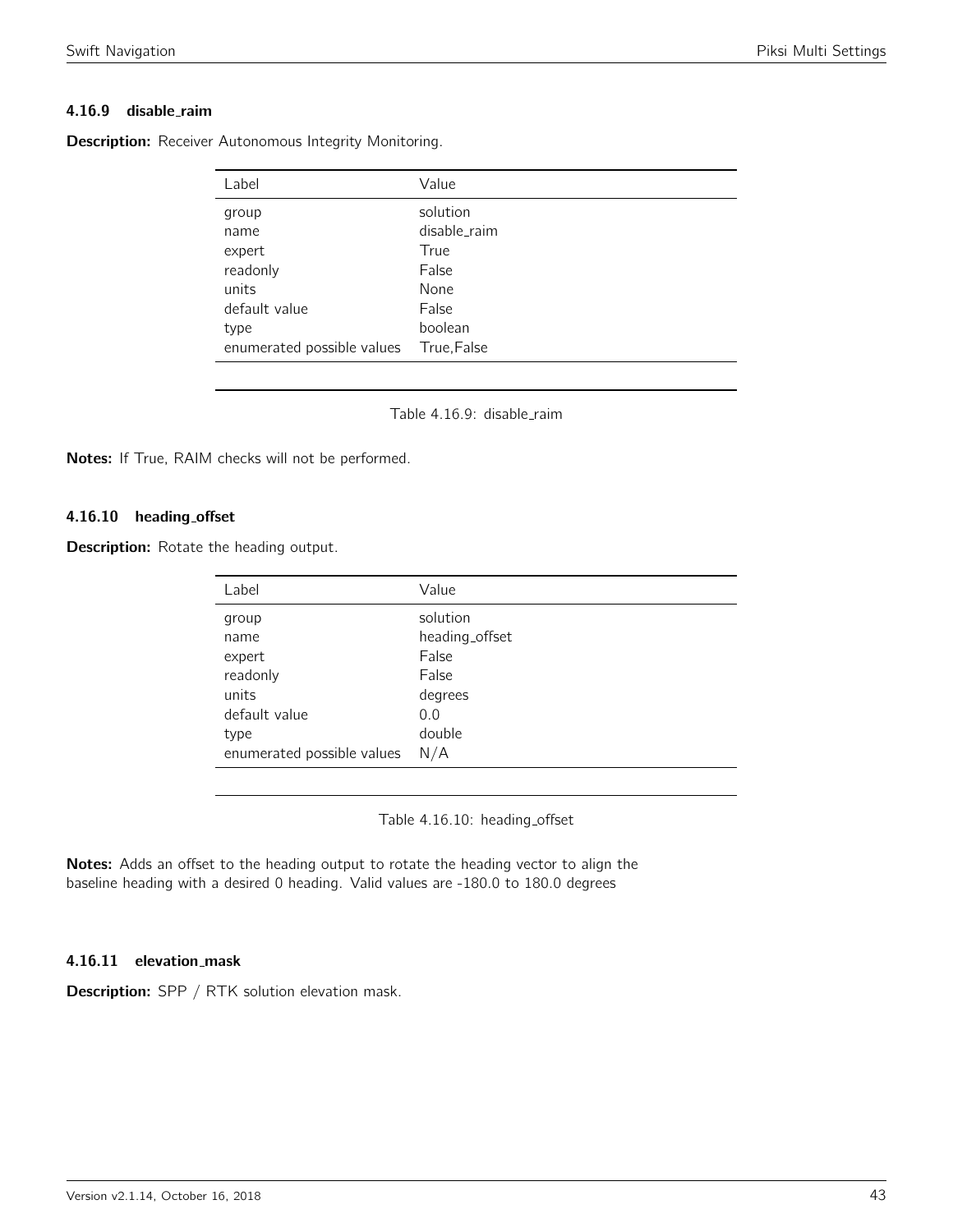| Value          |
|----------------|
| solution       |
| elevation_mask |
| False          |
| False          |
| degrees        |
| 10             |
| float          |
| None           |
|                |

Table 4.16.11: elevation\_mask

Notes: Satellites must be above the horizon by at least this angle before they will be used in a solution.

#### 4.16.12 dgnss solution mode

Description: Selects the type of RTK solution to output.

| Label         | Value                                                           |
|---------------|-----------------------------------------------------------------|
| group         | solution                                                        |
| name          | dgnss_solution_mode                                             |
| expert        | False                                                           |
| readonly      | False                                                           |
| units         | N/A                                                             |
| default value | Low Latency                                                     |
| type          | enum                                                            |
|               | enumerated possible values  Low Latency, Time Matched, No DGNSS |

Table 4.16.12: dgnss\_solution\_mode

Notes: A "Low Latency" solution uses an internal model of anticipated satellite observations to provide RTK output with minimal latency but slightly reduced accuracy. "Low Latency" mode assumes that the base station is stationary. For applications where accuracy is desired over timeliness or when both receivers are moving, "Time Matched" mode should be chosen. This means that the RTK output will require a corresponding set of correction observations for each timestamp. When "No DGNSS" is chosen, no differential output will be attempted by the receiver.

## 4.16.13 soln freq

**Description:** The frequency at which a position solution is computed.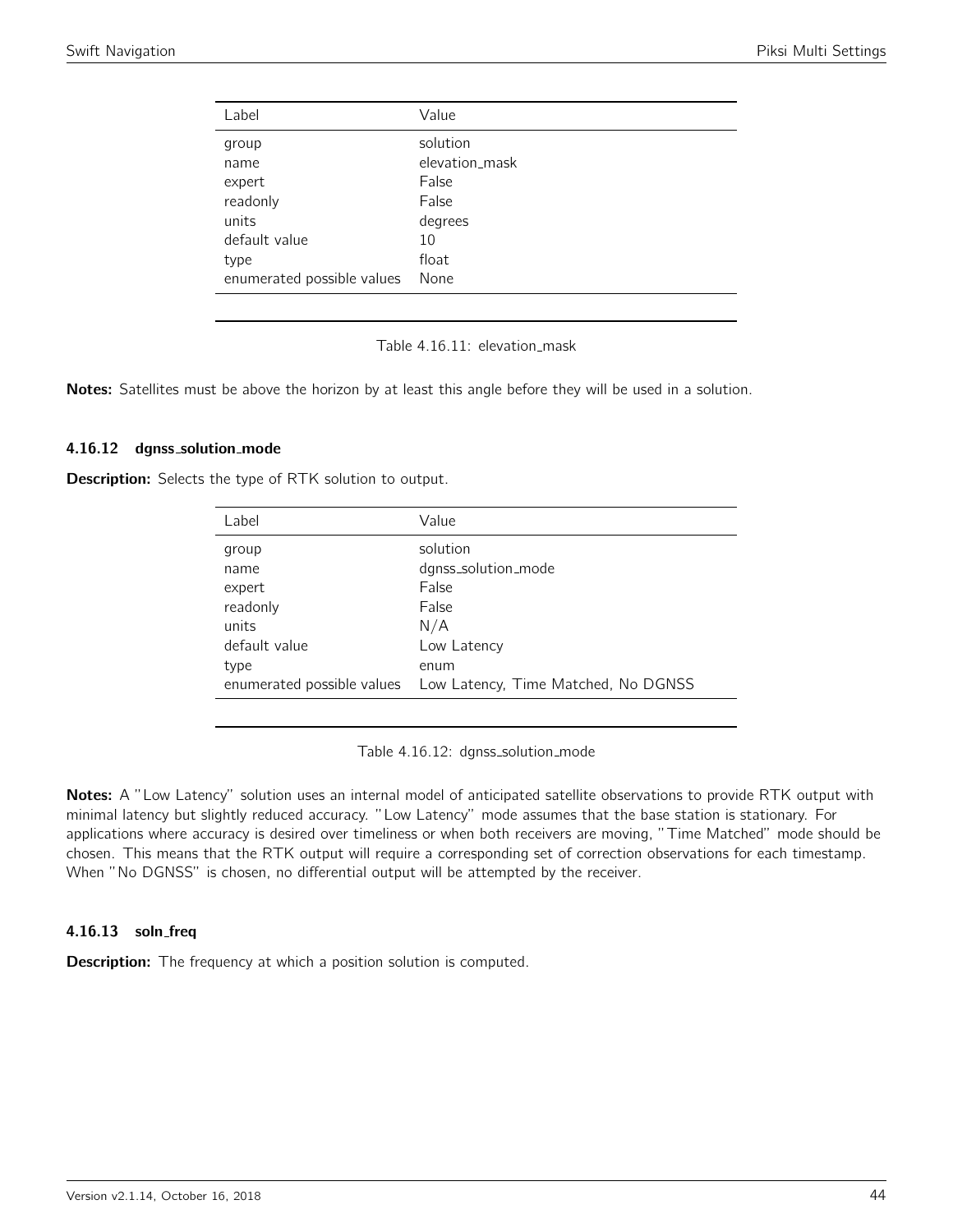| Label                      | Value     |
|----------------------------|-----------|
| group                      | solution  |
| name                       | soln_freq |
| expert                     | False     |
| readonly                   | False     |
| units                      | Hz        |
| default value              | 10        |
| type                       | integer   |
| enumerated possible values | None      |

Table 4.16.13: soln\_freq

Notes: None

## 4.16.14 correction\_age\_max

Description: The maximum age of corrections for which an RTK solution will be generated.

| Label                      | Value              |
|----------------------------|--------------------|
| group                      | solution           |
| name                       | correction_age_max |
| expert                     | False              |
| readonly                   | False              |
| units                      | seconds            |
| default value              | 30                 |
| type                       | float              |
| enumerated possible values | None               |

Table 4.16.14: correction\_age\_max

#### Notes: None

# 4.17 standalone logging

#### 4.17.1 logging file system

Description: Configure the file-system used for standalone logging (SD card only).

| Label         | Value               |
|---------------|---------------------|
| group         | standalone_logging  |
| name          | logging_file_system |
| expert        | True                |
| readonly      | False               |
| units         | N/A                 |
| default value | <b>FAT</b>          |
| type          | enum                |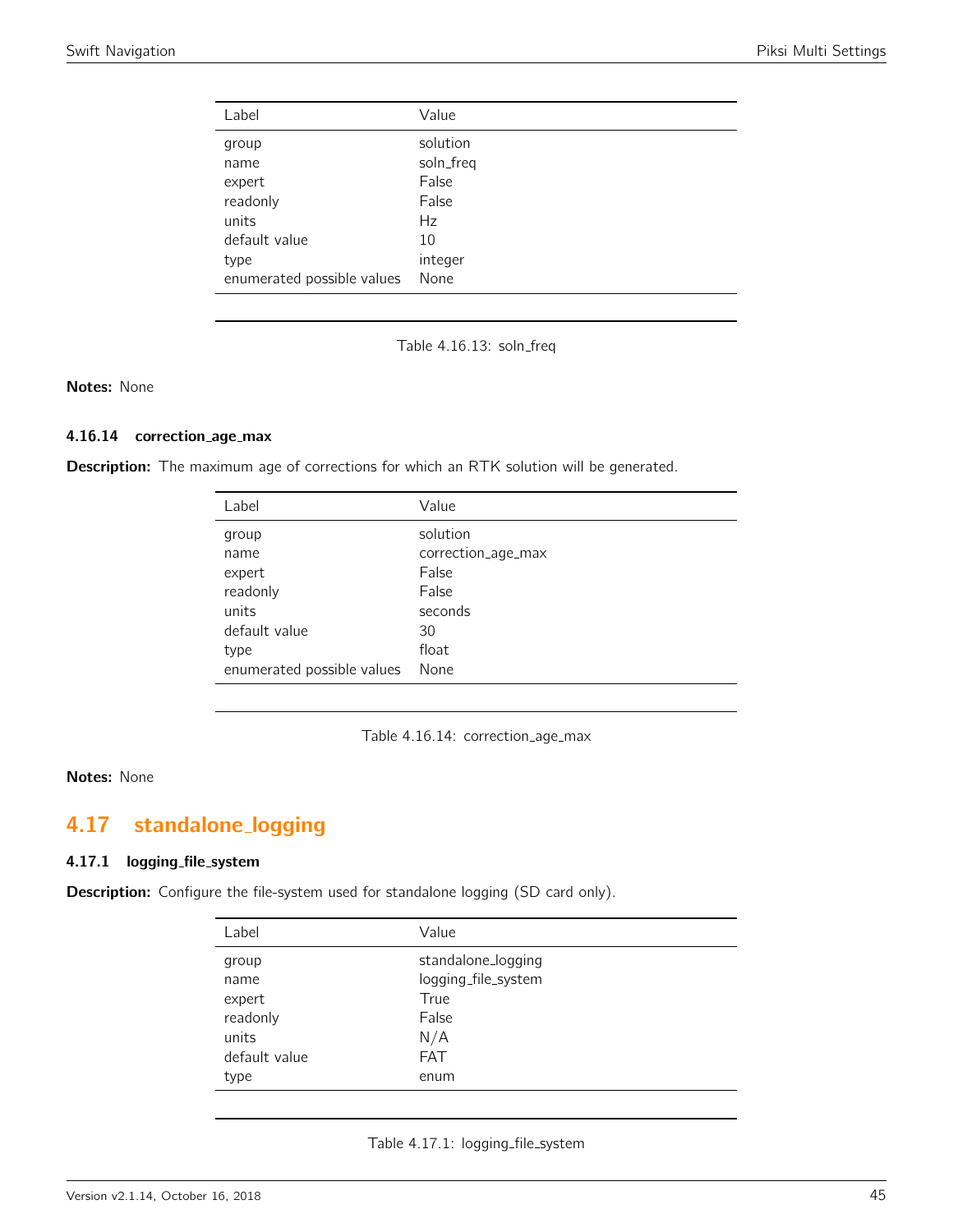Notes: Configures the file-system used for standalone logging. Setting this to F2FS will reparition and the reformat any SD card that is not formatted with F2FS upon system reboot. Settings must be persisted for this to take effect.

#### 4.17.2 copy system logs

**Description:** Copy system logs to the SD card at regular intervals.

| Value              |
|--------------------|
| standalone_logging |
| copy_system_logs   |
| True               |
| False              |
| N/A                |
| False              |
| boolean            |
|                    |

Table 4.17.2: copy\_system\_logs

Notes: Setting this to true will cause the device to copy the system logs to the SD card at regular intervals. Setting this to false will stop the device from copying the systems logs to the SD card.

## 4.17.3 file duration

**Description:** Duration of each logfile.

| Label         | Value              |
|---------------|--------------------|
| group         | standalone_logging |
| name          | file_duration      |
| expert        | False              |
| readonly      | False              |
| units         | minutes            |
| default value | 10                 |
| type          | int                |

Table 4.17.3: file duration

Notes: Sets the number of minutes to output to each standalone log file before opening the next one. If this setting is changed while logging is enabled, it will go into effect immediately which will close the current file if its length exceeds the new duration.

#### 4.17.4 max fill

Description: Maximum storage device usage.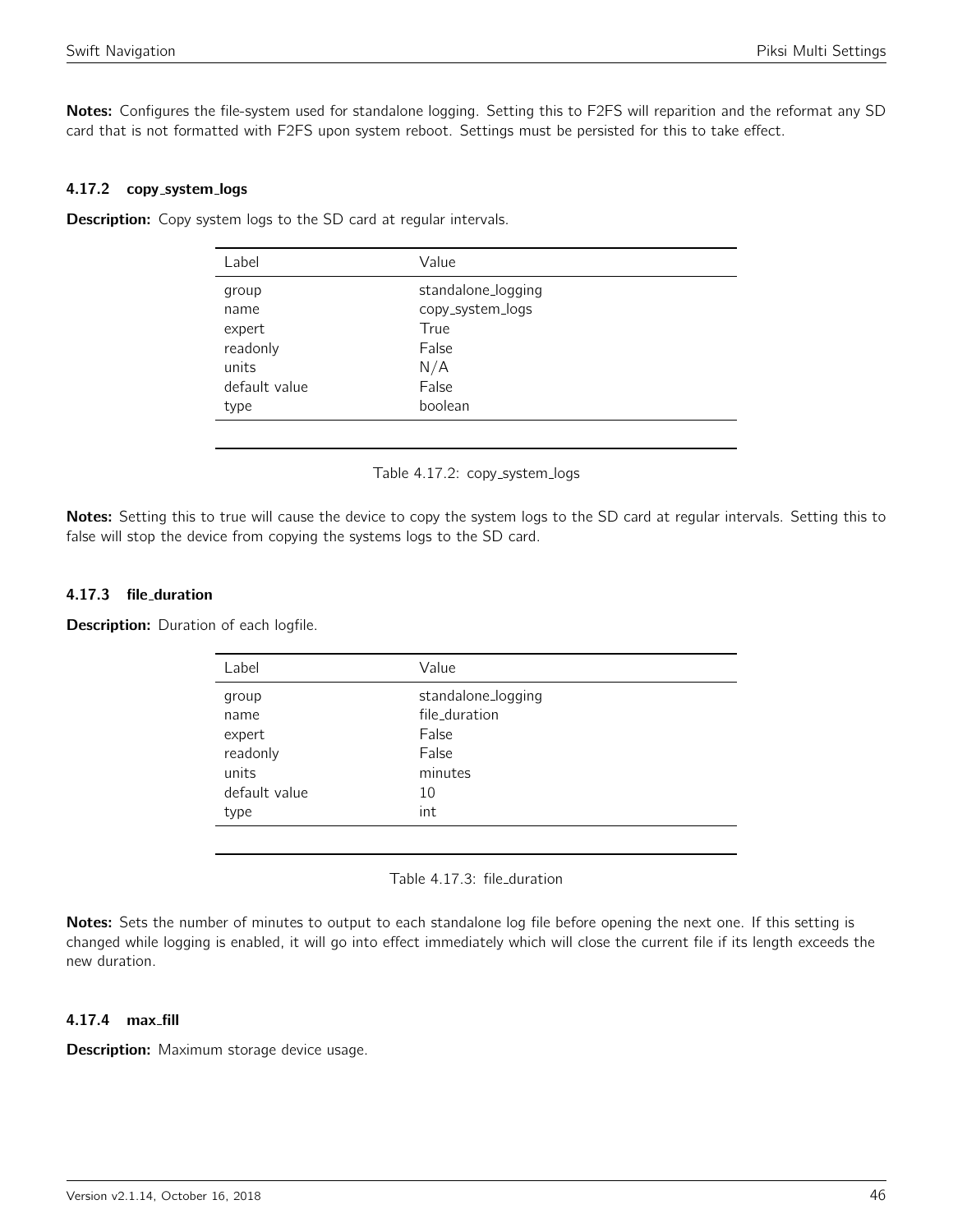| Label         | Value              |
|---------------|--------------------|
| group         | standalone_logging |
| name          | max_fill           |
| expert        | False              |
| readonly      | False              |
| units         | percent            |
| default value | 95                 |
| type          | int                |
|               |                    |

Table 4.17.4: max\_fill

Notes: Sets a limit on how full the storage device can be before logging is stopped. If the drive is more than this percent full, no new log files will be created and a warning will be logged every 30 seconds. If this setting is changed while logging is enabled, it will go into effect on the next file that is created.

## 4.17.5 enable

**Description:** Standalone logging enabled.

| Label         | Value              |
|---------------|--------------------|
| group         | standalone_logging |
| name          | enable             |
| expert        | False              |
| readonly      | False              |
| units         | N/A                |
| default value | False              |
| type          | boolean            |
|               |                    |

Table 4.17.5: enable

Notes: Setting this to true triggers the logger to start trying to write logs to the output\_directory. Setting this to false will immediately close the current file and stop logging. Reenabling logging will increment the session counter which is reflected in the log file names (see USB Logging File Output section).

## 4.17.6 output\_directory

Description: Standalone logging path.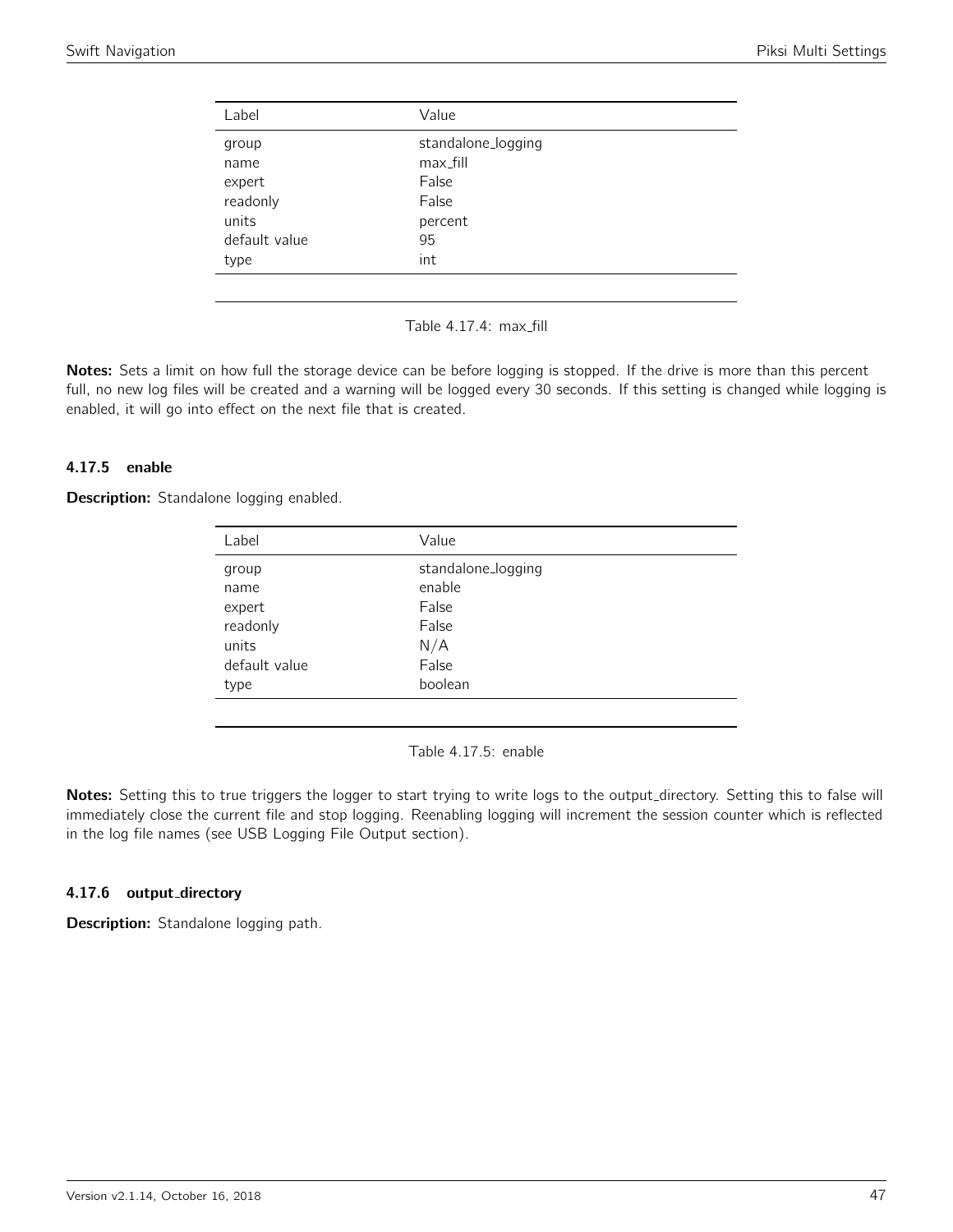| Label                              | Value                                           |  |
|------------------------------------|-------------------------------------------------|--|
| group<br>name<br>expert            | standalone_logging<br>output_directory<br>False |  |
| readonly<br>units<br>default value | False<br>N/A<br>/media/sda1/                    |  |
| type                               | string                                          |  |

Table 4.17.6: output\_directory

Notes: Sets the paths in which to write logs. A warning will be logged every 30 seconds if this path is invalid or unavailable. The system will not create a folder that does not exist. If this setting is changed while logging is enabled, it will go into effect on the next file that is created.

# 4.18 surveyed position

## 4.18.1 broadcast

**Description:** Broadcast surveyed base station position.

| Label                      | Value             |
|----------------------------|-------------------|
| group                      | surveyed_position |
| name                       | <b>broadcast</b>  |
| expert                     | False             |
| readonly                   | False             |
| units                      | None              |
| default value              | False             |
| type                       | boolean           |
| enumerated possible values | True, False       |

Table 4.18.1: broadcast

Notes: This flag ultimately determines whether the SBP message with identifier MSG\_BASE\_POS\_ECEF will be calculated and sent. Logically, setting this attribute to "true" sets the Local receiver as a base station and configures the unit to send its surveyed position coordinates to the other receiver(s) with which the base station is communicating. If "true", the remote receiver that receives the surveyed position will calculate and communicate a pseudo absolute RTK position based upon the received position.

## 4.18.2 surveyed alt

Description: Surveyed altitude of the antenna.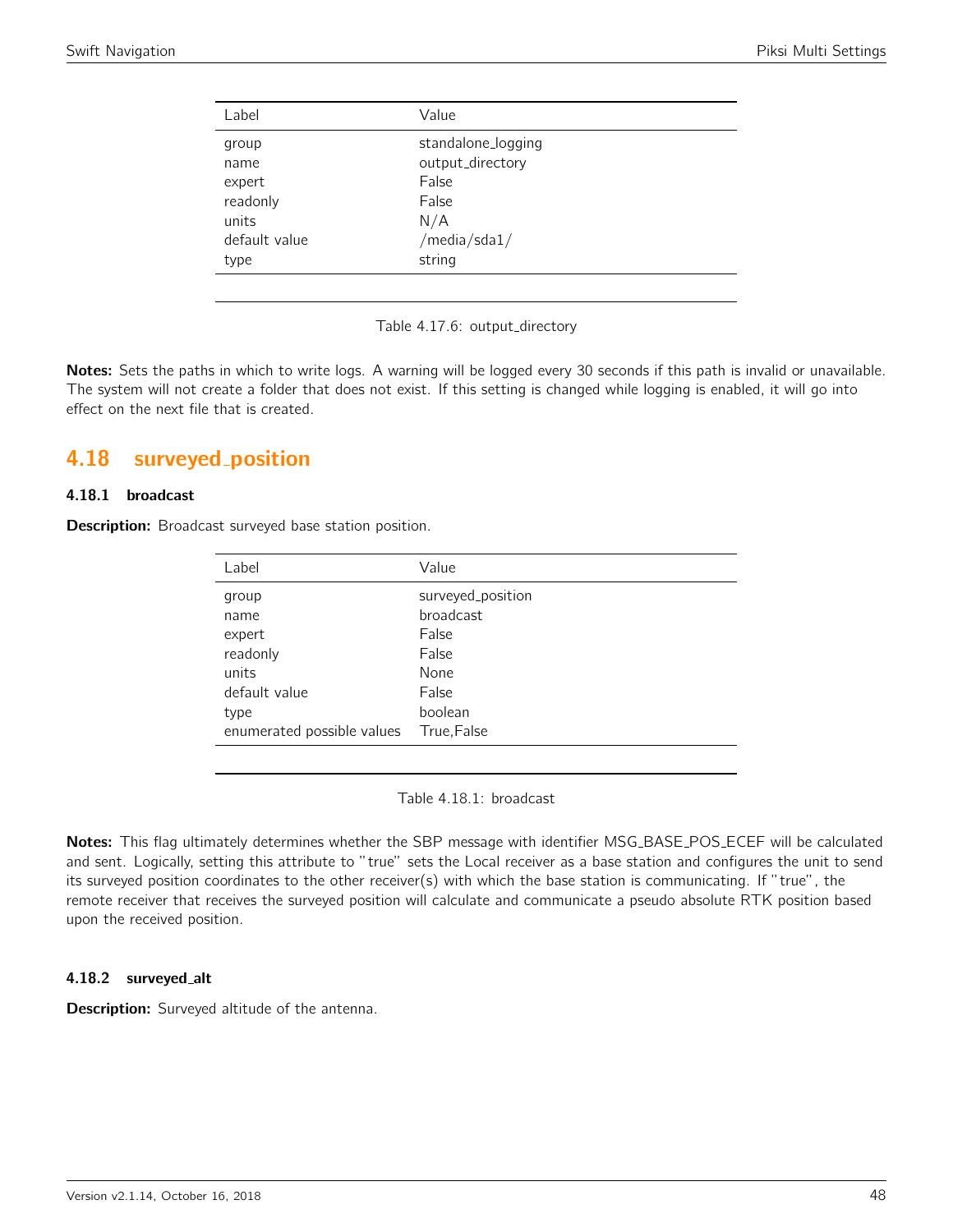| Label                      | Value             |
|----------------------------|-------------------|
| group                      | surveyed_position |
| name                       | surveyed_alt      |
| expert                     | False             |
| readonly                   | False             |
| units                      | meters            |
| default value              | 0                 |
| type                       | Double            |
| enumerated possible values | None              |

Table 4.18.2: surveyed\_alt

Notes: This setting represents the altitude of the receiver's antenna above the WGS84 ellipsoid, in meters. If surveyed position "broadcast" is set to "true", this coordinate will be communicated to remote receivers for use in calculating their pseudo-absolute position. This value should be precise to 1 cm. Any errors in the surveyed position will directly affect the pseudo-absolute RTK position measurement reported by the Rover.

## 4.18.3 surveyed lat

Description: Surveyed latitude of the antenna.

| Label                      | Value             |
|----------------------------|-------------------|
| group                      | surveyed_position |
| name                       | surveyed_lat      |
| expert                     | False             |
| readonly                   | False             |
| units                      | degrees           |
| default value              | 0                 |
| type                       | Double            |
| enumerated possible values | None              |
|                            |                   |

Table 4.18.3: surveyed lat

Notes: This setting represents the latitude of the local receiver's antenna, expressed in decimal degrees relative to the equator (north  $=$  positive, south  $=$  negative). If surveyed position "broadcast" is set to "true", the coordinate will be communicated to remote receivers for use in calculating their pseudo-absolute RTK position. The value should be as accurate as possible and should have precision to at least 7 digits following the decimal point. For reference, 1e-7 degrees of latitude is about 1.1 cm on the surface of the earth. Any errors in the surveyed position will directly affect the pseudo-absolute RTK position measurement reported by the remote receiver.

## 4.18.4 surveyed lon

**Description:** Surveyed longitude of the antenna.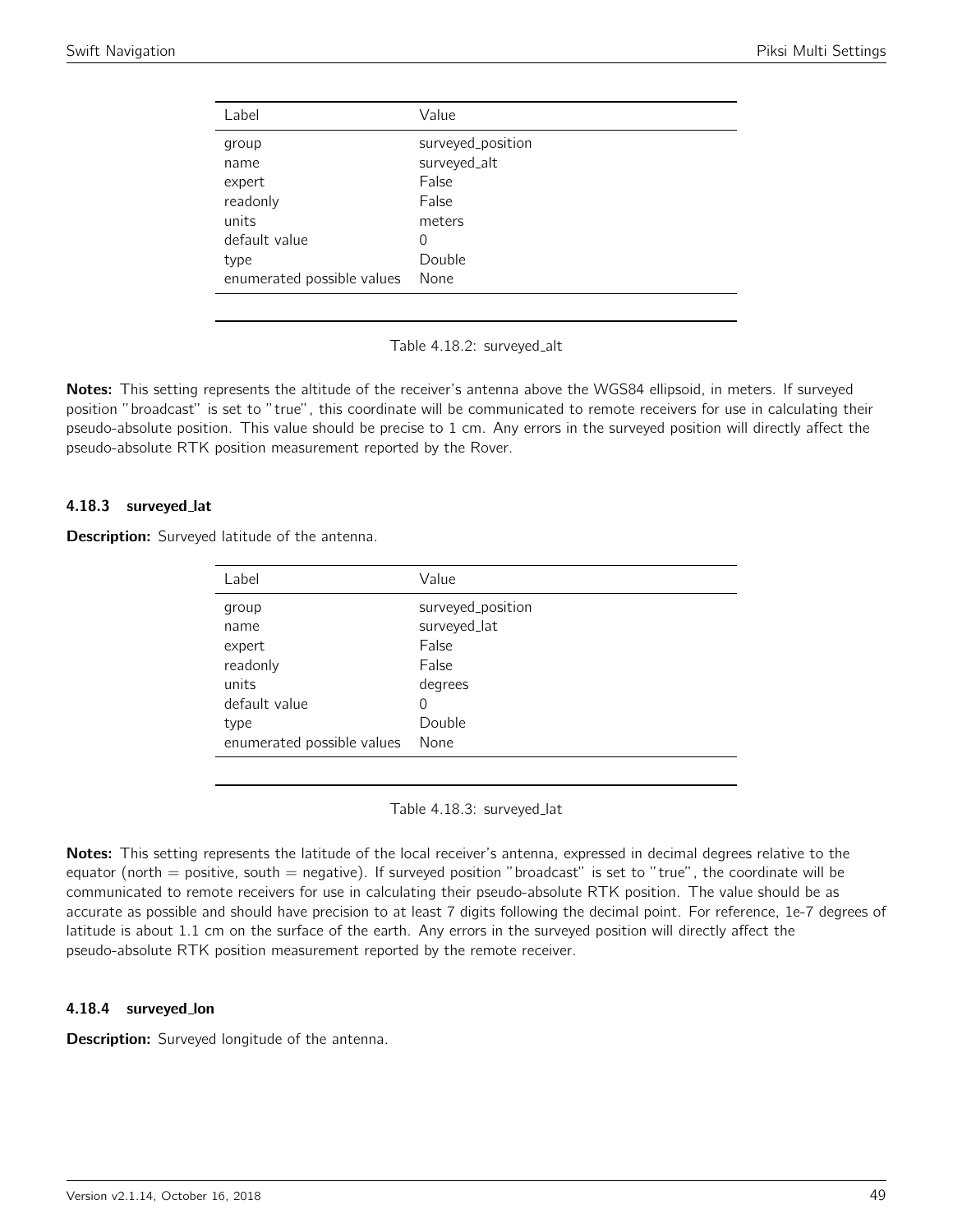| Label                      | Value             |
|----------------------------|-------------------|
| group                      | surveyed_position |
| name                       | surveyed_lon      |
| expert                     | False             |
| readonly                   | False             |
| units                      | degrees           |
| default value              | 0                 |
| type                       | Double            |
| enumerated possible values | None              |

Table 4.18.4: surveyed lon

Notes: This setting represents the longitude of the local receiver's antenna, expressed in decimal degrees relative to the Prime Meridian (east  $=$  positive, west  $=$  negative). If surveyed position "broadcast" is set to "true", the coordinate will be communicated to remote receivers for use in calculating their pseudo-absolute RTK position. The value should be as accurate as possible and should have precision to at least 7 digits following the decimal point. For reference, 1e-7 degrees of longitude at 35 degree latitude is about 1 cm. Any errors in the surveyed position will directly affect the pseudo-absolute RTK position measurement reported by the remote receiver.

## 4.19 system

## 4.19.1 log\_ping\_activity

**Description:** If set to true, the network poll service will also log ping activity.

| Label         | Value             |
|---------------|-------------------|
| group         | system            |
| name          | log_ping_activity |
| expert        | True              |
| readonly      | False             |
| units         | N/A               |
| default value | False             |
| type          | boolean           |
|               |                   |

Table 4.19.1: log\_ping\_activity

Notes: Configures the network poll service to log ping activity to /var/log/ping.log.

## 4.19.2 connectivity\_check\_frequency

**Description:** The frequency at which the network poll service checks for connectivity.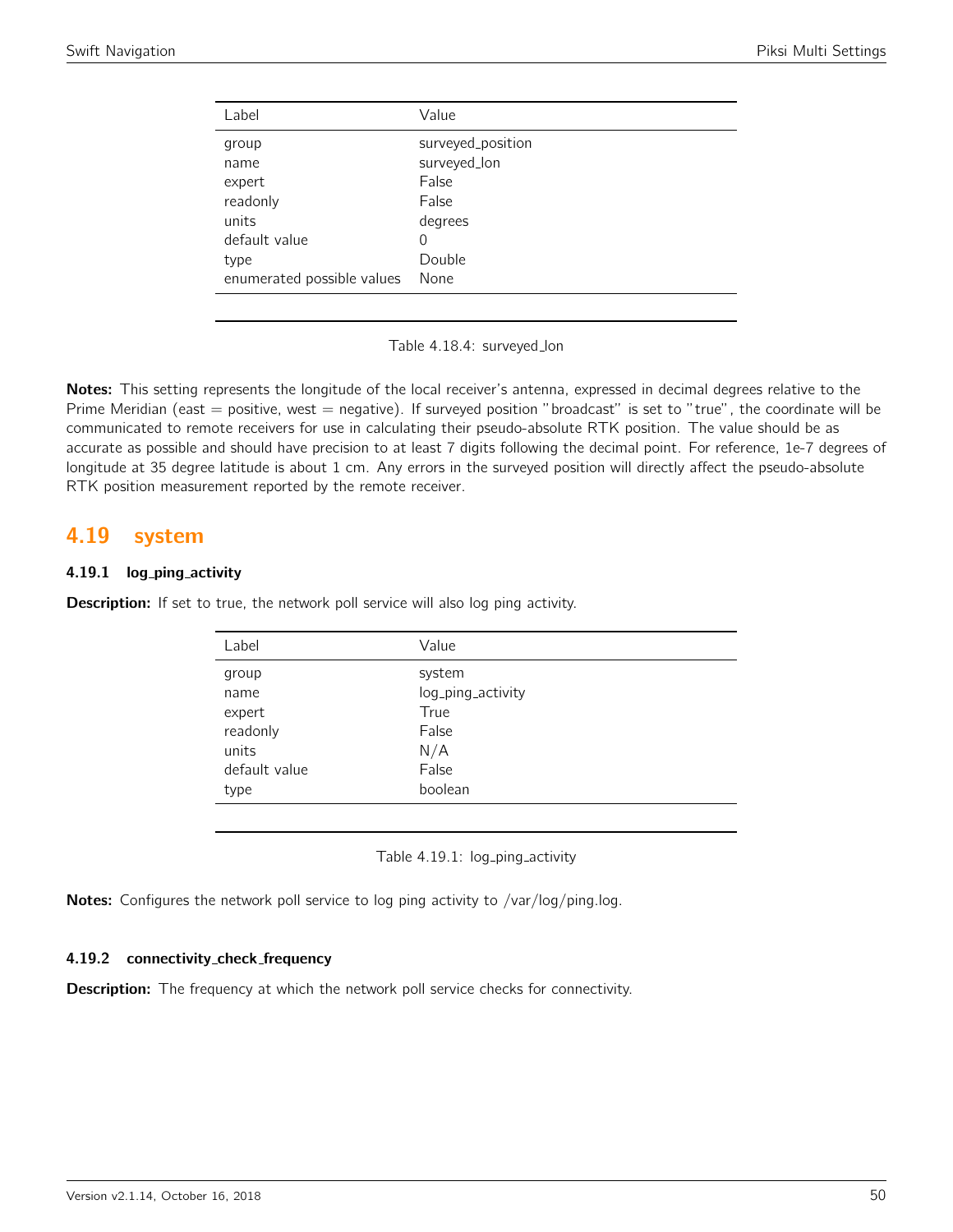| Label         | Value                        |
|---------------|------------------------------|
| group         | system                       |
| name          | connectivity_check_frequency |
| expert        | True                         |
| readonly      | False                        |
| units         | Hz                           |
| default value | 0.1                          |
| type          | float                        |
|               |                              |

Table 4.19.2: connectivity check frequency

Notes: The network poll service will perform a connectivity check with a well known IP address at the frequency configured by this setting.

#### 4.19.3 connectivity\_retry\_frequency

Description: The frequency at which the network poll service retries after a failed connectivity check.

| Label         | Value                        |
|---------------|------------------------------|
| group         | system                       |
| name          | connectivity_retry_frequency |
| expert        | True                         |
| readonly      | False                        |
| units         | Hz                           |
| default value | 1.0                          |
| type          | float                        |

Table 4.19.3: connectivity\_retry\_frequency

Notes: If a connectivity check fails, this settings controls the frequency at which a new connectivity check is performed.

#### 4.19.4 system time

**Description:** Sources for Linux System Time.

| Label                                                                                               | Value                                                                                     |
|-----------------------------------------------------------------------------------------------------|-------------------------------------------------------------------------------------------|
| group<br>enumerated possible values<br>expert<br>readonly<br>units<br>default value<br>type<br>name | system<br>GPS+NTP, GPS, NTP<br>False<br>False<br>N/A<br><b>GPS</b><br>enum<br>system_time |
|                                                                                                     |                                                                                           |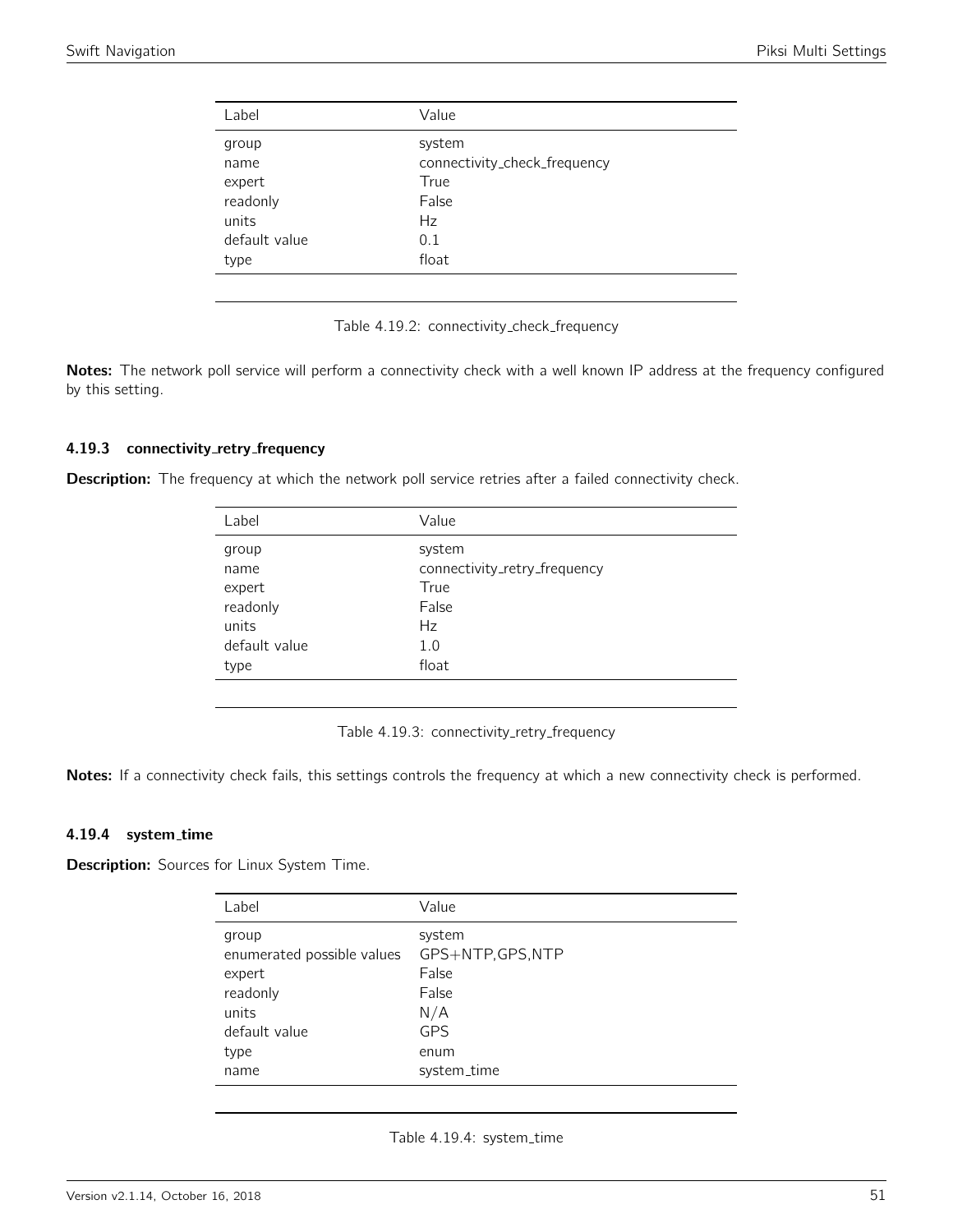Notes: Configures the possible sources for Linux system time on the Swift Device. Linux system time is required for HTTPS certification validation and other Linux system functionality.

# 4.20 system info

## 4.20.1 imageset build id

Description: Build id for the linux system image.

| Label                      | Value             |
|----------------------------|-------------------|
| group                      | system_info       |
| name                       | imageset_build_id |
| expert                     | True              |
| readonly                   | True              |
| units                      | N/A               |
| default value              | N/A               |
| type                       | string            |
| enumerated possible values | None              |

Table 4.20.1: imageset\_build\_id

Notes: Relevant for determining uimage version when using DEV image, otherwise this will be identical to the firmware build id. This is a read only setting.

## 4.20.2 firmware\_version

Description: Firmware version of the receiver.

| Label                      | Value            |
|----------------------------|------------------|
| group                      | system_info      |
| name                       | firmware_version |
| expert                     | False            |
| readonly                   | True             |
| units                      | N/A              |
| default value              | N/A              |
| type                       | string           |
| enumerated possible values | None             |
|                            |                  |

|  | Table 4.20.2: firmware_version |  |
|--|--------------------------------|--|
|  |                                |  |

Notes: The git hash is removed from this version identifier. This is a read only setting.

## 4.20.3 firmware build id

Description: Full build id for firmware version.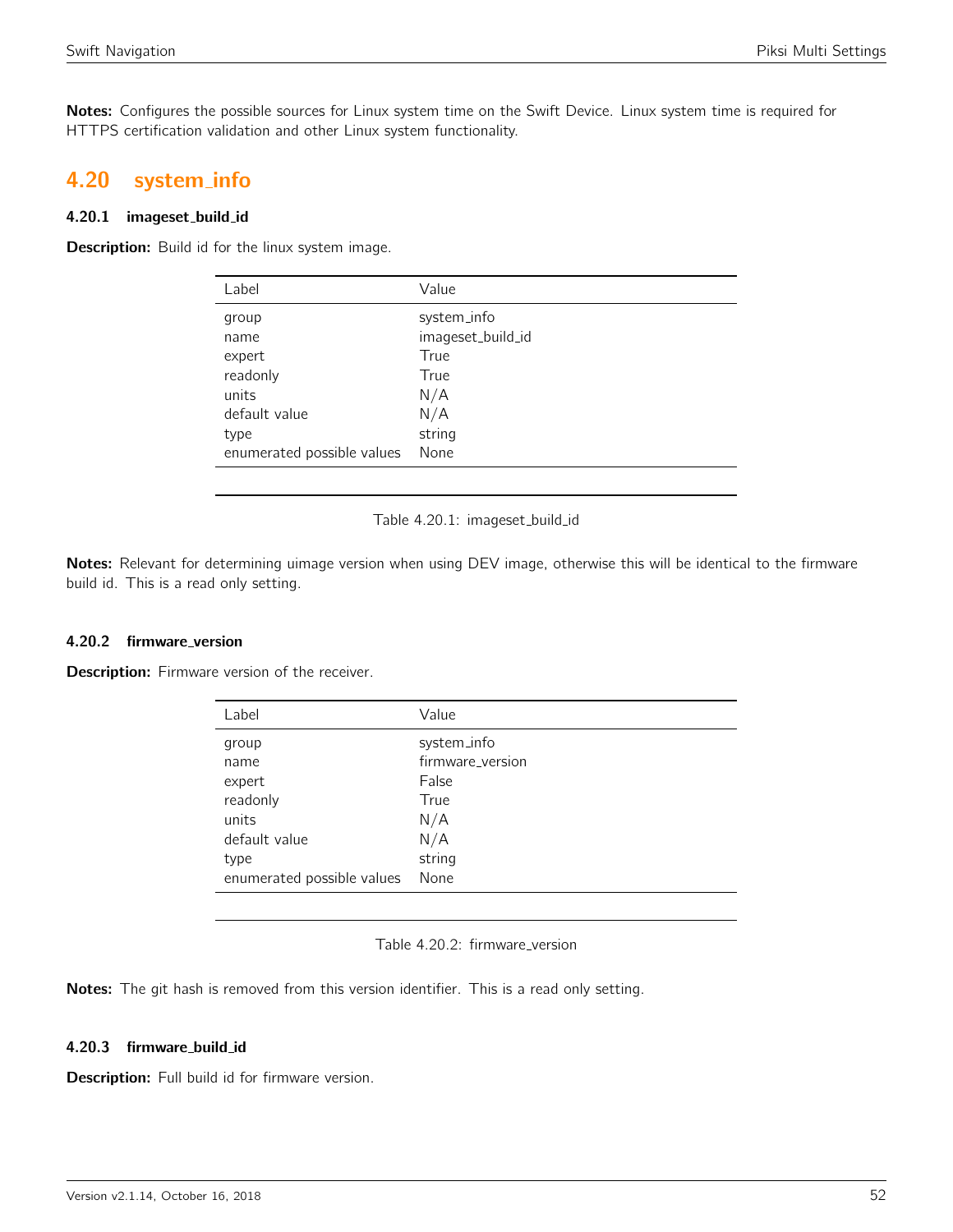| Label                      | Value             |
|----------------------------|-------------------|
| group                      | system_info       |
| name                       | firmware_build_id |
| expert                     | False             |
| readonly                   | True              |
| units                      | N/A               |
| default value              | N/A               |
| type                       | string            |
| enumerated possible values | None              |
|                            |                   |

Table 4.20.3: firmware\_build\_id

Notes: For user generated images, this will appear the same as the command "git describe -dirty". This is a read only setting.

## 4.20.4 hw\_variant

**Description:** Hardware Product Variant

| Label                      | Value       |
|----------------------------|-------------|
| group                      | system_info |
| name                       | hw variant  |
| expert                     | True        |
| readonly                   | True        |
| units                      | N/A         |
| default value              | N/A         |
| type                       | string      |
| enumerated possible values | None        |

Table 4.20.4: hw\_variant

Notes: This is a read only setting that corresponds to the variant of the current hardware revision that is connected to the console.

## 4.20.5 hw\_revision

Description: Hardware revision of the receiver.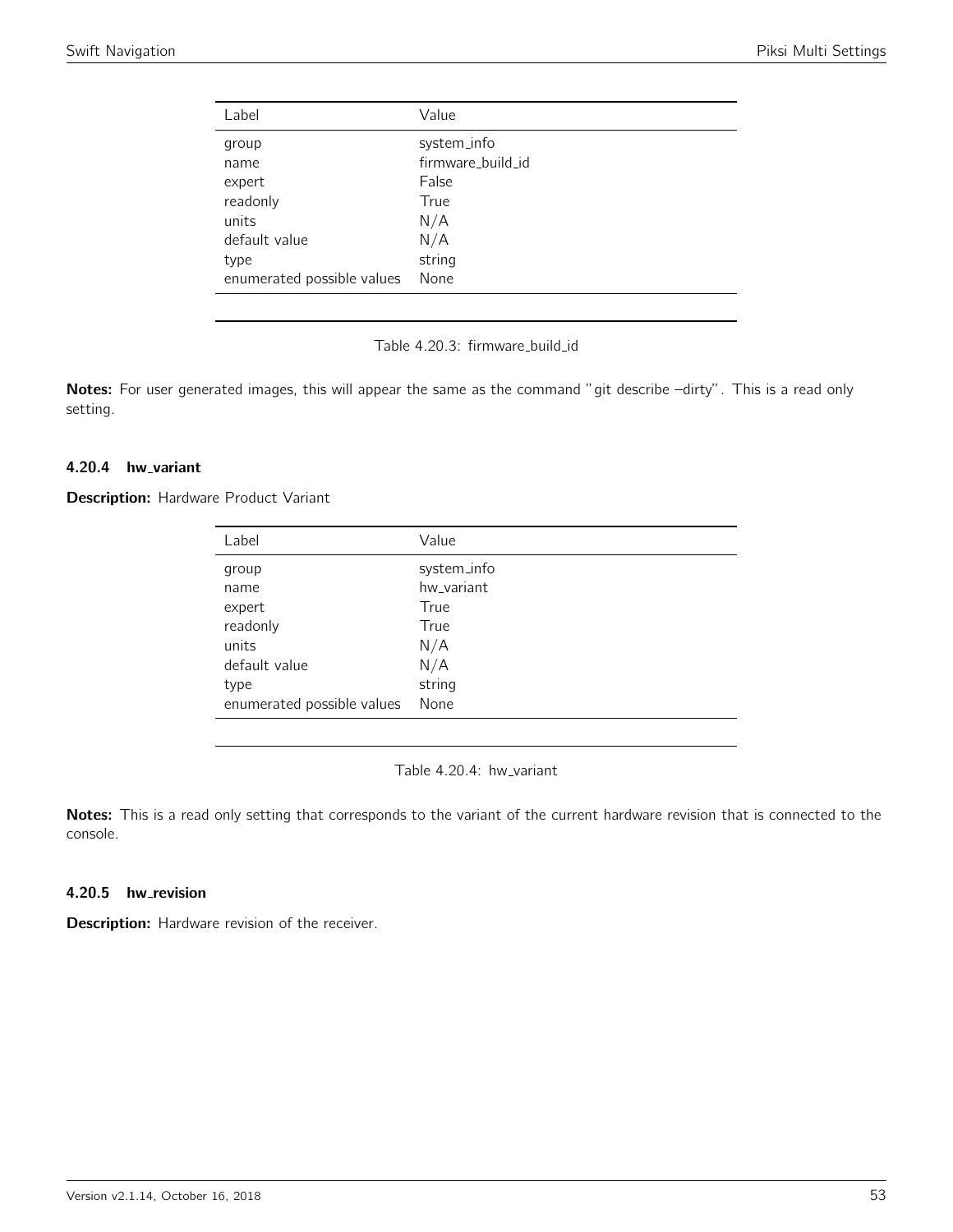| Value       |
|-------------|
| system_info |
| hw_revision |
| True        |
| True        |
| N/A         |
| N/A         |
| string      |
| None        |
|             |

Table 4.20.5: hw\_revision

Notes: This is a read only setting that refers to the product family of the hardware.

#### 4.20.6 nap channels

Description: Number of channels in SwiftNap FPGA.

| Label                      | Value        |
|----------------------------|--------------|
| group                      | system_info  |
| name                       | nap_channels |
| expert                     | True         |
| readonly                   | True         |
| units                      | N/A          |
| default value              | 40           |
| type                       | string       |
| enumerated possible values | None         |

Table 4.20.6: nap channels

Notes: This is a read only setting.

## 4.20.7 product id

Description: Product ID

| Label                      | Value       |
|----------------------------|-------------|
| group                      | system_info |
| name                       | product_id  |
| expert                     | False       |
| readonly                   | True        |
| units                      | N/A         |
| default value              | N/A         |
| type                       | string      |
| enumerated possible values | None        |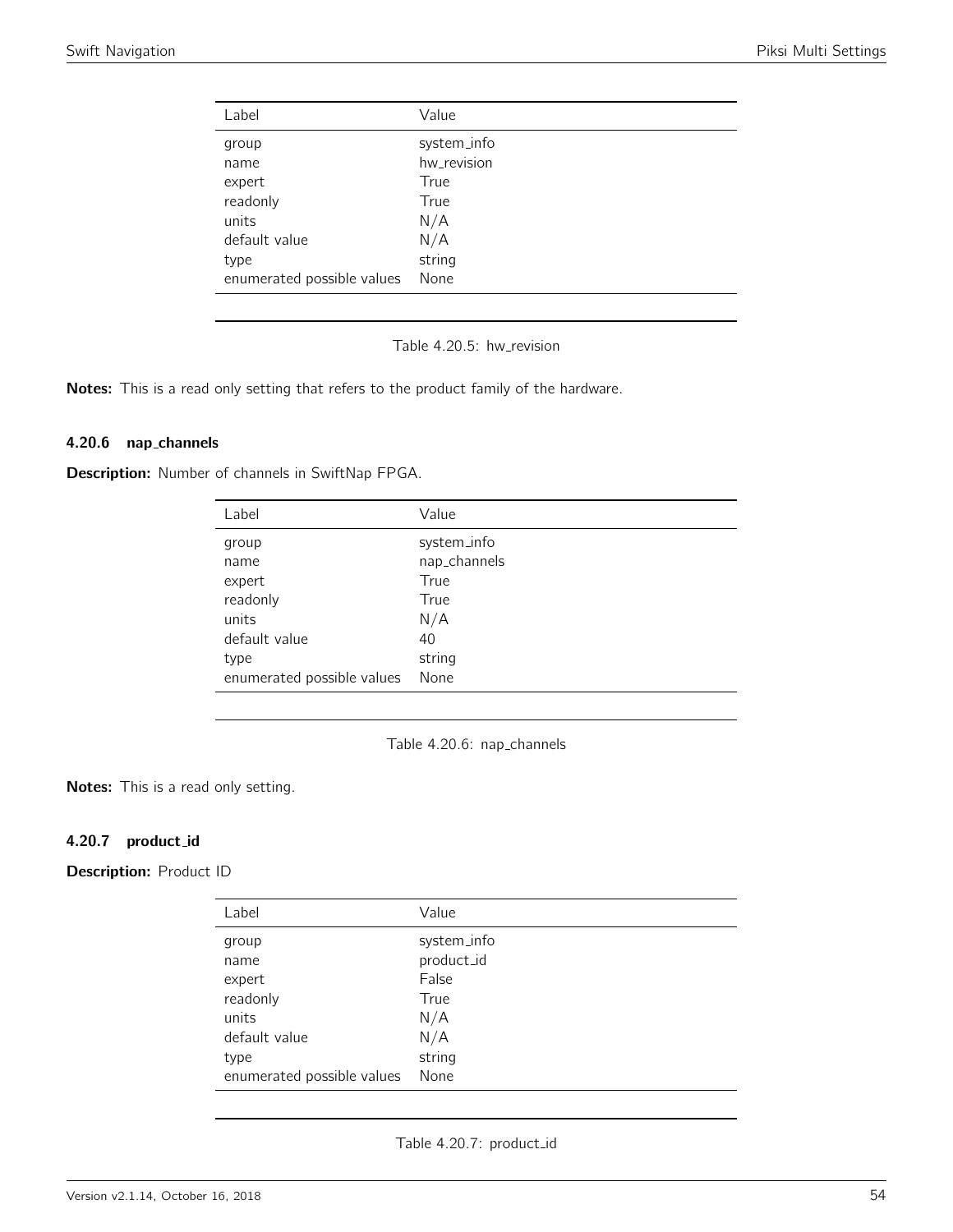Notes: This is a read only setting that displays the product id of the device.

#### 4.20.8 mac address

**Description:** The MAC address of the receiver.

| Label                      | Value       |
|----------------------------|-------------|
| group                      | system_info |
| name                       | mac_address |
| expert                     | False       |
| readonly                   | True        |
| units                      | N/A         |
| default value              | N/A         |
| type                       | string      |
| enumerated possible values | None        |
|                            |             |

Table 4.20.8: mac address

Notes: This is a read only setting.

## 4.20.9 sbp sender id

**Description:** The SBP sender ID for any messages sent by the device.

| Label                      | Value         |
|----------------------------|---------------|
| group                      | system_info   |
| name                       | sbp_sender_id |
| expert                     | False         |
| readonly                   | True          |
| units                      | N/A           |
| default value              | N/A           |
| type                       | string        |
| enumerated possible values | None          |

Table 4.20.9: sbp sender id

Notes: ID value is equal to the lower 16 bits of the UUID. This is a read only setting.

## 4.20.10 uuid

**Description:** The UUID of the receiver.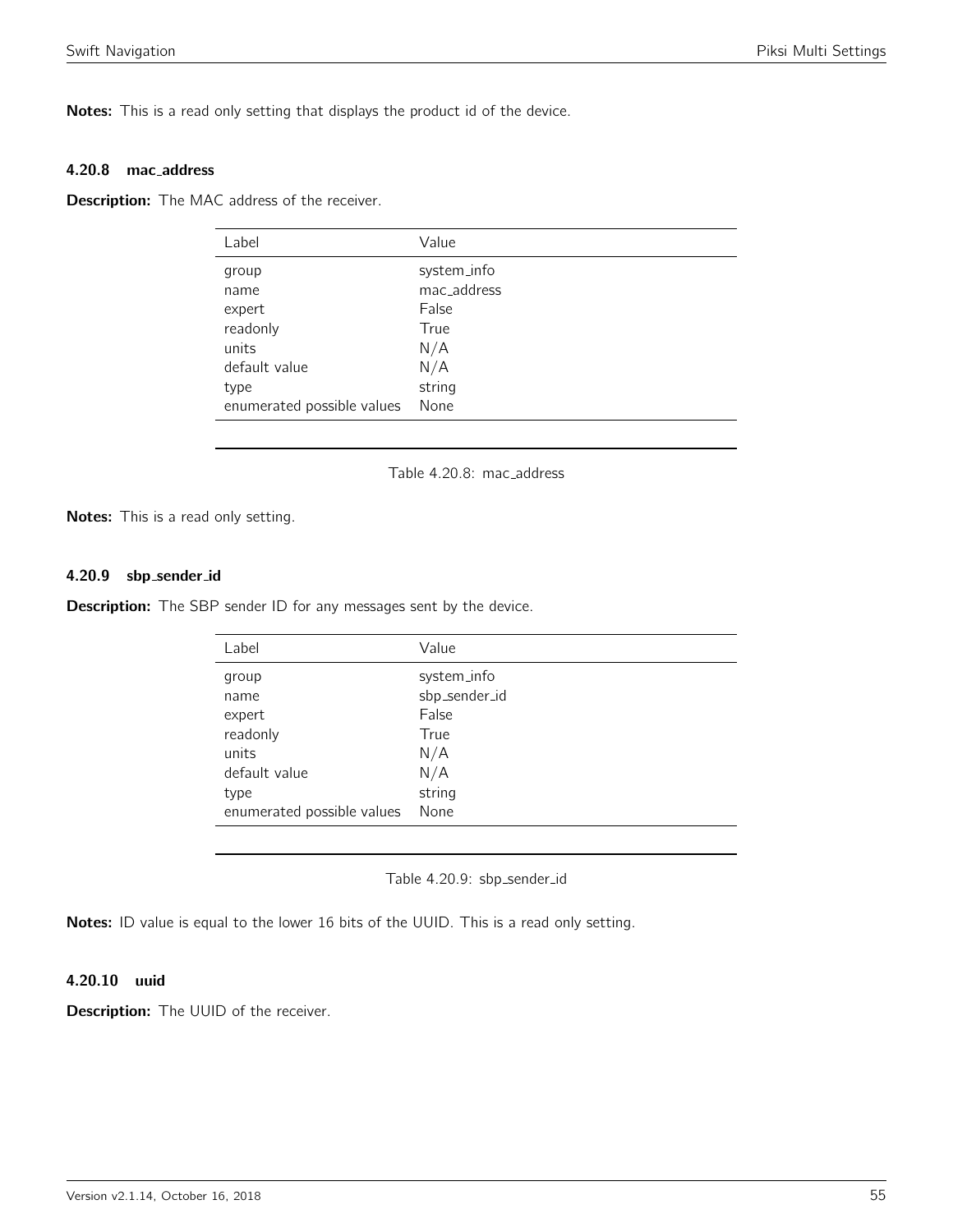| Label                      | Value       |
|----------------------------|-------------|
| group                      | system_info |
| name                       | uuid        |
| expert                     | False       |
| readonly                   | True        |
| units                      | N/A         |
| default value              | N/A         |
| type                       | string      |
| enumerated possible values | None        |
|                            |             |

Table 4.20.10: uuid

Notes: The UUID is a Universally Unique IDentifier for this receiver. The lower 16 bits of the UUID are used for the SBP Sender ID. This is a read only setting.

## 4.20.11 serial number

**Description:** The serial number of the receiver.

| Label                      | Value         |
|----------------------------|---------------|
| group                      | system_info   |
| name                       | serial_number |
| expert                     | False         |
| readonly                   | True          |
| units                      | N/A           |
| default value              | N/A           |
| type                       | integer       |
| enumerated possible values | None          |

Table 4.20.11: serial\_number

Notes: This number should match the number on the barcode on the board and cannot be modified.

## 4.20.12 nap build date

Description: build date for SwiftNap FPGA bitstream.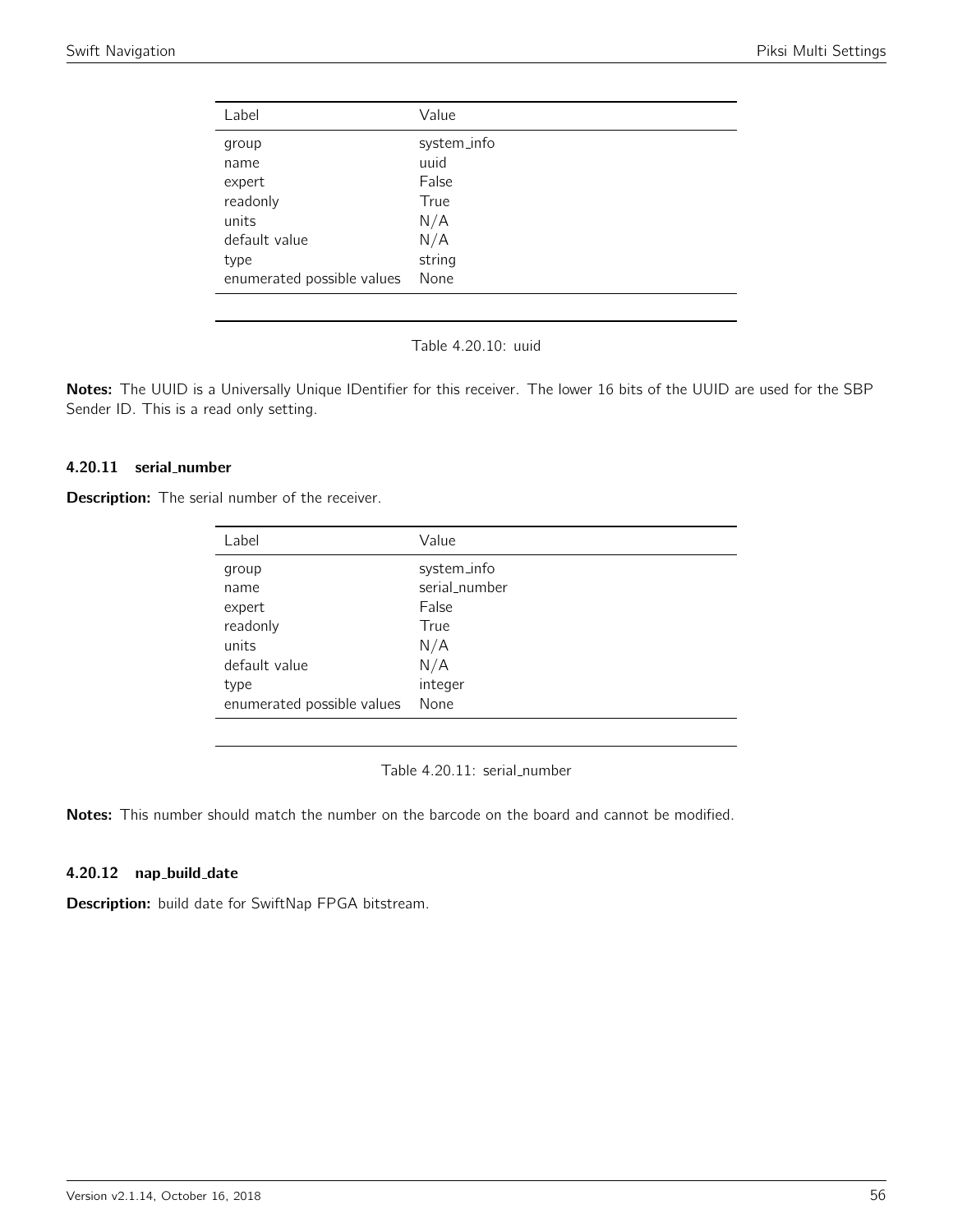| Label                      | Value          |
|----------------------------|----------------|
| group                      | system_info    |
| name                       | nap_build_date |
| expert                     | True           |
| readonly                   | True           |
| units                      | N/A            |
| default value              | N/A            |
| type                       | string         |
| enumerated possible values | None           |

Table 4.20.12: nap\_build\_date

Notes: This is a read only setting.

## 4.20.13 loader\_build\_date

Description: build date for boot loader (uboot).

| Label                      | Value             |
|----------------------------|-------------------|
| group                      | system_info       |
| name                       | loader_build_date |
| expert                     | True              |
| readonly                   | True              |
| units                      | N/A               |
| default value              | N/A               |
| type                       | string            |
| enumerated possible values | None              |

Table 4.20.13: loader\_build\_date

Notes: This is a read only setting.

## 4.20.14 pfwp\_build\_date

Description: build date for real-time GNSS firmware (piksi\_firmware).

| Label                      | Value           |
|----------------------------|-----------------|
| group                      | system_info     |
| name                       | pfwp_build_date |
| expert                     | True            |
| readonly                   | True            |
| units                      | N/A             |
| default value              | N/A             |
| type                       | string          |
| enumerated possible values | None            |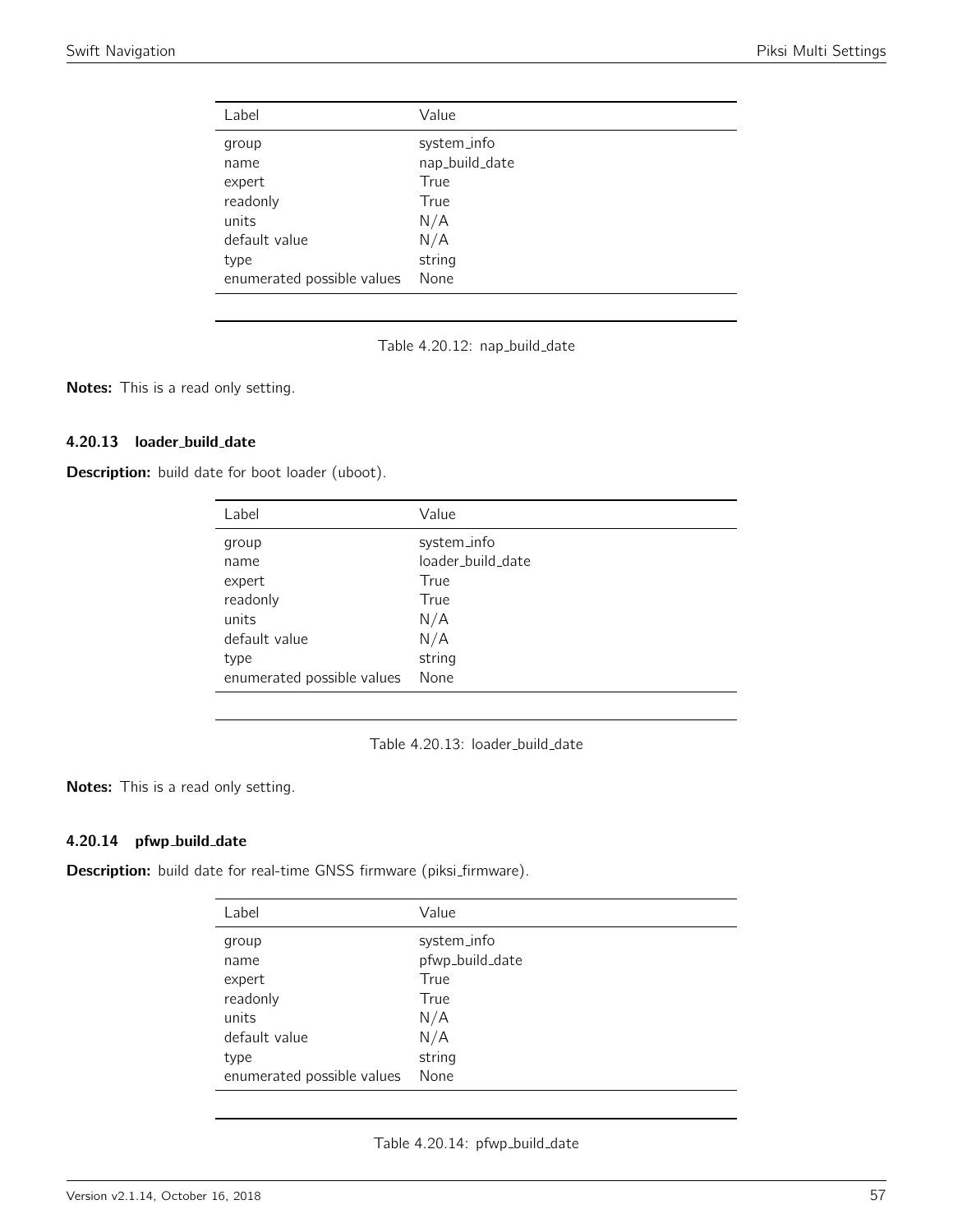Notes: This is a read only setting.

#### 4.20.15 nap build id

Description: build id for SwiftNap FPGA bitstream.

| Label                      | Value        |
|----------------------------|--------------|
| group                      | system_info  |
| name                       | nap_build_id |
| expert                     | True         |
| readonly                   | True         |
| units                      | N/A          |
| default value              | N/A          |
| type                       | string       |
| enumerated possible values | None         |
|                            |              |

Table 4.20.15: nap\_build\_id

Notes: This is a read only setting.

## 4.20.16 loader\_build\_id

Description: build id for loader (uboot).

| Label                      | Value           |
|----------------------------|-----------------|
| group                      | system_info     |
| name                       | loader_build_id |
| expert                     | True            |
| readonly                   | True            |
| units                      | N/A             |
| default value              | N/A             |
| type                       | string          |
| enumerated possible values | None            |

Table 4.20.16: loader\_build\_id

Notes: This is a read only setting

#### 4.20.17 pfwp\_build\_id

Description: build id for real-time GNSS firmware (piksi\_firmware).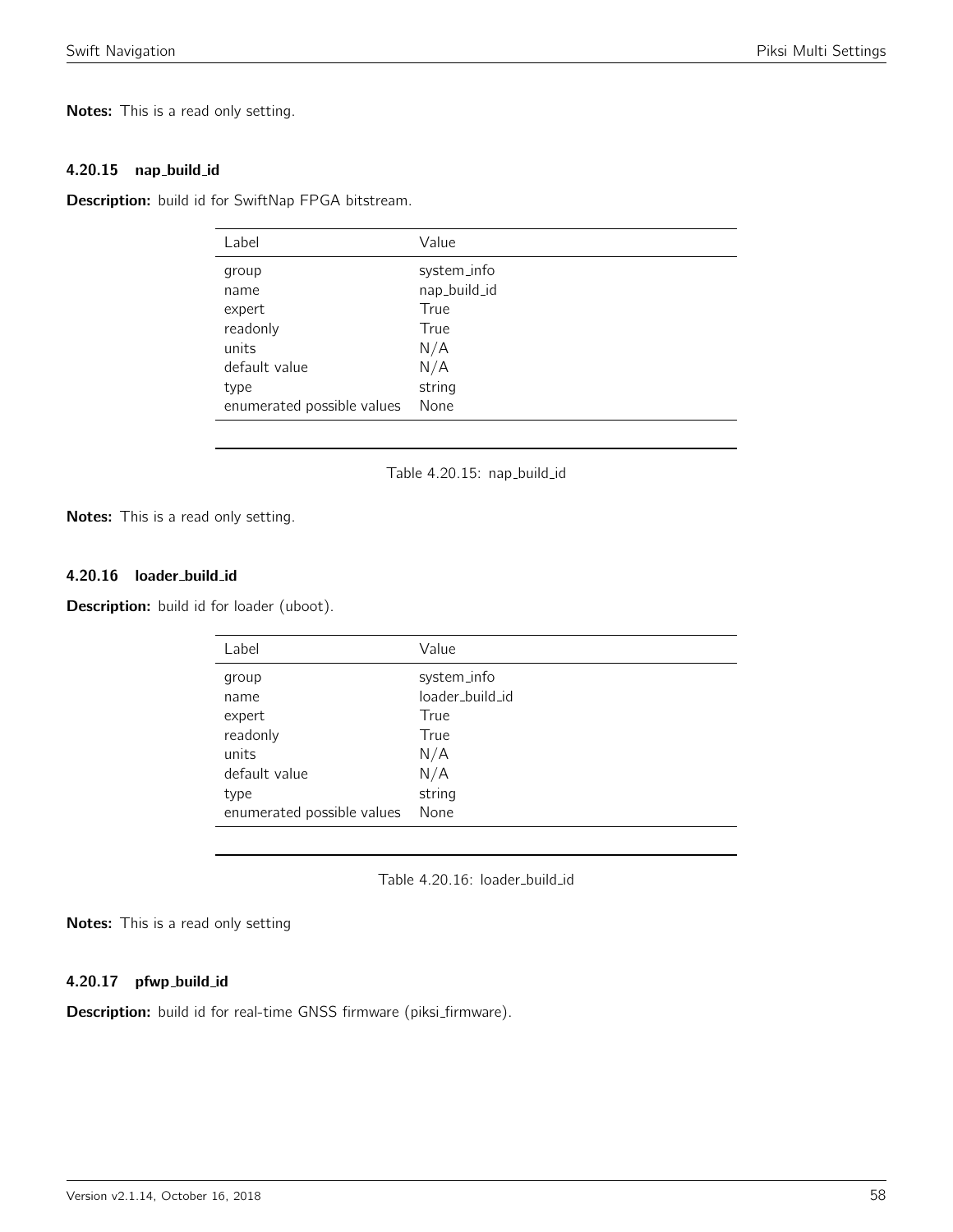| Label                      | Value         |
|----------------------------|---------------|
| group                      | system_info   |
| name                       | pfwp_build_id |
| expert                     | True          |
| readonly                   | True          |
| units                      | N/A           |
| default value              | N/A           |
| type                       | string        |
| enumerated possible values | None          |

Table 4.20.17: pfwp\_build\_id

Notes: This is a read only setting.

## 4.20.18 firmware build date

Description: firmware build date.

| Label                      | Value               |
|----------------------------|---------------------|
| group                      | system_info         |
| name                       | firmware_build_date |
| expert                     | False               |
| readonly                   | True                |
| units                      | N/A                 |
| default value              | N/A                 |
| type                       | string              |
| enumerated possible values | None                |
|                            |                     |

Table 4.20.18: firmware\_build\_date

Notes: This is a read only setting.

# 4.21 system monitor

#### 4.21.1 watchdog

Description: Enable hardware watchdog timer to reset the receiver if it locks up for. any reason

| Label                      | Value          |
|----------------------------|----------------|
| group                      | system_monitor |
| name                       | watchdog       |
| expert                     | True           |
| readonly                   | False          |
| units                      | N/A            |
| type                       | boolean        |
| enumerated possible values | True, False    |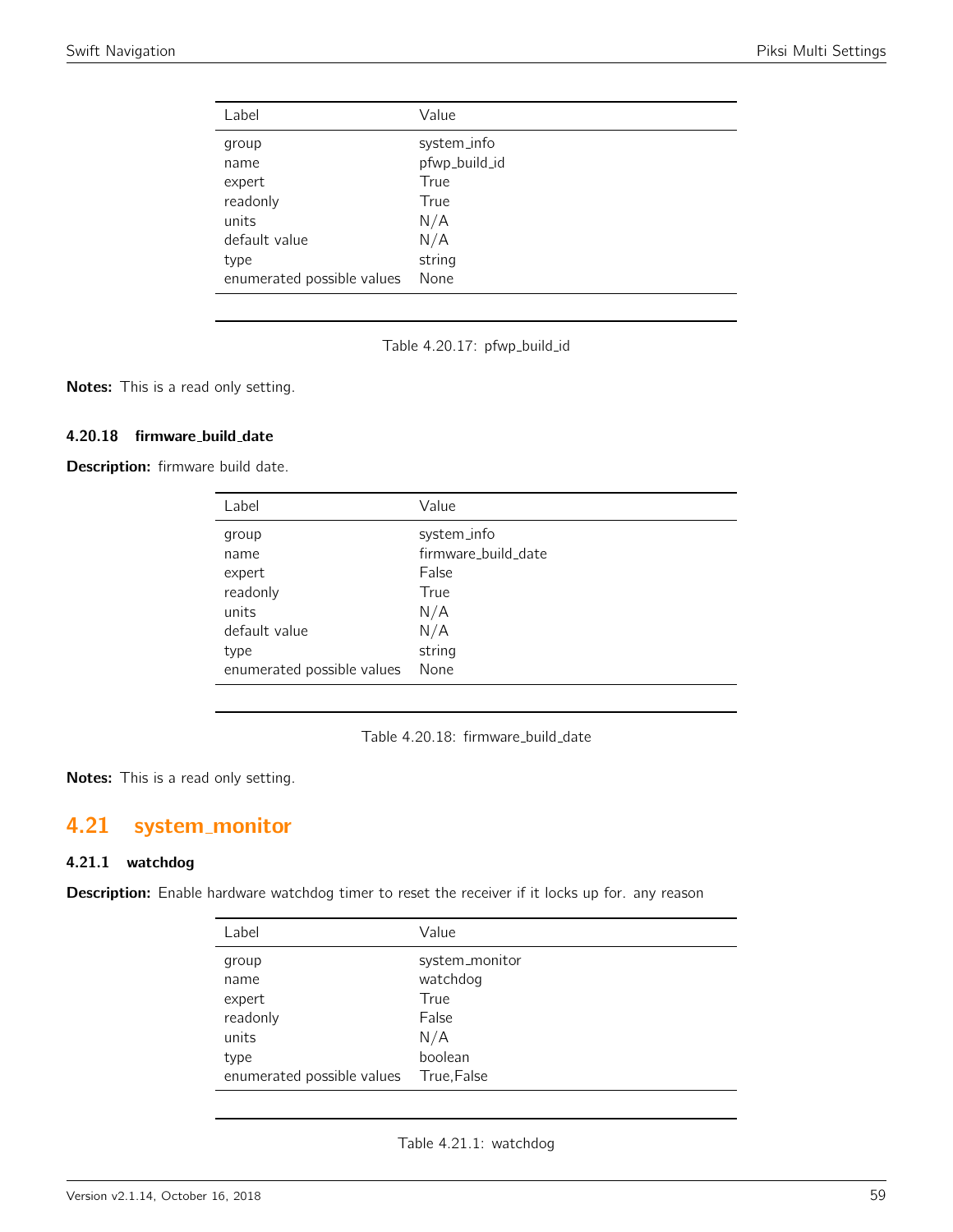Notes: You must reset the receiver for this change to take effect.

#### 4.21.2 spectrum analyzer

Description: Enable spectrum analyzer.

| Label                      | Value             |
|----------------------------|-------------------|
| group                      | system_monitor    |
| name                       | spectrum_analyzer |
| expert                     | True              |
| readonly                   | False             |
| units                      | N/A               |
| default value              | False             |
| type                       | boolean           |
| enumerated possible values | True, False       |

Table 4.21.2: spectrum analyzer

Notes: This setting enables the on-device spectrum analyzer and associated SBP output. The spectrum analyzer is available from the "Advanced" tab of the console.

#### 4.21.3 heartbeat period milliseconds

**Description:** Period for sending the SBP\_HEARTBEAT messages.

| Label                      | Value                         |
|----------------------------|-------------------------------|
| group                      | system_monitor                |
| name                       | heartbeat_period_milliseconds |
| expert                     | True                          |
| readonly                   | False                         |
| units                      | ms                            |
| default value              | 1000                          |
| type                       | integer                       |
| enumerated possible values | None                          |

Table 4.21.3: heartbeat\_period\_milliseconds

Notes: None

## 4.22 tcp\_client0

## 4.22.1 enabled sbp messages

Description: Configure which messages should be sent on the port. Does not effect which incoming messages are listened to.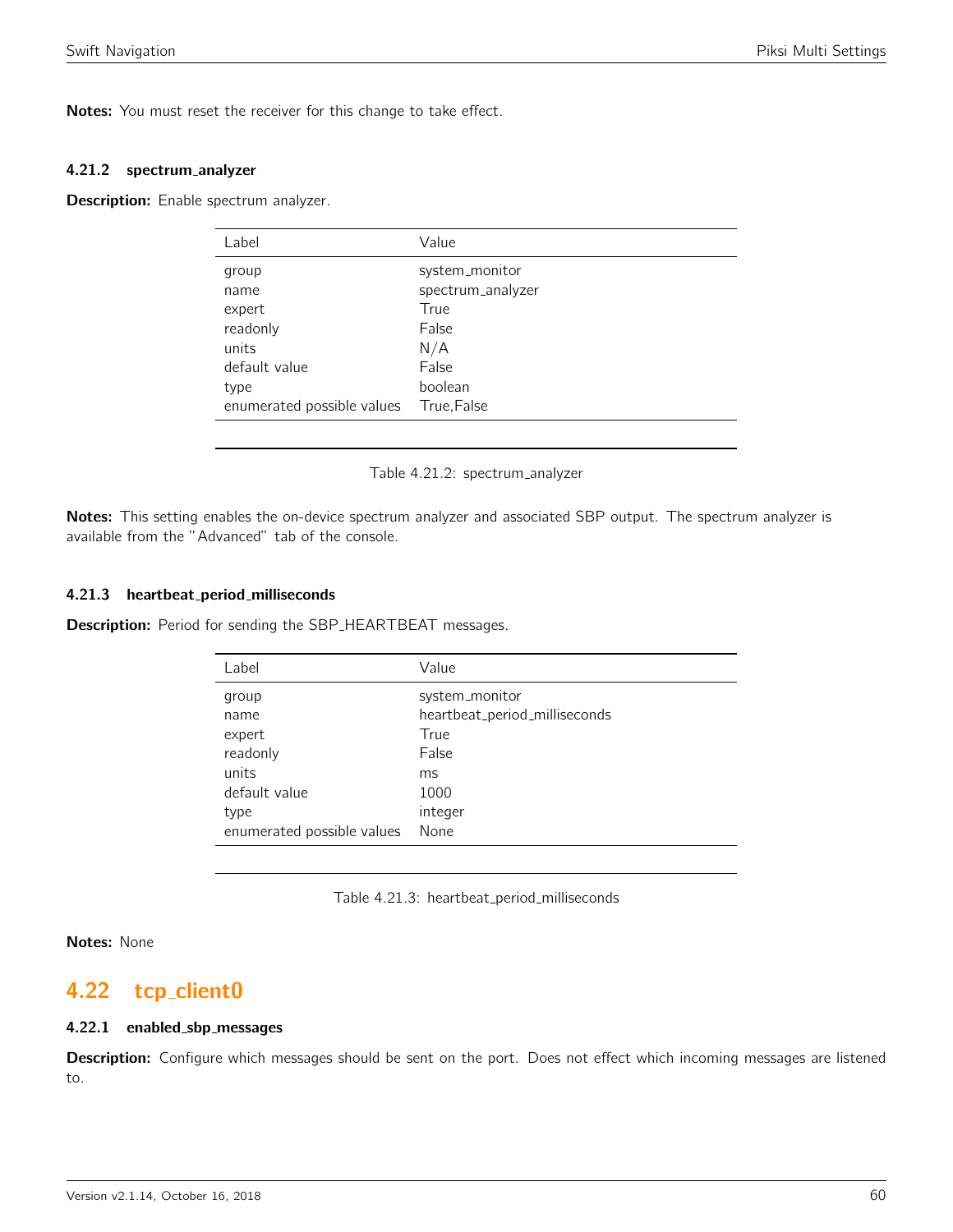| Label         | Value                                                                                  |
|---------------|----------------------------------------------------------------------------------------|
| group         | tcp_client0                                                                            |
| name          | enabled_sbp_messages                                                                   |
| expert        | False                                                                                  |
| readonly      | False                                                                                  |
| units         | N/A                                                                                    |
| default value | 23, 29, 65, 72, 74, 81, 117, 134, 136, 144, 163, 165, 166, 167, 171, 175, 181, 185, 18 |
| type          | string                                                                                 |

Table 4.22.1: enabled\_sbp\_messages

Notes: The enabled sbp messages settings is a list of message types and rate divisors that will be sent out of the interface. If left blank, all messages will be sent. If not blank, a comma separated list of SBP message IDs in base 10 integer format should be provided. Optionally, a divisor can be specified after the / character for each id. For example, an entry of 3456/10 would provide message with ID 3456 at 1/10th the normal rate. For Ethernet, the default value is optimal for logging and communication with the console.

#### 4.22.2 address

**Description:** IP address and port for TCP client 0 to connect to.

| Label         | Value       |
|---------------|-------------|
| group         | tcp_client0 |
| name          | address     |
| expert        | False       |
| readonly      | False       |
| units         | N/A         |
| default value |             |
| type          | string      |
|               |             |

Table 4.22.2: address

Notes: The address setting is defined according to the convention "hostname:port". For example, it should match the format 192.168.0.222:55555 or xxxxx.net:2101 .

## 4.22.3 mode

Description: Communication protocol for TCP client 0. The client will initiate a connection with the server and establish bi-directional communications.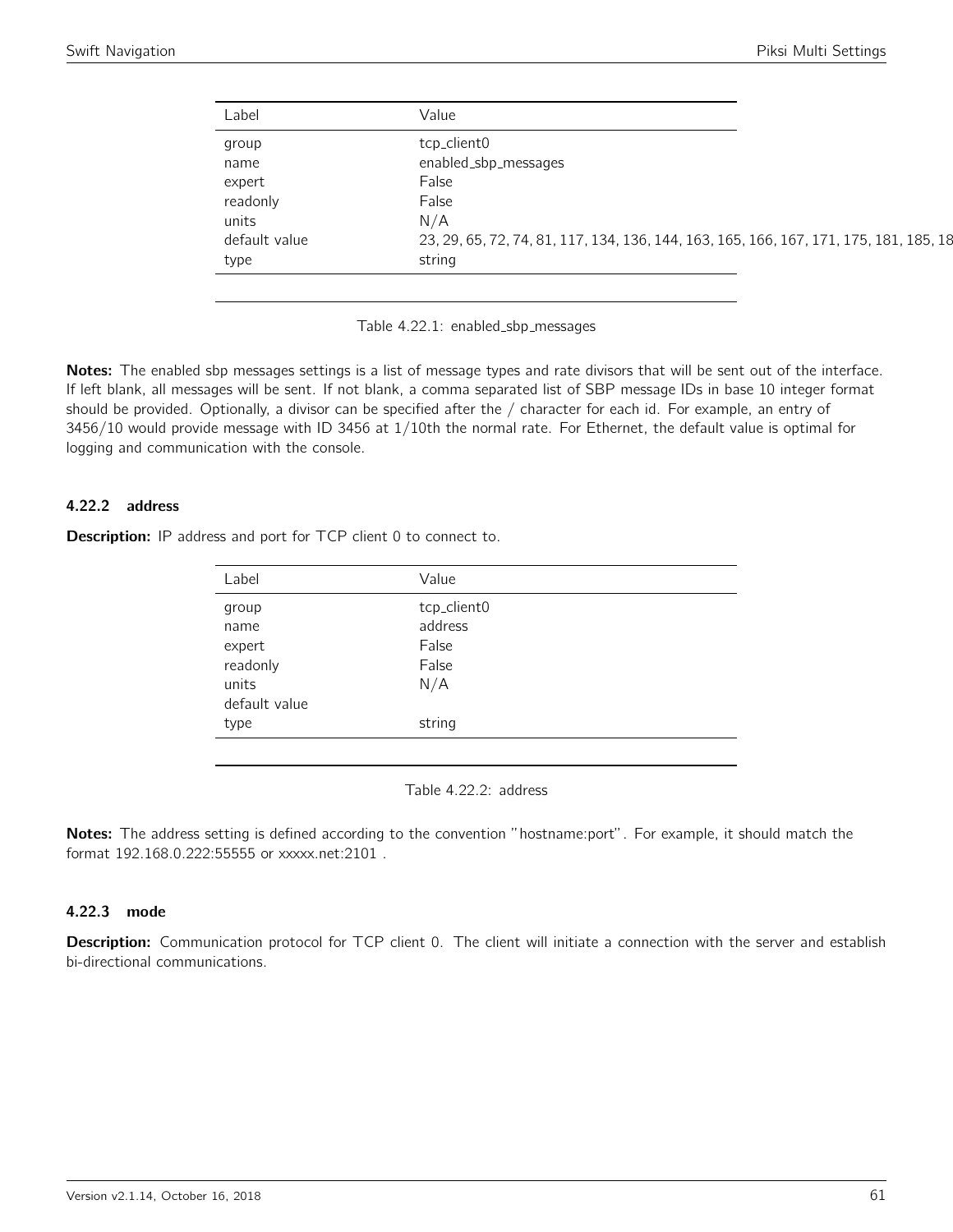| Label                      | Value                    |
|----------------------------|--------------------------|
| group                      | tcp_client0              |
| name                       | mode                     |
| expert                     | False                    |
| readonly                   | False                    |
| units                      | N/A                      |
| default value              | Disabled                 |
| type                       | enum                     |
| enumerated possible values | SBP, NMEA OUT, RTCMv3 IN |
|                            |                          |

| Table 4.22.3: mode |  |
|--------------------|--|
|--------------------|--|

Notes: "SBP" configures the interface to transmit messages specified in the 'enabled\_sbp\_messages' setting and to receive incoming SBP messages. If the mode is changed from SBP the console will no longer be able to communicate over the interface.

"NMEA OUT" configures the interface to transmit the GGA, RMC, GGL, VTG, ZDA, GSA, and GSV NMEA 0183 messages. The interface will not receive incoming messages.

"RTCMv3 IN" configures the interface to receive RTK corrections in RTCMv3 format. The interface will receive 1002, 1004, 1005, 1006, 1010, 1012, 1033, 1230 and MSM4-7 RTCMv3 messages and will not transmit or receive any other messages.

The connection is bi-directional so these modes behave the same as the UART modes.

## 4.23 tcp client1

## 4.23.1 enabled sbp messages

Description: Configure which messages should be sent on the port. Does not effect which incoming messages are listened to.

| Label         | Value                                                                                  |
|---------------|----------------------------------------------------------------------------------------|
| group         | tcp_client1                                                                            |
| name          | enabled_sbp_messages                                                                   |
| expert        | False                                                                                  |
| readonly      | False                                                                                  |
| units         | N/A                                                                                    |
| default value | 23, 29, 65, 72, 74, 81, 117, 134, 136, 144, 163, 165, 166, 167, 171, 175, 181, 185, 18 |
| type          | string                                                                                 |

Table 4.23.1: enabled\_sbp\_messages

Notes: The enabled sbp messages settings is a list of message types and rate divisors that will be sent out of the interface. If left blank, all messages will be sent. If not blank, a comma separated list of SBP message IDs in base 10 integer format should be provided. Optionally, a divisor can be specified after the / character for each id. For example, an entry of 3456/10 would provide message with ID 3456 at 1/10th the normal rate. For Ethernet, the default value is optimal for logging and communication with the console.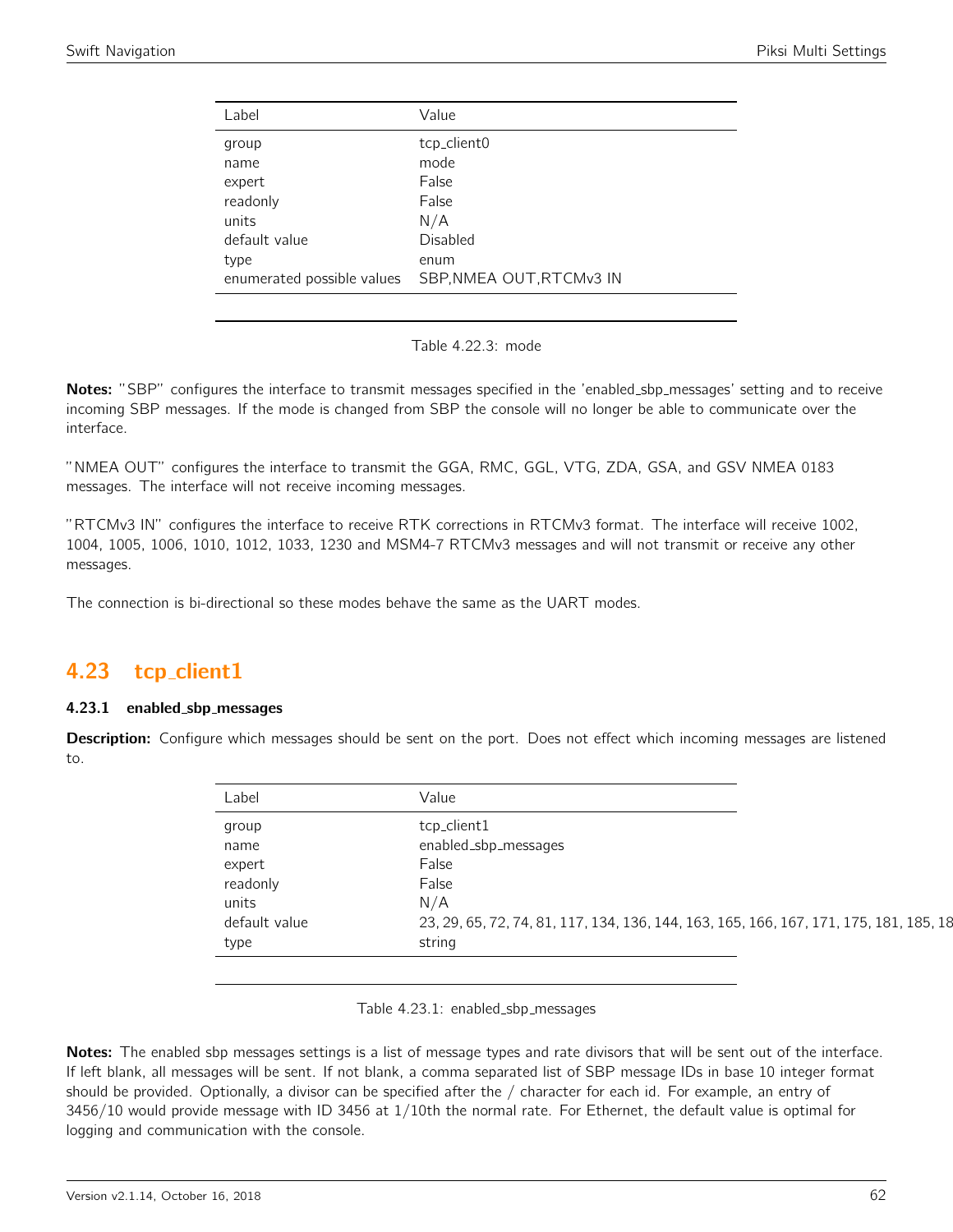## 4.23.2 address

| Label         | Value       |  |
|---------------|-------------|--|
| group         | tcp_client1 |  |
| name          | address     |  |
| expert        | False       |  |
| readonly      | False       |  |
| units         | N/A         |  |
| default value |             |  |
| type          | string      |  |
|               |             |  |

**Description:** IP address and port for TCP client 1 to connect to.



Notes: The address setting is defined according to the convention "hostname:port". For example, it should match the format 192.168.0.222:55555 or xxxxx.net:2101 .

## 4.23.3 mode

Description: Communication protocol for TCP client 1. The client will initiate a connection with the server and establish bi-directional communications.

| Label                      | Value                    |
|----------------------------|--------------------------|
| group                      | tcp_client1              |
| name                       | mode                     |
| expert                     | False                    |
| readonly                   | False                    |
| units                      | N/A                      |
| default value              | <b>Disabled</b>          |
| type                       | enum                     |
| enumerated possible values | SBP, NMEA OUT, RTCMv3 IN |
|                            |                          |

Table 4.23.3: mode

Notes: "SBP" configures the interface to transmit messages specified in the 'enabled\_sbp\_messages' setting and to receive incoming SBP messages. If the mode is changed from SBP the console will no longer be able to communicate over the interface.

"NMEA OUT" configures the interface to transmit the GGA, RMC, GGL, VTG, ZDA, GSA, and GSV NMEA 0183 messages. The interface will not receive incoming messages.

"RTCMv3 IN" configures the interface to receive RTK corrections in RTCMv3 format. The interface will receive 1002, 1004, 1005, 1006, 1010, 1012, 1033, 1230 and MSM4-7 RTCMv3 messages and will not transmit or receive any other messages.

The connection is bi-directional so these modes behave the same as the UART modes.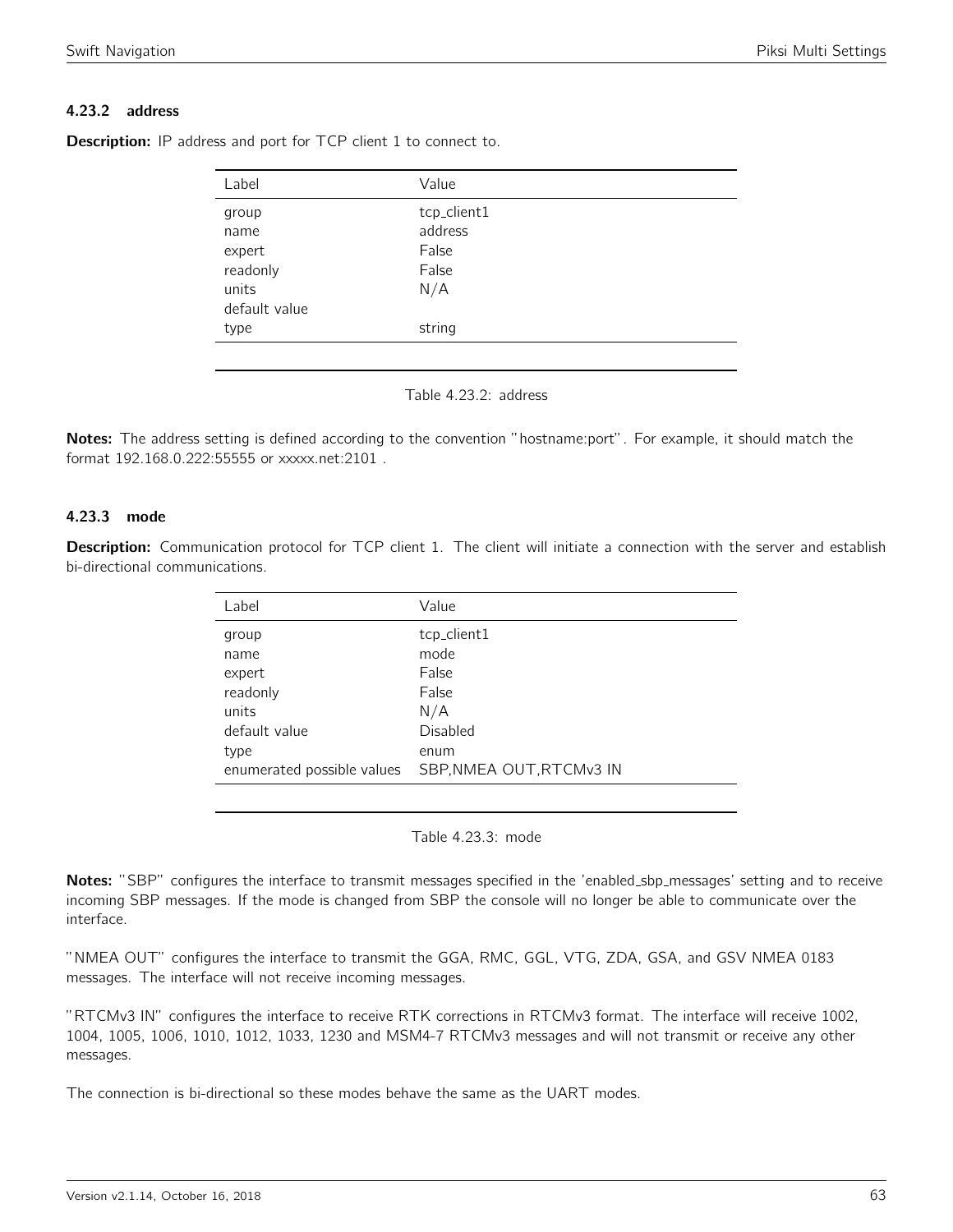## 4.24 tcp server0

## 4.24.1 enabled sbp messages

Description: Configure which messages should be sent on the port. Does not effect which incoming messages are listened to.

| Label         | Value                                                                                  |
|---------------|----------------------------------------------------------------------------------------|
| group         | tcp_server0                                                                            |
| name          | enabled_sbp_messages                                                                   |
| expert        | False                                                                                  |
| readonly      | False                                                                                  |
| units         | N/A                                                                                    |
| default value | 23, 29, 65, 72, 74, 81, 117, 134, 136, 144, 163, 165, 166, 167, 171, 175, 181, 185, 18 |
| type          | string                                                                                 |

Table 4.24.1: enabled sbp messages

Notes: The enabled sbp messages settings is a list of message types and rate divisors that will be sent out of the interface. If left blank, all messages will be sent. If not blank, a comma separated list of SBP message IDs in base 10 integer format should be provided. Optionally, a divisor can be specified after the / character for each id. For example, an entry of 3456/10 would provide message with ID 3456 at 1/10th the normal rate. For Ethernet, the default value is optimal for logging and communication with the console.

## 4.24.2 port

Description: Port for TCP server 0 to listen on.

| Value       |
|-------------|
| tcp_server0 |
| port        |
| False       |
| False       |
| N/A         |
| 55555       |
| integer     |
|             |

Table 4.24.2: port

Notes: None

## 4.24.3 mode

Description: Communication protocol for TCP server 0. The server will listen for incoming client connections and establish a bi-directional communications.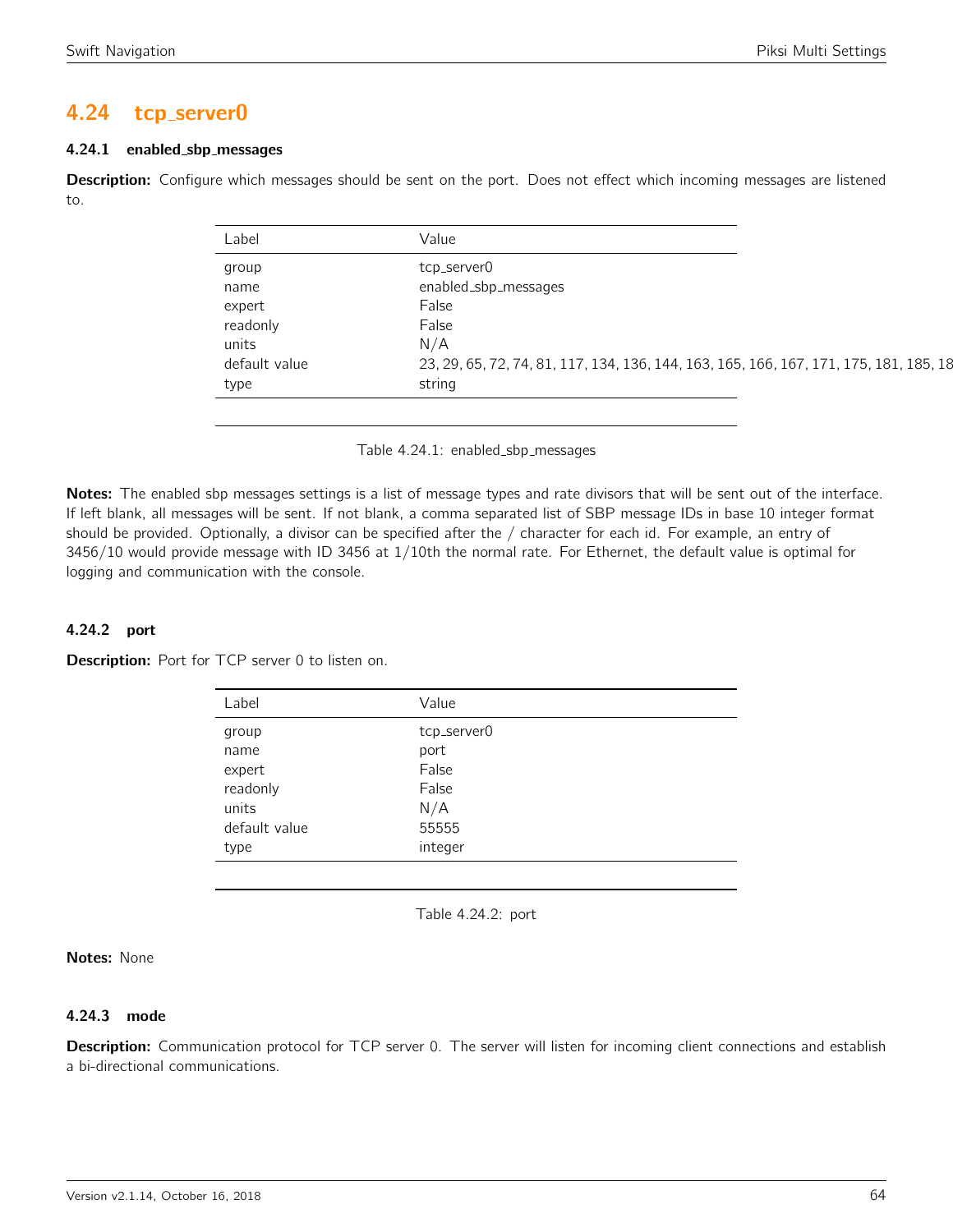| Label                                        | Value                                        |
|----------------------------------------------|----------------------------------------------|
| group<br>name<br>expert<br>readonly<br>units | tcp_server0<br>mode<br>False<br>False<br>N/A |
| default value<br>type                        | SBP (Swift Binary Protocol)<br>enum          |
| enumerated possible values                   | SBP, NMEA OUT, RTCMv3 IN                     |
|                                              |                                              |

Table 4.24.3: mode

Notes: "SBP" configures the interface to transmit messages specified in the 'enabled\_sbp\_messages' setting and to receive incoming SBP messages. If the mode is changed from SBP the console will no longer be able to communicate over the interface.

"NMEA OUT" configures the interface to transmit the GGA, RMC, GGL, VTG, ZDA, GSA, and GSV NMEA 0183 messages. The interface will not receive incoming messages.

"RTCMv3 IN" configures the interface to receive RTK corrections in RTCMv3 format. The interface will receive 1002, 1004, 1005, 1006, 1010, 1012, 1033, 1230 and MSM4-7 RTCMv3 messages and will not transmit or receive any other messages.

The connection is bi-directional so these modes behave the same as the UART modes.

## 4.25 tcp server1

## 4.25.1 enabled sbp messages

Description: Configure which messages should be sent on the port. Does not effect which incoming messages are listened to.

| Label         | Value                                                                                  |
|---------------|----------------------------------------------------------------------------------------|
| group         | tcp_server1                                                                            |
| name          | enabled_sbp_messages                                                                   |
| expert        | False                                                                                  |
| readonly      | False                                                                                  |
| units         | N/A                                                                                    |
| default value | 23, 29, 65, 72, 74, 81, 117, 134, 136, 144, 163, 165, 166, 167, 171, 175, 181, 185, 18 |
| type          | string                                                                                 |

Table 4.25.1: enabled\_sbp\_messages

Notes: The enabled sbp messages settings is a list of message types and rate divisors that will be sent out of the interface. If left blank, all messages will be sent. If not blank, a comma separated list of SBP message IDs in base 10 integer format should be provided. Optionally, a divisor can be specified after the / character for each id. For example, an entry of 3456/10 would provide message with ID 3456 at 1/10th the normal rate. For Ethernet, the default value is optimal for logging and communication with the console.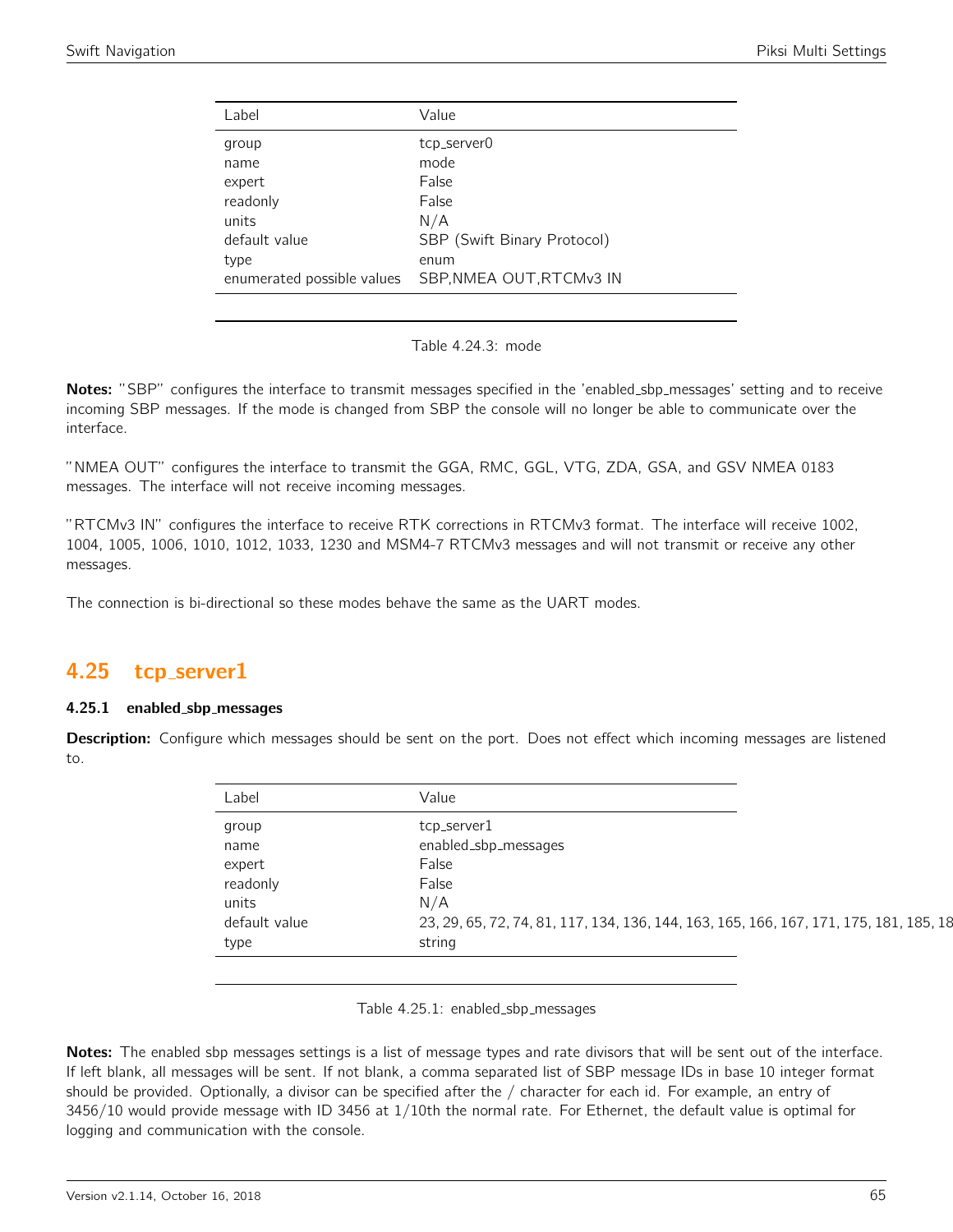## 4.25.2 port

Description: Port for TCP server 1 to listen on.

| Label         | Value       |
|---------------|-------------|
| group         | tcp_server1 |
| name          | port        |
| expert        | False       |
| readonly      | False       |
| units         | N/A         |
| default value | 55556       |
| type          | integer     |

Table 4.25.2: port

#### Notes: None

#### 4.25.3 mode

Description: Communication protocol for TCP server 1. The server will listen for incoming client connections and establish a bi-directional communications.

| Label                      | Value                       |
|----------------------------|-----------------------------|
| group                      | tcp_server1                 |
| name                       | mode                        |
| expert                     | False                       |
| readonly                   | False                       |
| units                      | N/A                         |
| default value              | SBP (Swift Binary Protocol) |
| type                       | enum                        |
| enumerated possible values | SBP, NMEA OUT, RTCMv3 IN    |
|                            |                             |

Table 4.25.3: mode

Notes: "SBP" configures the interface to transmit messages specified in the 'enabled\_sbp\_messages' setting and to receive incoming SBP messages. If the mode is changed from SBP the console will no longer be able to communicate over the interface.

"NMEA OUT" configures the interface to transmit the GGA, RMC, GGL, VTG, ZDA, GSA, and GSV NMEA 0183 messages. The interface will not receive incoming messages.

"RTCMv3 IN" configures the interface to receive RTK corrections in RTCMv3 format. The interface will receive 1002, 1004, 1005, 1006, 1010, 1012, 1033, 1230 and MSM4-7 RTCMv3 messages and will not transmit or receive any other messages.

The connection is bi-directional so these modes behave the same as the UART modes.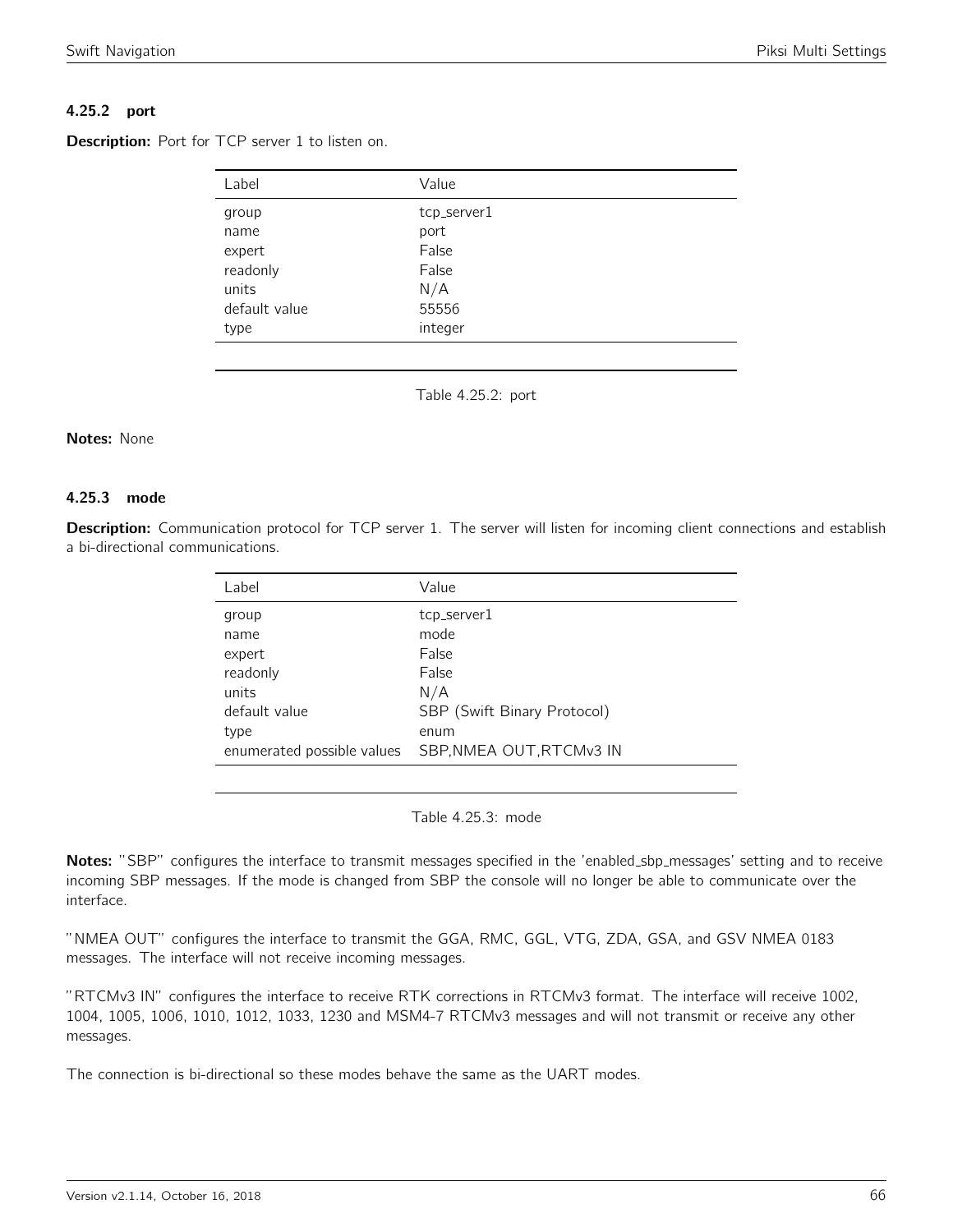# 4.26 track

## 4.26.1 iq output mask

**Description:** Output raw I/Q correlations.

| Label                      | Value          |
|----------------------------|----------------|
| group                      | track          |
| name                       | iq_output_mask |
| expert                     | True           |
| readonly                   | False          |
| units                      | N/A            |
| default value              | None           |
| type                       | integer        |
| enumerated possible values | None           |
|                            |                |



Notes: Bitmask of channel IDs (not PRNs)

## 4.26.2 elevation mask

Description: Tracking elevation mask.

| Label                      | Value          |
|----------------------------|----------------|
| group                      | track          |
| name                       | elevation mask |
| expert                     | True           |
| readonly                   | False          |
| units                      | degrees        |
| default value              | 0              |
| type                       | float          |
| enumerated possible values | None           |
|                            |                |

Table 4.26.2: elevation\_mask

Notes: Satellites must be above the horizon by at least this angle before they will be tracked.

# 4.27 uart0

## 4.27.1 enabled sbp messages

**Description:** Configure which messages should be sent on the port.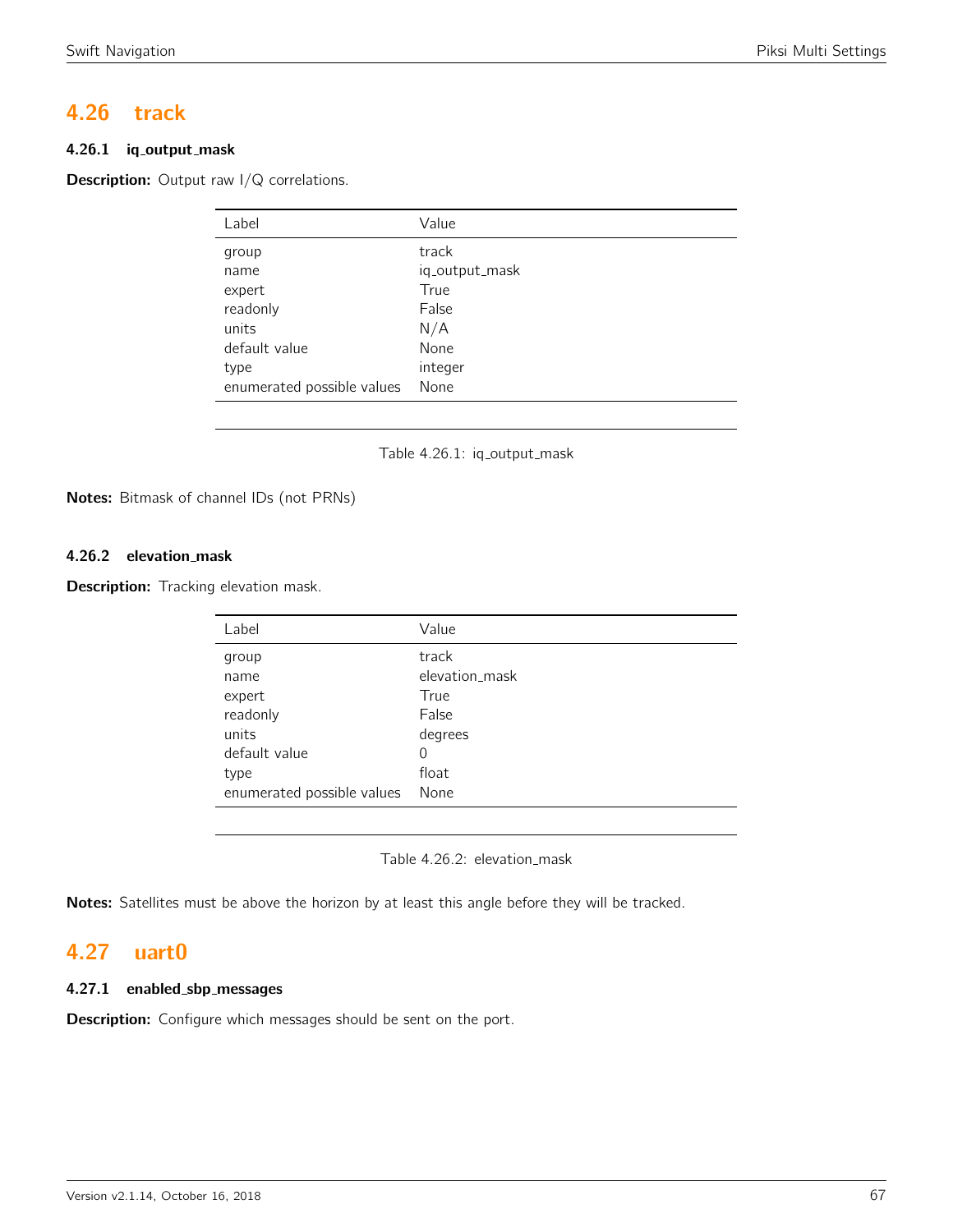| Label         | Value                |
|---------------|----------------------|
| group         | uart0                |
| name          | enabled_sbp_messages |
| expert        | False                |
| readonly      | False                |
| units         | N/A                  |
| default value | 72, 74, 117, 65535   |
| type          | string               |



Notes: The enabled sbp messages settings is a list of message types and rate divisors that will be sent out of the interface. If left blank, all messages will be sent. If not blank, a comma separated list of SBP message IDs in base 10 integer format should be provided. Optionally, a divisor can be specified after the / character for each id. For example, an entry of 3456/10 would provide message with ID 3456 at 1/10th the normal rate. For uart1, the default value is optimal for logging and communication with the console.

## 4.27.2 mode

**Description:** Communication protocol for UART0.

| Label                      | Value                       |
|----------------------------|-----------------------------|
| group                      | uart0                       |
| name                       | mode                        |
| expert                     | False                       |
| readonly                   | False                       |
| units                      | N/A                         |
| default value              | SBP (Swift Binary Protocol) |
| type                       | enum                        |
| enumerated possible values | SBP, NMEA OUT, RTCMv3 IN    |
|                            |                             |

Table 4.27.2: mode

Notes: "SBP" configures the interface to transmit messages specified in the 'enabled\_sbp\_messages' setting and to receive incoming SBP messages. If the mode is changed from SBP the console will no longer be able to communicate over the interface.

"NMEA OUT" configures the interface to transmit the GGA, RMC, GGL, VTG, ZDA, GSA, and GSV NMEA 0183 messages. The interface will not receive incoming messages.

"RTCMv3 IN" configures the interface to receive RTK corrections in RTCMv3 format. The interface will receive 1002, 1004, 1005, 1006, 1010, 1012, 1033, 1230 and MSM4-7 RTCMv3 messages and will not transmit or receive any other messages.

## 4.27.3 flow control

**Description:** Enable hardware flow control (RTS/CTS).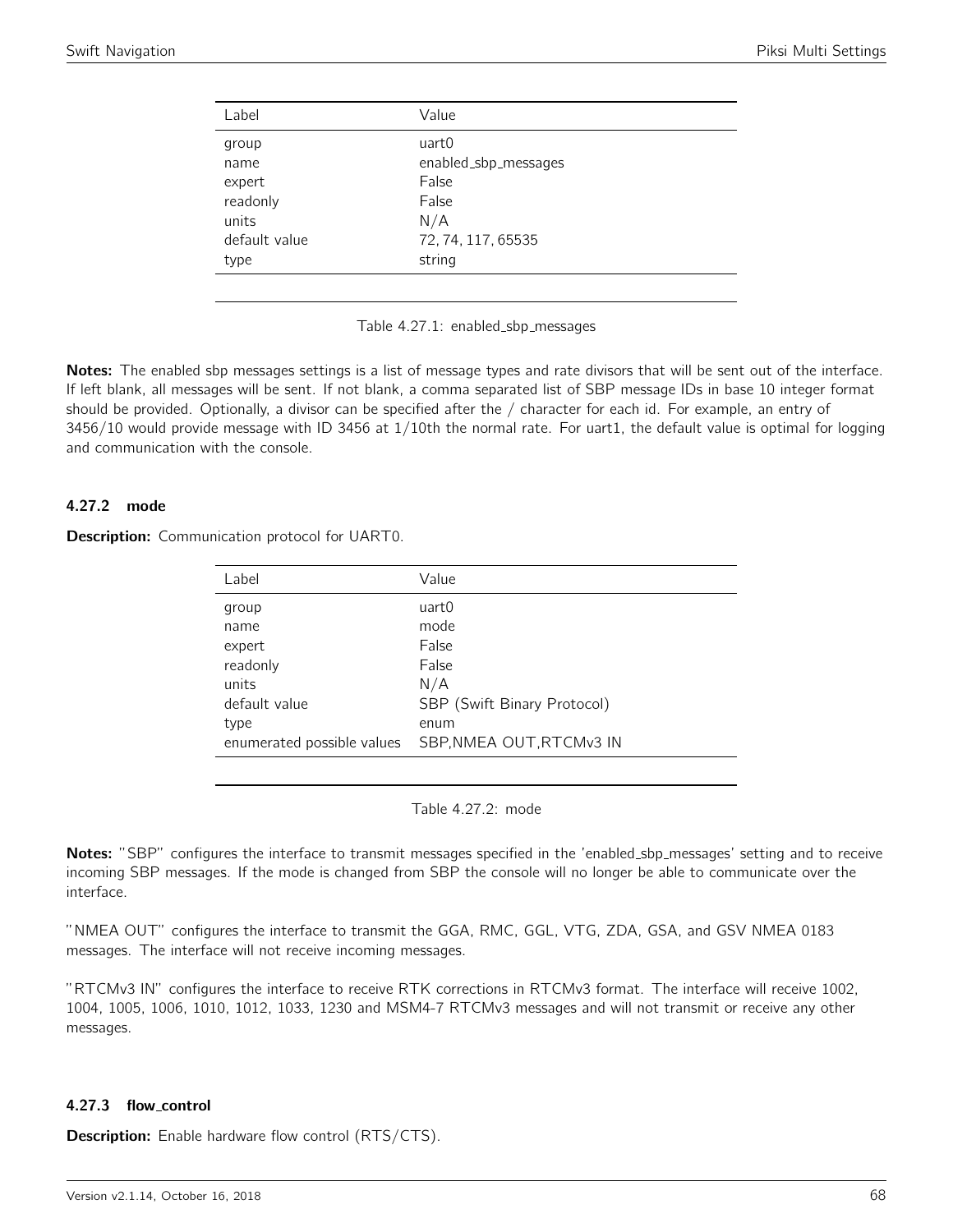| Label                      | Value         |
|----------------------------|---------------|
| group                      | uart0         |
| name                       | flow_control  |
| expert                     | False         |
| readonly                   | False         |
| units                      | NА            |
| default value              | None          |
| type                       | boolean       |
| enumerated possible values | None, RTS/CTS |

Table 4.27.3: flow control

Notes: None

## 4.27.4 baudrate

Description: The Baud rate for the UART 0.

| Label                      | Value    |
|----------------------------|----------|
| group                      | uart0    |
| name                       | baudrate |
| expert                     | False    |
| readonly                   | False    |
| units                      | bps      |
| default value              | 115200   |
| type                       | integer  |
| enumerated possible values | None     |

Table 4.27.4: baudrate

Notes: The maximum baud rate supported by the USB to RS232 adapter cable provided in the Piksi Multi / Duro kits is 230400.

# 4.28 uart1

## 4.28.1 enabled sbp messages

Description: Configure which messages should be sent on the port.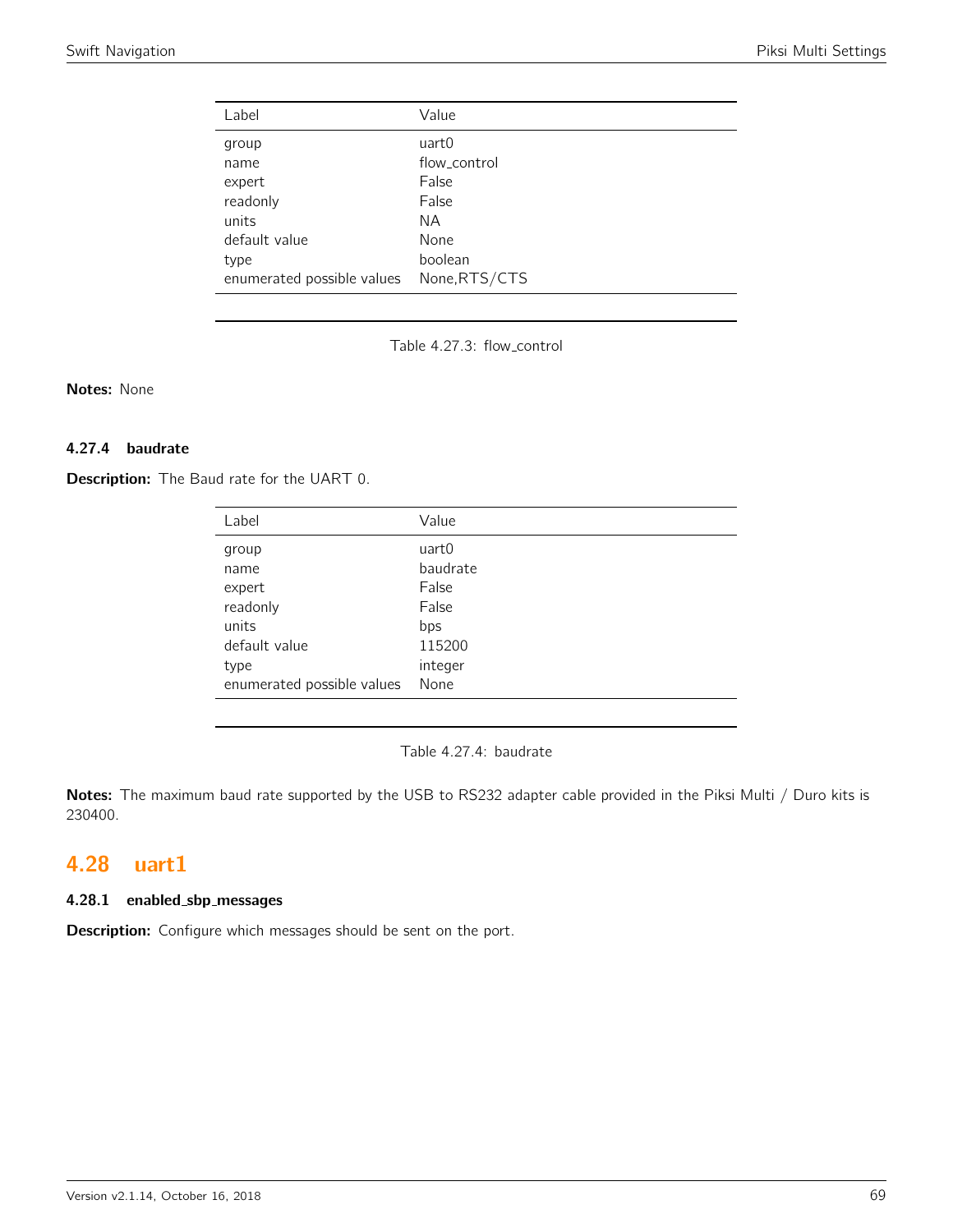| Label         | Value                                                                                  |
|---------------|----------------------------------------------------------------------------------------|
| group         | uart1                                                                                  |
| name          | enabled_sbp_messages                                                                   |
| expert        | False                                                                                  |
| readonly      | False                                                                                  |
| units         | N/A                                                                                    |
| default value | 23, 29, 65, 72, 74, 81, 117, 134, 136, 144, 163, 165, 166, 167, 171, 175, 181, 185, 18 |
| type          | string                                                                                 |

Table 4.28.1: enabled\_sbp\_messages

Notes: The enabled sbp messages settings is a list of message types and rate divisors that will be sent out of the interface. If left blank, all messages will be sent. If not blank, a comma separated list of SBP message IDs in base 10 integer format should be provided. Optionally, a divisor can be specified after the / character for each id. For example, an entry of 3456/10 would provide message with ID 3456 at 1/10th the normal rate. For uart1, the default value is optimal for logging and communication with the console.

## 4.28.2 mode

**Description:** Communication protocol for UART 1.

| Label                      | Value                       |
|----------------------------|-----------------------------|
| group                      | uart1                       |
| name                       | mode                        |
| expert                     | False                       |
| readonly                   | False                       |
| units                      | N/A                         |
| default value              | SBP (Swift Binary Protocol) |
| type                       | enum                        |
| enumerated possible values | SBP, NMEA OUT, RTCMv3 IN    |

Table 4.28.2: mode

Notes: "SBP" configures the interface to transmit messages specified in the 'enabled\_sbp\_messages' setting and to receive incoming SBP messages. If the mode is changed from SBP the console will no longer be able to communicate over the interface.

"NMEA OUT" configures the interface to transmit the GGA, RMC, GGL, VTG, ZDA, GSA, and GSV NMEA 0183 messages. The interface will not receive incoming messages.

"RTCMv3 IN" configures the interface to receive RTK corrections in RTCMv3 format. The interface will receive 1002, 1004, 1005, 1006, 1010, 1012, 1033, 1230 and MSM4-7 RTCMv3 messages and will not transmit or receive any other messages.

#### 4.28.3 flow control

**Description:** Enable hardware flow control (RTS/CTS).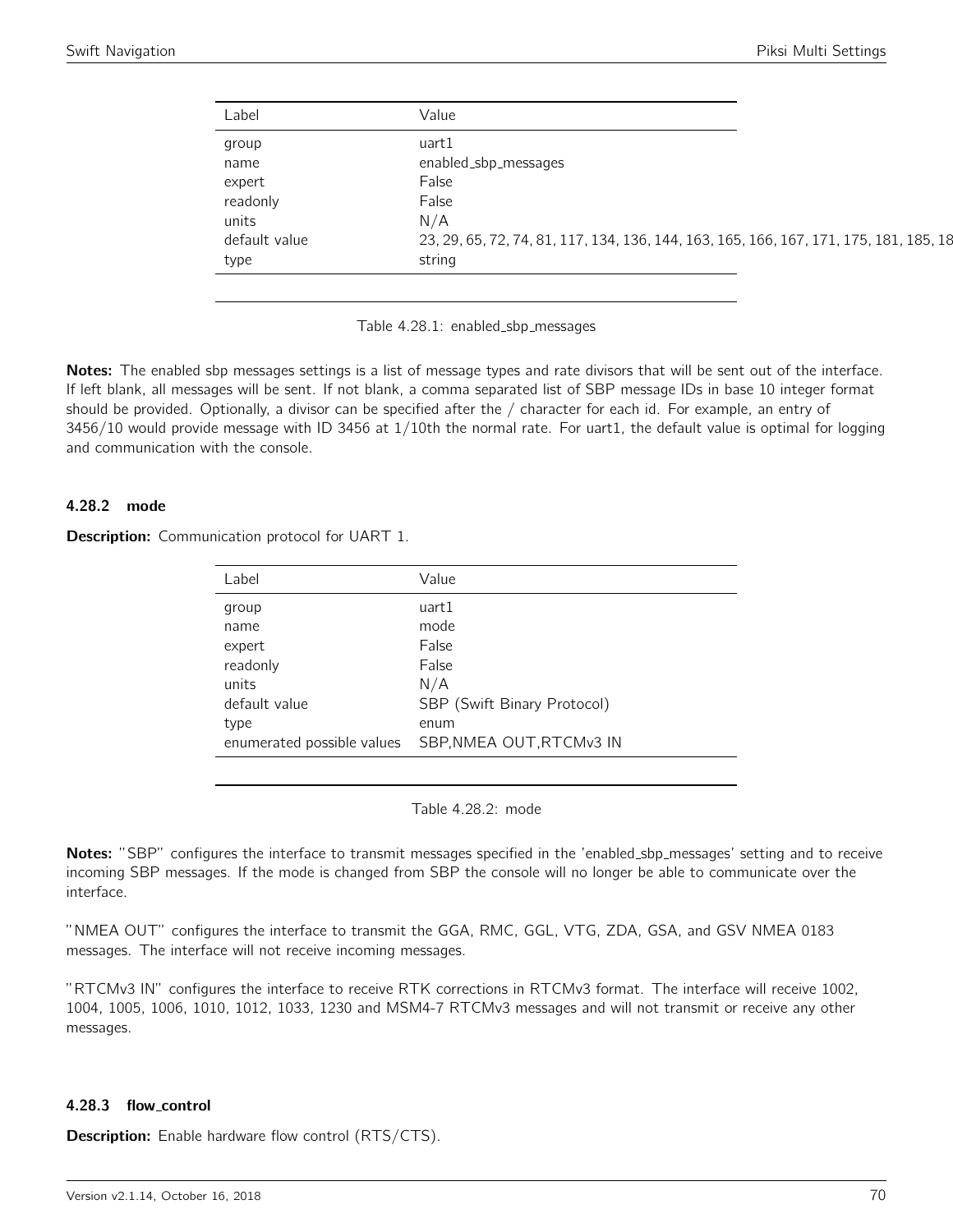| Label                      | Value         |
|----------------------------|---------------|
| group                      | uart1         |
| name                       | flow_control  |
| expert                     | False         |
| readonly                   | False         |
| units                      | NА            |
| default value              | None          |
| type                       | enum          |
| enumerated possible values | None, RTS/CTS |

Table 4.28.3: flow control

Notes: None

## 4.28.4 baudrate

Description: The Baud rate for the UART 1.

| Label                      | Value    |
|----------------------------|----------|
| group                      | uart1    |
| name                       | baudrate |
| expert                     | False    |
| readonly                   | False    |
| units                      | bps      |
| default value              | 115200   |
| type                       | integer  |
| enumerated possible values | None     |

Table 4.28.4: baudrate

Notes: The maximum baud rate supported by the USB to RS232 adapter cable provided in the Piksi Multi / Duro kits is 230400.

# 4.29 udp\_client0

#### 4.29.1 enabled sbp messages

Description: Configure which messages should be sent to the server.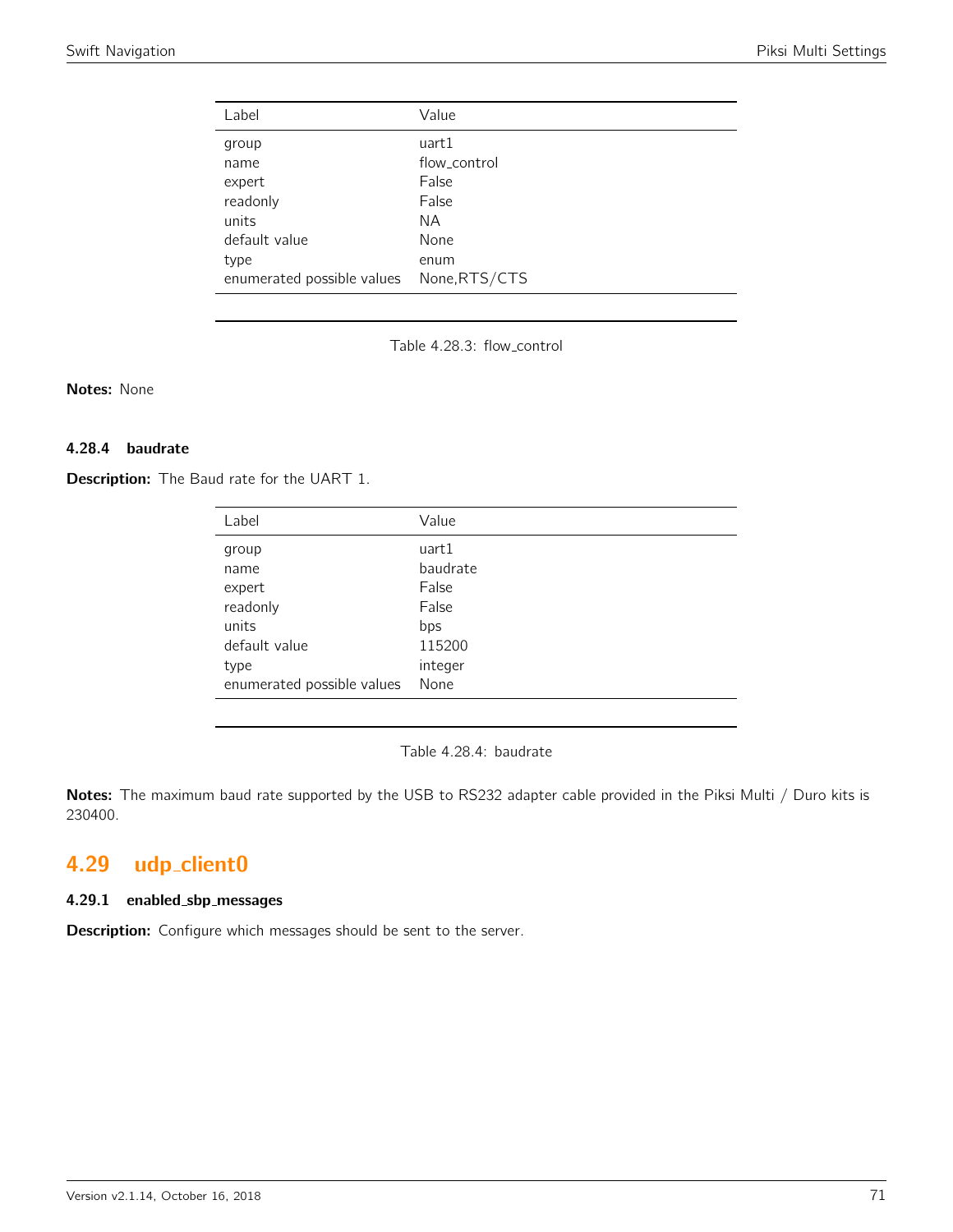| Label         | Value                                                                                  |
|---------------|----------------------------------------------------------------------------------------|
| group         | udp_client0                                                                            |
| name          | enabled_sbp_messages                                                                   |
| expert        | False                                                                                  |
| readonly      | False                                                                                  |
| units         | N/A                                                                                    |
| default value | 23, 29, 65, 72, 74, 81, 117, 134, 136, 144, 163, 165, 166, 167, 171, 175, 181, 185, 18 |
| type          | string                                                                                 |

Table 4.29.1: enabled\_sbp\_messages

Notes: The enabled sbp messages settings is a list of message types and rate divisors that will be sent out of the interface. If left blank, all messages will be sent. If not blank, a comma separated list of SBP message IDs in base 10 integer format should be provided. Optionally, a divisor can be specified after the / character for each id. For example, an entry of 3456/10 would provide message with ID 3456 at 1/10th the normal rate. For Ethernet, the default value is optimal for logging and communication with the console.

## 4.29.2 address

| <b>Description:</b> IP address for UDP client 0. |  |  |  |  |  |  |
|--------------------------------------------------|--|--|--|--|--|--|
|--------------------------------------------------|--|--|--|--|--|--|

| Label         | Value       |
|---------------|-------------|
| group         | udp_client0 |
| name          | address     |
| expert        | False       |
| readonly      | False       |
| units         | N/A         |
| default value |             |
| type          | string      |
|               |             |

Table 4.29.2: address

Notes: The address setting is defined according to the convention "hostname:port". For example, it should match the format 192.168.0.222:55555 or xxxxx.net:2101 .

## 4.29.3 mode

Description: Communication protocol for UDP client 0. The client will send packets to a server for uni-directional communications.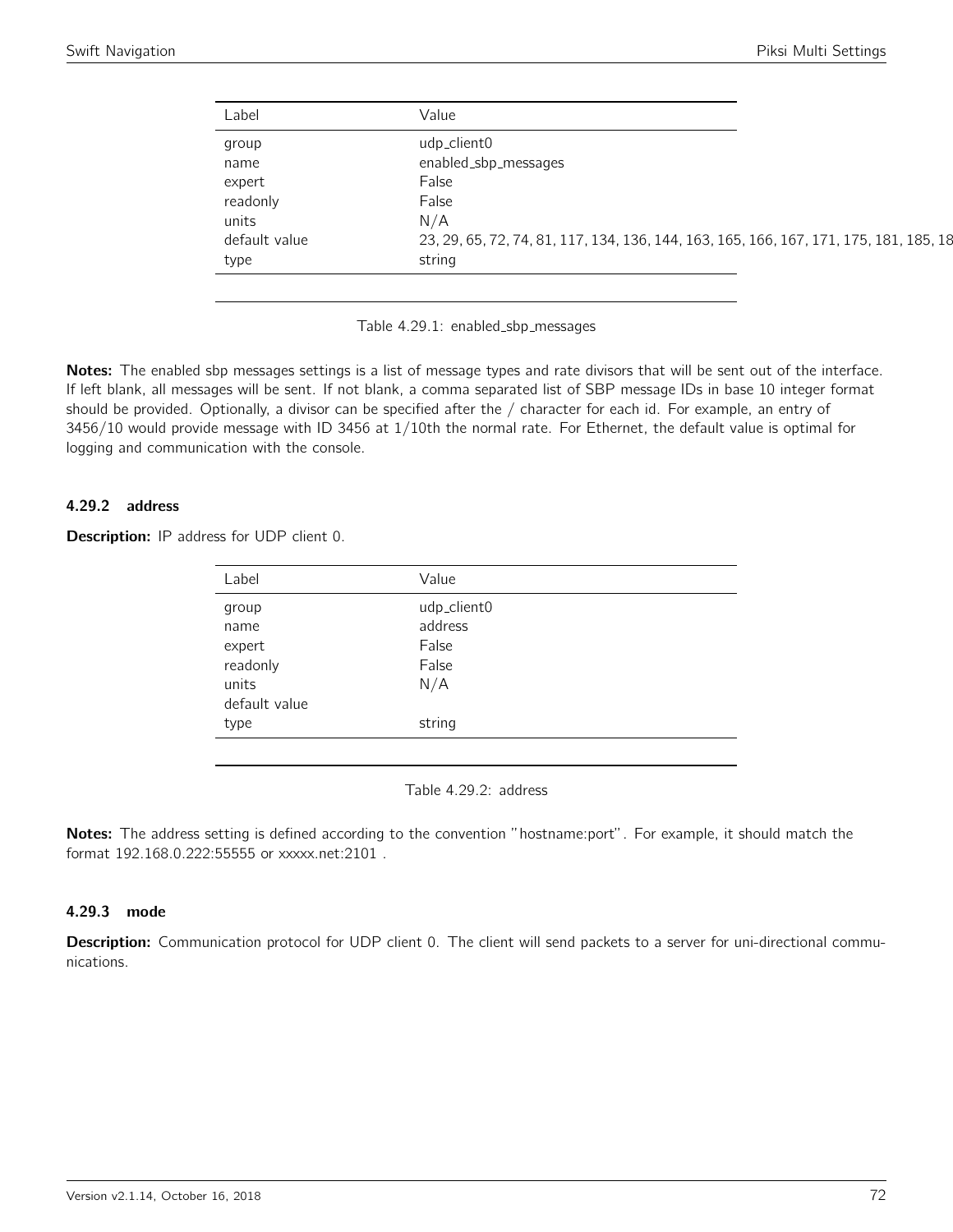| Label                      | Value                    |
|----------------------------|--------------------------|
| group                      | udp_client0              |
| name                       | mode                     |
| expert                     | False                    |
| readonly                   | False                    |
| units                      | N/A                      |
| default value              | Disabled                 |
| type                       | enum                     |
| enumerated possible values | SBP, NMEA OUT, RTCMv3 IN |
|                            |                          |

Table 4.29.3: mode

Notes: "SBP" configures the interface to transmit messages specified in the 'enabled\_sbp\_messages' setting.

"NMEA OUT" configures the interface to transmit the GGA, RMC, GGL, VTG, ZDA, GSA, and GSV NMEA 0183 messages. The interface will not receive incoming messages.

"RTCMv3 IN" has no effect for UDP clients.

# 4.30 udp\_client1

### 4.30.1 enabled sbp messages

**Description:** Configure which messages should be sent to the server.

| Label         | Value                                                                                  |
|---------------|----------------------------------------------------------------------------------------|
| group         | udp_client1                                                                            |
| name          | enabled_sbp_messages                                                                   |
| expert        | False                                                                                  |
| readonly      | False                                                                                  |
| units         | N/A                                                                                    |
| default value | 23, 29, 65, 72, 74, 81, 117, 134, 136, 144, 163, 165, 166, 167, 171, 175, 181, 185, 18 |
| type          | string                                                                                 |

Table 4.30.1: enabled\_sbp\_messages

Notes: The enabled sbp messages settings is a list of message types and rate divisors that will be sent out of the interface. If left blank, all messages will be sent. If not blank, a comma separated list of SBP message IDs in base 10 integer format should be provided. Optionally, a divisor can be specified after the / character for each id. For example, an entry of 3456/10 would provide message with ID 3456 at 1/10th the normal rate. For Ethernet, the default value is optimal for logging and communication with the console.

## 4.30.2 address

**Description:** IP address for UDP client 1.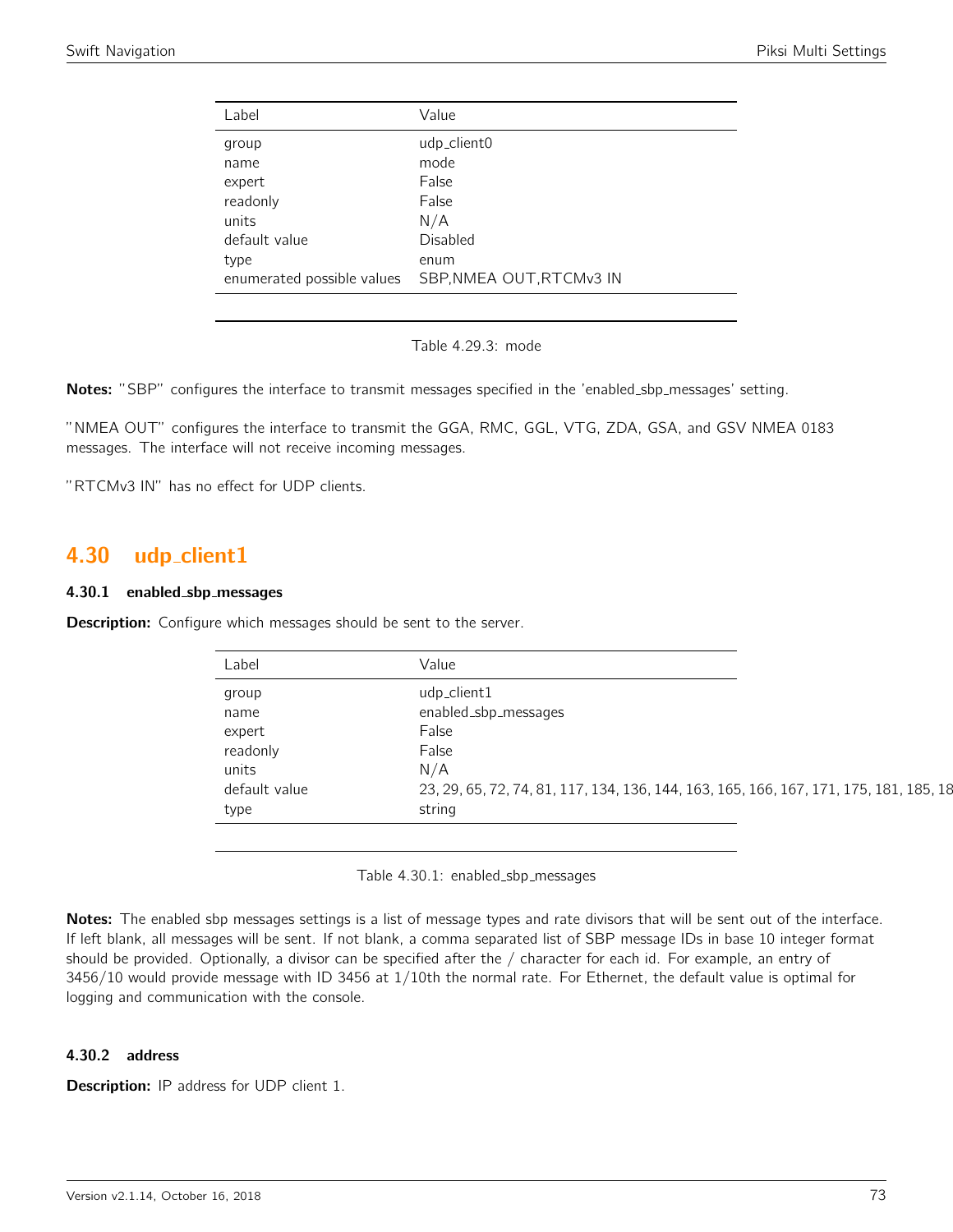| Label         | Value       |  |
|---------------|-------------|--|
| group         | udp_client1 |  |
| name          | address     |  |
| expert        | False       |  |
| readonly      | False       |  |
| units         | N/A         |  |
| default value |             |  |
| type          | string      |  |
|               |             |  |

Table 4.30.2: address

Notes: The address setting is defined according to the convention "hostname:port". For example, it should match the format 192.168.0.222:55555 or xxxxx.net:2101 .

## 4.30.3 mode

Description: Communication protocol for UDP client 1. The client will send packets to a server for uni-directional communications.

| Label         | Value                                                  |
|---------------|--------------------------------------------------------|
| group         | udp_client1                                            |
| name          | mode                                                   |
| expert        | False                                                  |
| readonly      | False                                                  |
| units         | N/A                                                    |
| default value | Disabled                                               |
| type          | enum                                                   |
|               | enumerated possible values    SBP, NMEA OUT, RTCMv3 IN |

Table 4.30.3: mode

Notes: "SBP" configures the interface to transmit messages specified in the 'enabled\_sbp\_messages' setting.

"NMEA OUT" configures the interface to transmit the GGA, RMC, GGL, VTG, ZDA, GSA, and GSV NMEA 0183 messages. The interface will not receive incoming messages.

"RTCMv3 IN" has no effect for UDP clients.

# 4.31 udp server0

#### 4.31.1 enabled sbp messages

**Description:** Configure which messages should be sent on the port.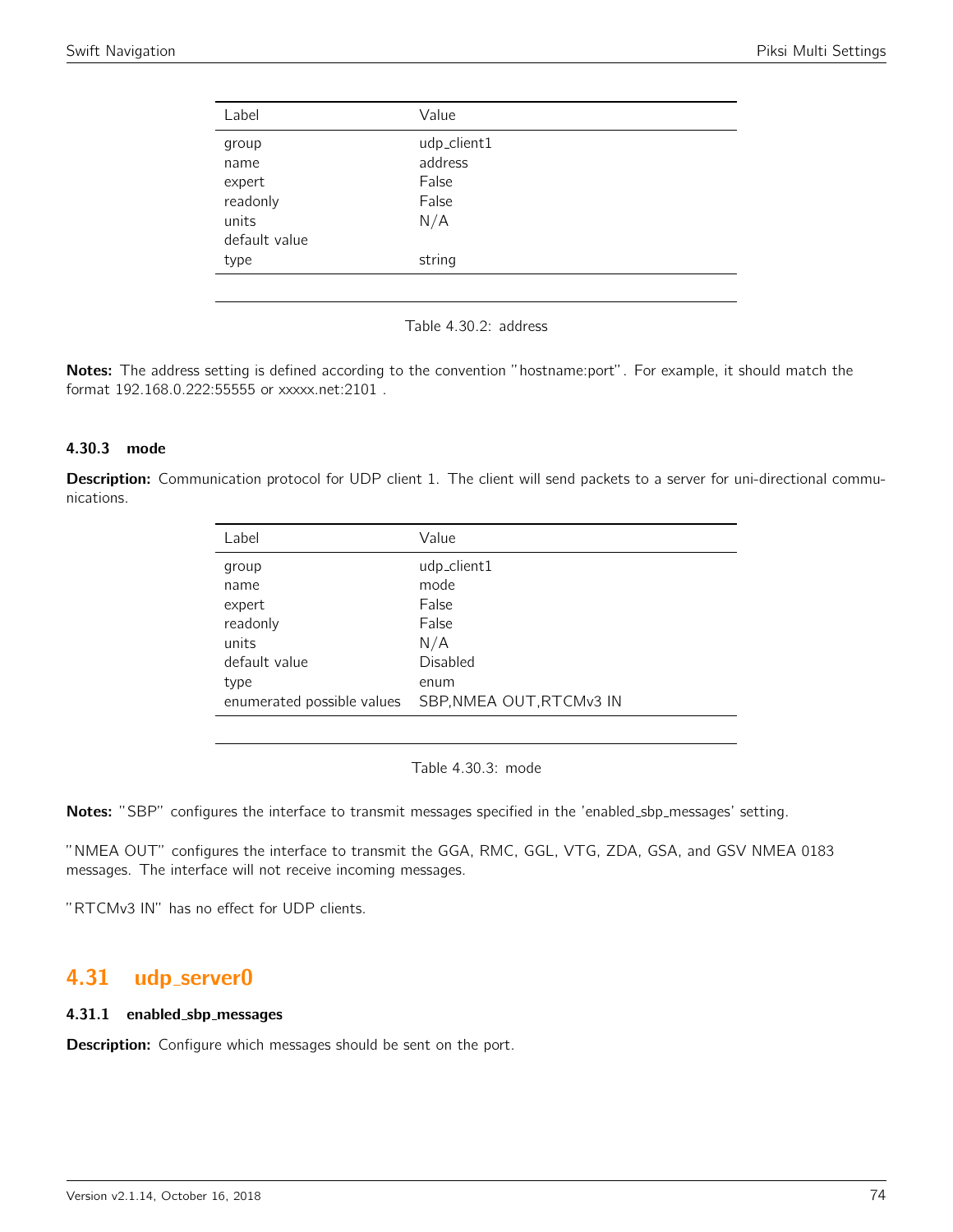| Label                                      | Value                                                      |  |
|--------------------------------------------|------------------------------------------------------------|--|
| group<br>name<br>expert                    | udp_server0<br>enabled_sbp_messages<br>False               |  |
| readonly<br>units<br>default value<br>type | False<br>N/A<br>blank - all messages are enabled<br>string |  |

Table 4.31.1: enabled\_sbp\_messages

Notes: Has no effect for a UDP server.

# 4.31.2 port

Description: Port for UDP server 0 to listen to.

| Label         | Value       |
|---------------|-------------|
| group         | udp_server0 |
| name          | port        |
| expert        | False       |
| readonly      | False       |
| units         | N/A         |
| default value | 55557       |
| type          | integer     |

Table 4.31.2: port

# Notes: None

## 4.31.3 mode

Description: Communication protocol for UDP server 0. The server will listen for incoming packets from a client for uni-directional communications.

| Label                      | Value                       |
|----------------------------|-----------------------------|
| group                      | udp_server0                 |
| name                       | mode                        |
| expert                     | False                       |
| readonly                   | False                       |
| units                      | N/A                         |
| default value              | SBP (Swift Binary Protocol) |
| type                       | enum                        |
| enumerated possible values | SBP, NMEA OUT, RTCMv3 IN    |
|                            |                             |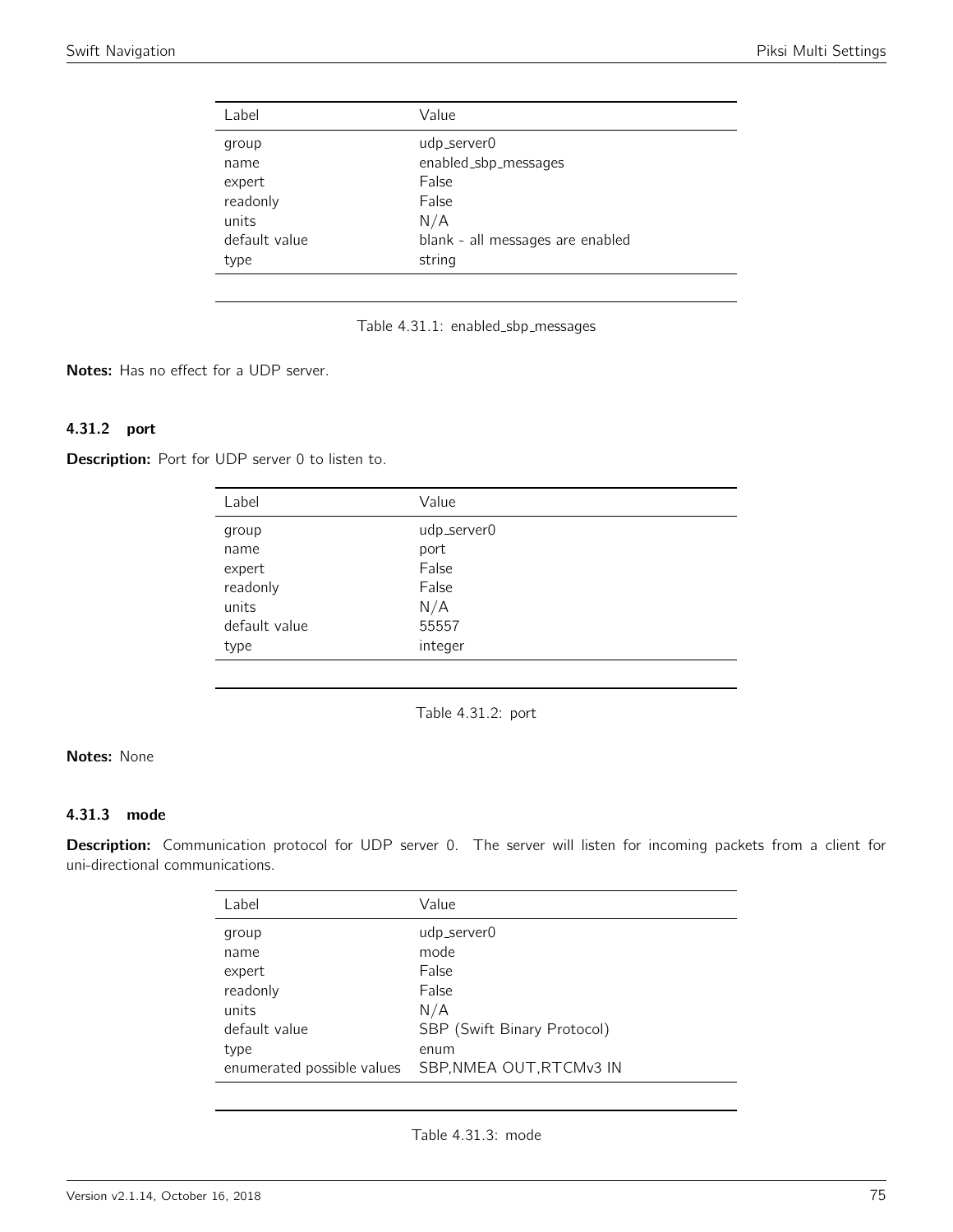Notes: "SBP" configures the interface to receive incoming SBP messages.

"NMEA OUT" has no effect for a UDP server.

"RTCMv3 IN" configures the interface to receive RTK corrections in RTCMv3 format. The interface will receive 1002, 1004, 1005, 1006, 1010, 1012, 1033, 1230 and MSM4-7 RTCMv3 messages and will not receive any other messages.

# 4.32 udp server1

#### 4.32.1 enabled sbp messages

**Description:** Configure which messages should be sent on the port.

| Label         | Value                |
|---------------|----------------------|
| group         | udp_server1          |
| name          | enabled_sbp_messages |
| expert        | False                |
| readonly      | False                |
| units         | N/A                  |
| default value |                      |
| type          | string               |
|               |                      |

#### Table 4.32.1: enabled\_sbp\_messages

Notes: Has no effect for a UDP server.

# 4.32.2 port

Description: Port for UDP server 1 to listen to.

| Label         | Value       |
|---------------|-------------|
| group         | udp_server1 |
| name          | port        |
| expert        | False       |
| readonly      | False       |
| units         | N/A         |
| default value | 55558       |
| type          | integer     |

Table 4.32.2: port

Notes: None

#### 4.32.3 mode

Description: Communication protocol for UDP server 1. The server will listen for incoming packets from a client for uni-directional communications.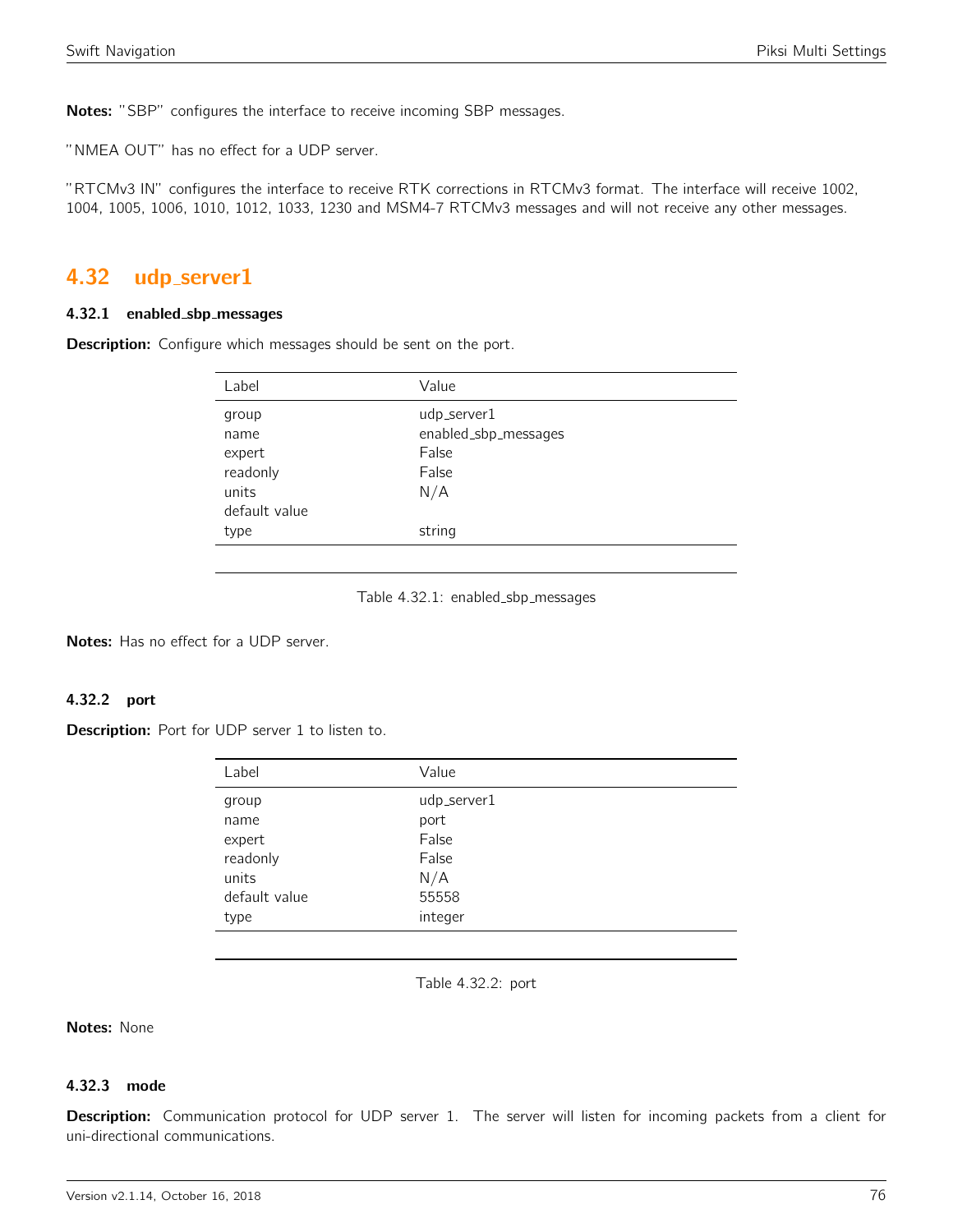| Value<br>Label<br>udp_server1<br>group<br>mode<br>name<br>False<br>expert<br>readonly<br>False<br>N/A<br>units<br>default value<br>SBP (Swift Binary Protocol)<br>type<br>enum<br>SBP, NMEA OUT, RTCMv3 IN<br>enumerated possible values |  |
|------------------------------------------------------------------------------------------------------------------------------------------------------------------------------------------------------------------------------------------|--|
|                                                                                                                                                                                                                                          |  |
|                                                                                                                                                                                                                                          |  |
|                                                                                                                                                                                                                                          |  |
|                                                                                                                                                                                                                                          |  |

Table 4.32.3: mode

Notes: "SBP" configures the interface to receive incoming SBP messages.

"NMEA OUT" has no effect for a UDP server.

"RTCMv3 IN" configures the interface to receive RTK corrections in RTCMv3 format. The interface will receive 1002, 1004, 1005, 1006, 1010, 1012, 1033, 1230 and MSM4-7 RTCMv3 messages and will not receive any other messages.

# 4.33 usb0

## 4.33.1 enabled sbp messages

**Description:** Configure which messages should be sent on the port.

| Label         | Value                            |
|---------------|----------------------------------|
| group         | usb0                             |
| name          | enabled_sbp_messages             |
| expert        | False                            |
| readonly      | False                            |
| units         | N/A                              |
| default value | blank - all messages are enabled |
| type          | string                           |
|               |                                  |

Table 4.33.1: enabled\_sbp\_messages

Notes: The enabled sbp messages settings is a list of message types and rate divisors that will be sent out of the interface. If left blank, all messages will be sent. If not blank, a comma separated list of SBP message IDs in base 10 integer format should be provided. Optionally, a divisor can be specified after the / character for each id. For example, an entry of 3456/10 would provide message with ID 3456 at 1/10th the normal rate. For uart1, the default value is optimal for logging and communication with the console.

## 4.33.2 mode

Description: Communication protocol for USB0.